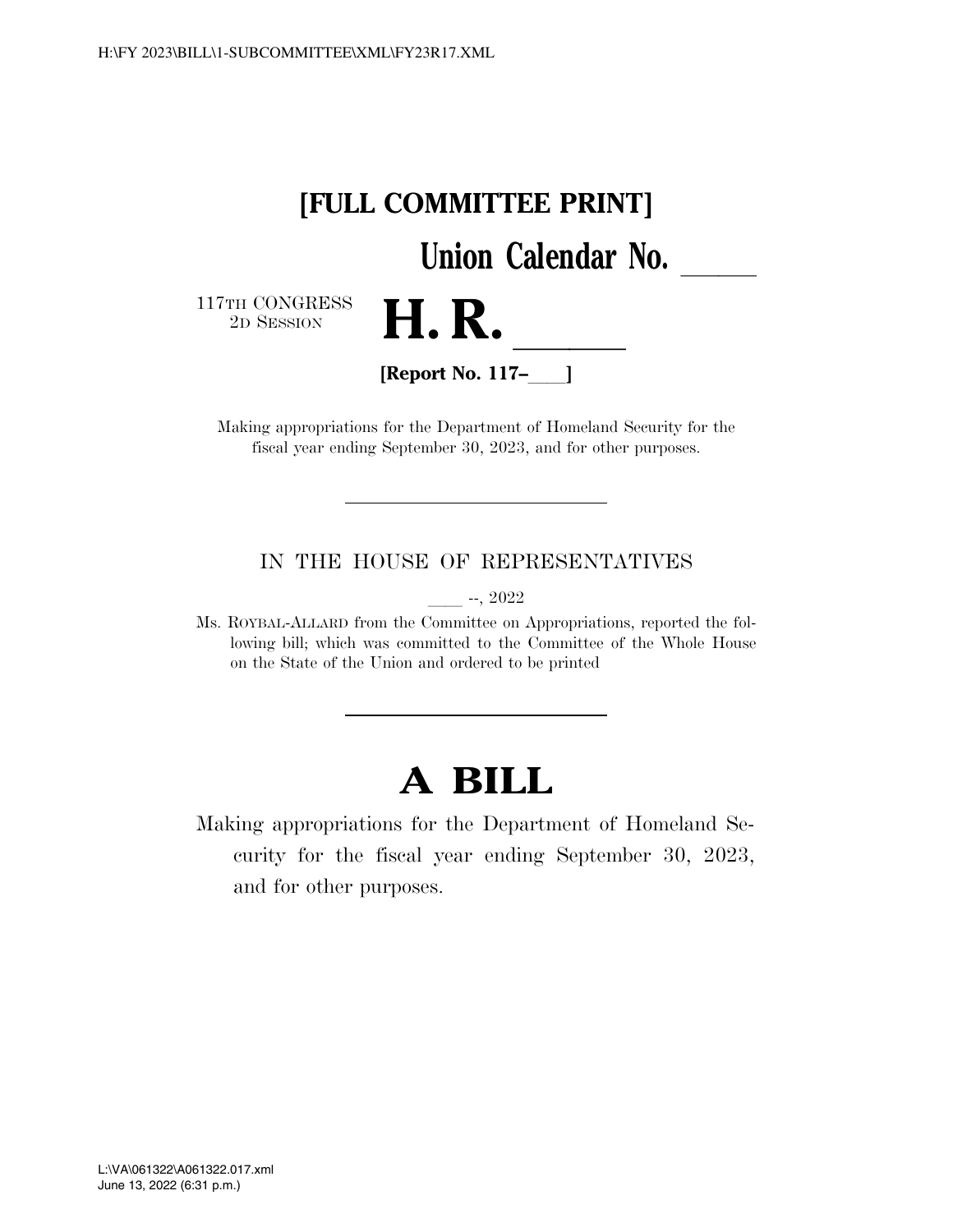| $\mathbf{1}$   | Be it enacted by the Senate and House of Representa-         |
|----------------|--------------------------------------------------------------|
| $\overline{2}$ | tives of the United States of America in Congress assembled, |
| 3              | That the following sums are appropriated, out of any         |
| $\overline{4}$ | money in the Treasury not otherwise appropriated, for the    |
| 5              | Department of Homeland Security for the fiscal year end-     |
| 6              | ing September 30, 2023, and for other purposes, namely:      |
| $\tau$         | <b>TITLE I</b>                                               |
| 8              | DEPARTMENTAL<br>MANAGEMENT,<br><b>INTEL-</b>                 |
| 9              | LIGENCE, SITUATIONAL AWARENESS, AND                          |
| 10             | OVERSIGHT                                                    |
| 11             | OFFICE OF THE SECRETARY AND EXECUTIVE                        |
| 12             | <b>MANAGEMENT</b>                                            |
| 13             | OPERATIONS AND SUPPORT                                       |
| 14             | For necessary expenses of the Office of the Secretary        |
| 15             | and for executive management for operations and support,     |
| 16             | $$346,717,000$ ; of which $$28,570,000$ shall be for the Of- |
| 17             | fice of the Ombudsman for Immigration Detention, of          |
| 18             | which \$5,000,000 shall remain available until September     |
| 19             | 30, 2024: Provided, That not to exceed \$30,000 shall be     |
| 20             | for official reception and representation expenses.          |
| 21             | PROCUREMENT, CONSTRUCTION, AND IMPROVEMENTS                  |
| 22             | For necessary expenses of the Office of the Secretary        |
| 23             | and for executive management for procurement, construc-      |
| 24             | tion, and improvements, $$8,048,000$ , which shall remain    |
| 25             | available until September 30, 2025.                          |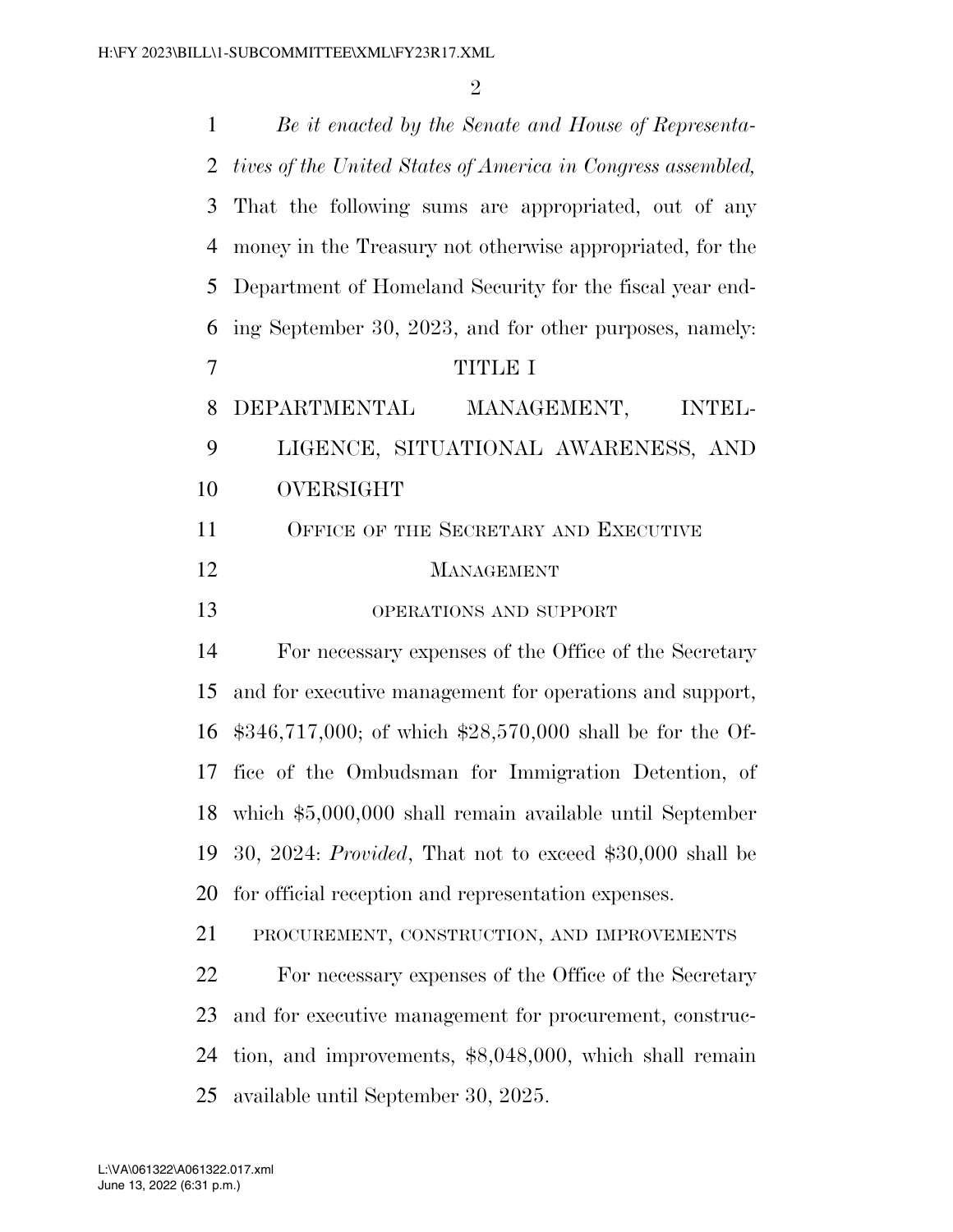### FEDERAL ASSISTANCE

### (INCLUDING TRANSFER OF FUNDS)

 For necessary expenses of the Office of the Secretary and for executive management for Federal assistance through grants, contracts, cooperative agreements, and other activities, \$40,000,000, which shall be transferred to ''Federal Emergency Management Agency—Federal Assistance'', of which \$20,000,000 shall be for targeted violence and terrorism prevention grants and of which \$20,000,000 shall be for the Alternatives to Detention Case Management program, to remain available until Sep-tember 30, 2024.

- 13 MANAGEMENT DIRECTORATE
- OPERATIONS AND SUPPORT

 For necessary expenses of the Management Direc- torate for operations and support, including vehicle fleet modernization, \$1,787,000,000, of which \$76,000,000 shall remain available until September 30, 2024: *Provided*, That not to exceed \$2,000 shall be for official reception and representation expenses.

PROCUREMENT, CONSTRUCTION, AND IMPROVEMENTS

 For necessary expenses of the Management Direc- torate for procurement, construction, and improvements, \$597,378,000, of which \$182,378,000 shall remain avail-able until September 30, 2025, and of which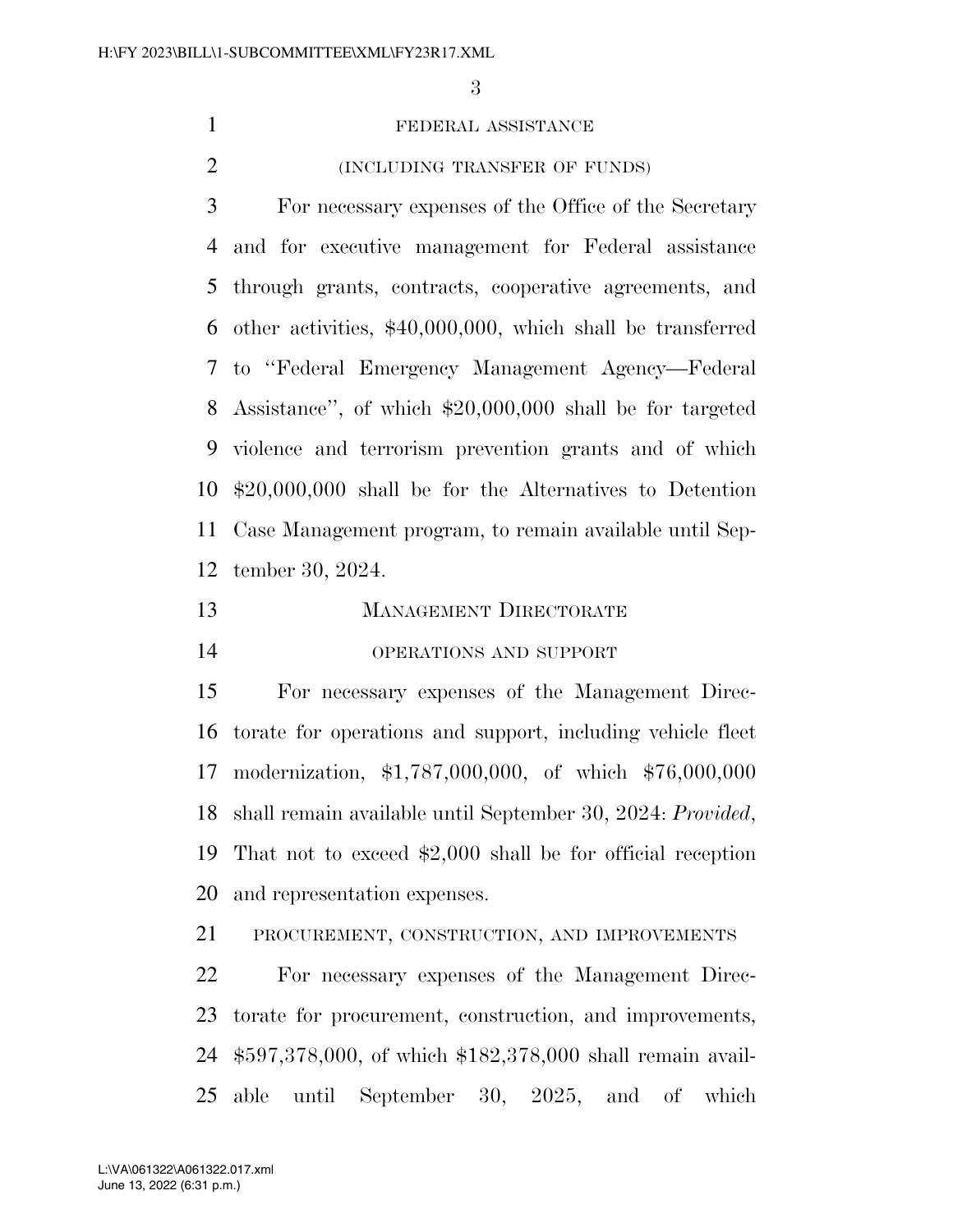\$415,000,000 shall remain available until September 30, 2027.

### FEDERAL PROTECTIVE SERVICE

 The revenues and collections of security fees credited to this account shall be available until expended for nec- essary expenses related to the protection of federally owned and leased buildings and for the operations of the Federal Protective Service.

INTELLIGENCE, ANALYSIS, AND SITUATIONAL

- AWARENESS
- OPERATIONS AND SUPPORT

 For necessary expenses of the Office of Intelligence and Analysis and the Office of Homeland Security Situa- tional Awareness for operations and support, \$341,159,000, of which \$119,792,000 shall remain avail- able until September 30, 2024: *Provided*, That not to ex- ceed \$3,825 shall be for official reception and representa- tion expenses and not to exceed \$2,000,000 is available for facility needs associated with secure space at fusion centers, including improvements to buildings.

21 OFFICE OF THE INSPECTOR GENERAL

22 OPERATIONS AND SUPPORT

 For necessary expenses of the Office of the Inspector General for operations and support, \$218,379,000: *Pro-vided*, That not to exceed \$300,000 may be used for cer-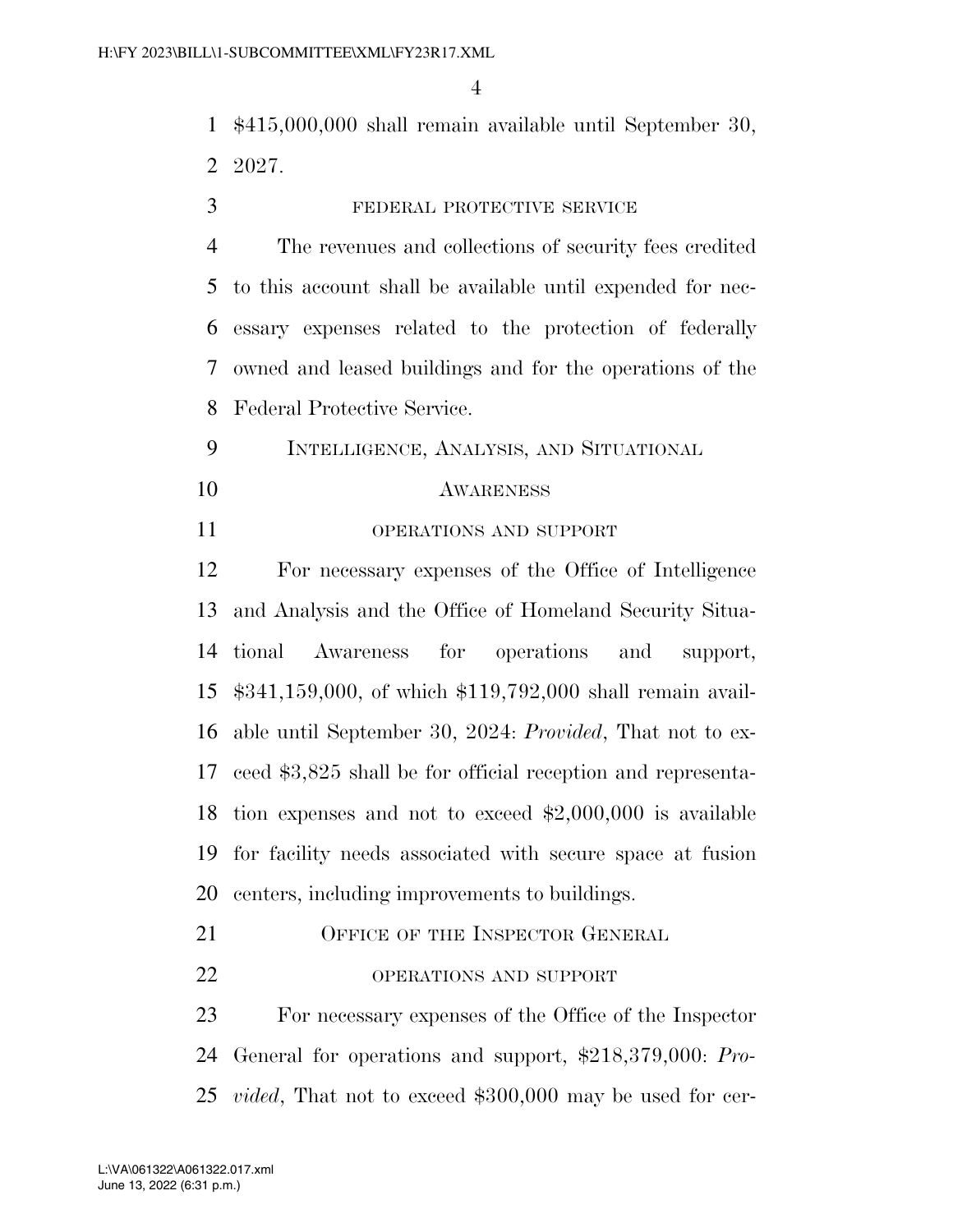tain confidential operational expenses, including the pay- ment of informants, to be expended at the direction of the Inspector General.

 ADMINISTRATIVE PROVISIONS (INCLUDING TRANSFER OF FUNDS)

 SEC. 101. (a) The Secretary of Homeland Security shall submit a report not later than October 15, 2023, to the Inspector General of the Department of Homeland Security listing all grants and contracts awarded by any means other than full and open competition during fiscal years 2022 or 2023.

 (b) The Inspector General shall review the report re- quired by subsection (a) to assess departmental compli- ance with applicable laws and regulations and report the results of that review to the Committees on Appropriations of the Senate and the House of Representatives not later than February 15, 2024.

 SEC. 102. Not later than 30 days after the last day of each month, the Chief Financial Officer of the Depart- ment of Homeland Security shall submit to the Commit- tees on Appropriations of the Senate and the House of Representatives a monthly budget and staffing report that includes total obligations of the Department for that month and for the fiscal year at the appropriation and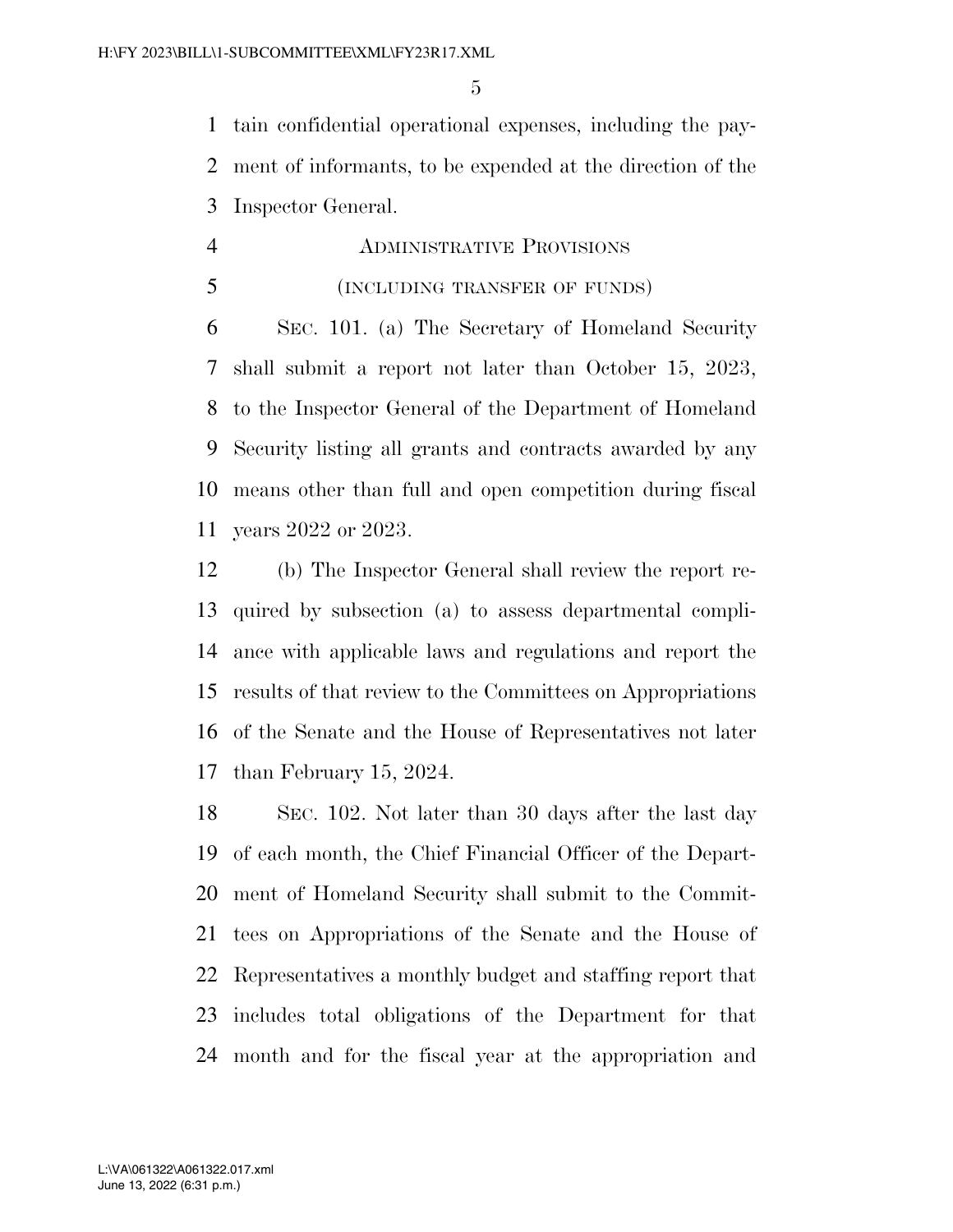program, project, and activity levels, by the source year of the appropriation.

 SEC. 103. The Secretary of Homeland Security shall require that all contracts of the Department of Homeland Security that provide award fees link such fees to success- ful acquisition outcomes, which shall be specified in terms of cost, schedule, and performance.

 SEC. 104. (a) The Secretary of Homeland Security, in consultation with the Secretary of the Treasury, shall notify the Committees on Appropriations of the Senate and the House of Representatives of any proposed trans-12 fers of funds available under section  $9705(g)(4)(B)$  of title 31, United States Code, from the Department of the Treasury Forfeiture Fund to any agency within the De-partment of Homeland Security.

 (b) None of the funds identified for such a transfer may be obligated until the Committees on Appropriations of the Senate and the House of Representatives are noti-fied of the proposed transfer.

 SEC. 105. All official costs associated with the use of Government aircraft by Department of Homeland Secu- rity personnel to support official travel of the Secretary and the Deputy Secretary shall be paid from amounts made available for the Office of the Secretary.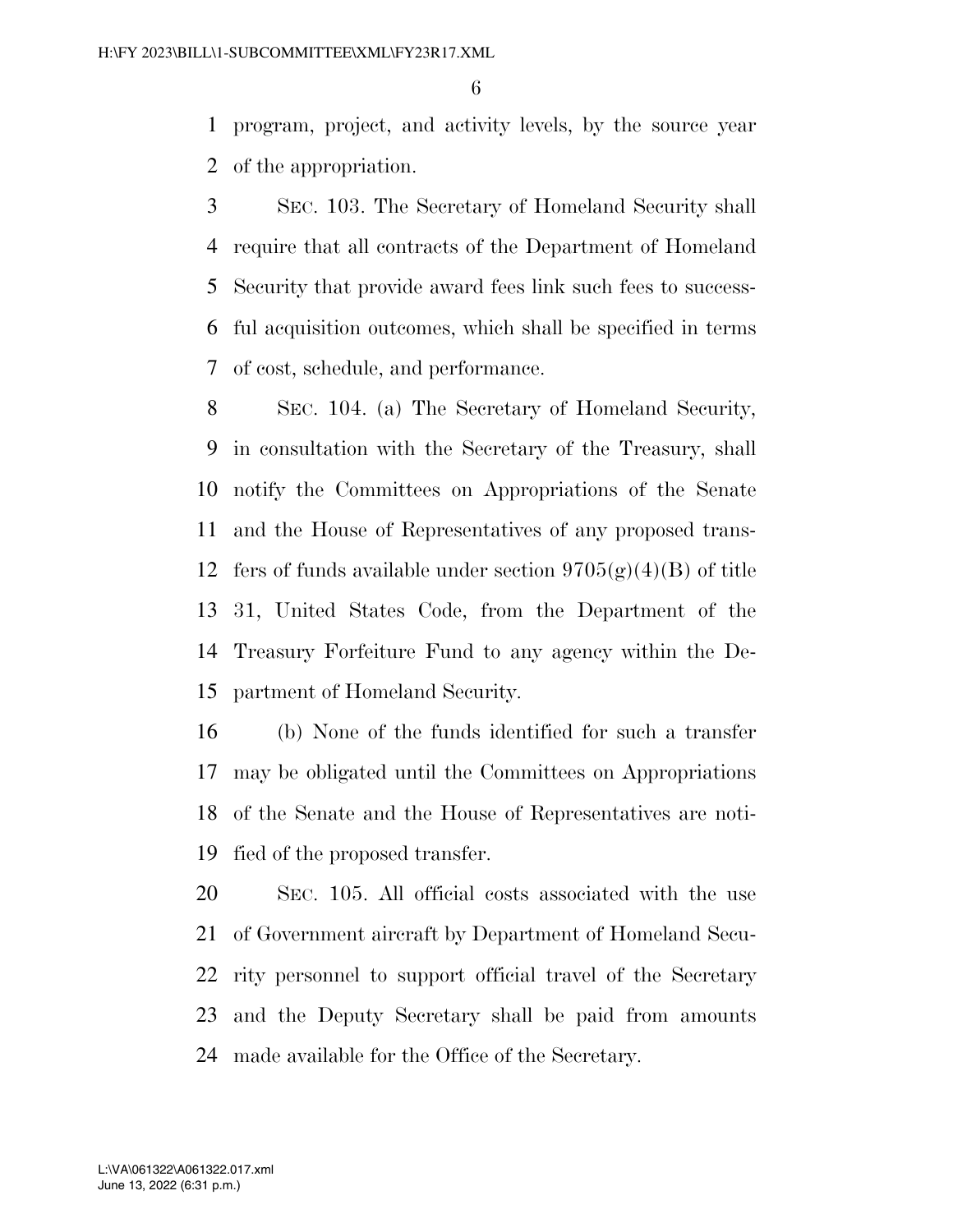SEC. 106. (a) The Under Secretary for Management shall brief the Committees on Appropriations of the Sen- ate and the House of Representatives not later than 30 days after the end of each fiscal quarter on all Level 1 and Level 2 acquisition programs on the Master Acquisi- tion Oversight list between Acquisition Decision Event 1 and Full Operational Capability, including programs that have been removed from such list during the preceding quarter.

 (b) For each such program, the briefing described in subsection (a) shall include—

 (1) a description of the purpose of the program, including the capabilities being acquired and the component(s) sponsoring the acquisition;

 (2) the total number of units, as appropriate, to be acquired annually until procurement is complete under the current acquisition program baseline;

 (3) the Acquisition Review Board status, in-cluding—

 (A) the current acquisition phase by incre-21 ment, as applicable;

 (B) the date of the most recent review; and (C) whether the program has been paused or is in breach status;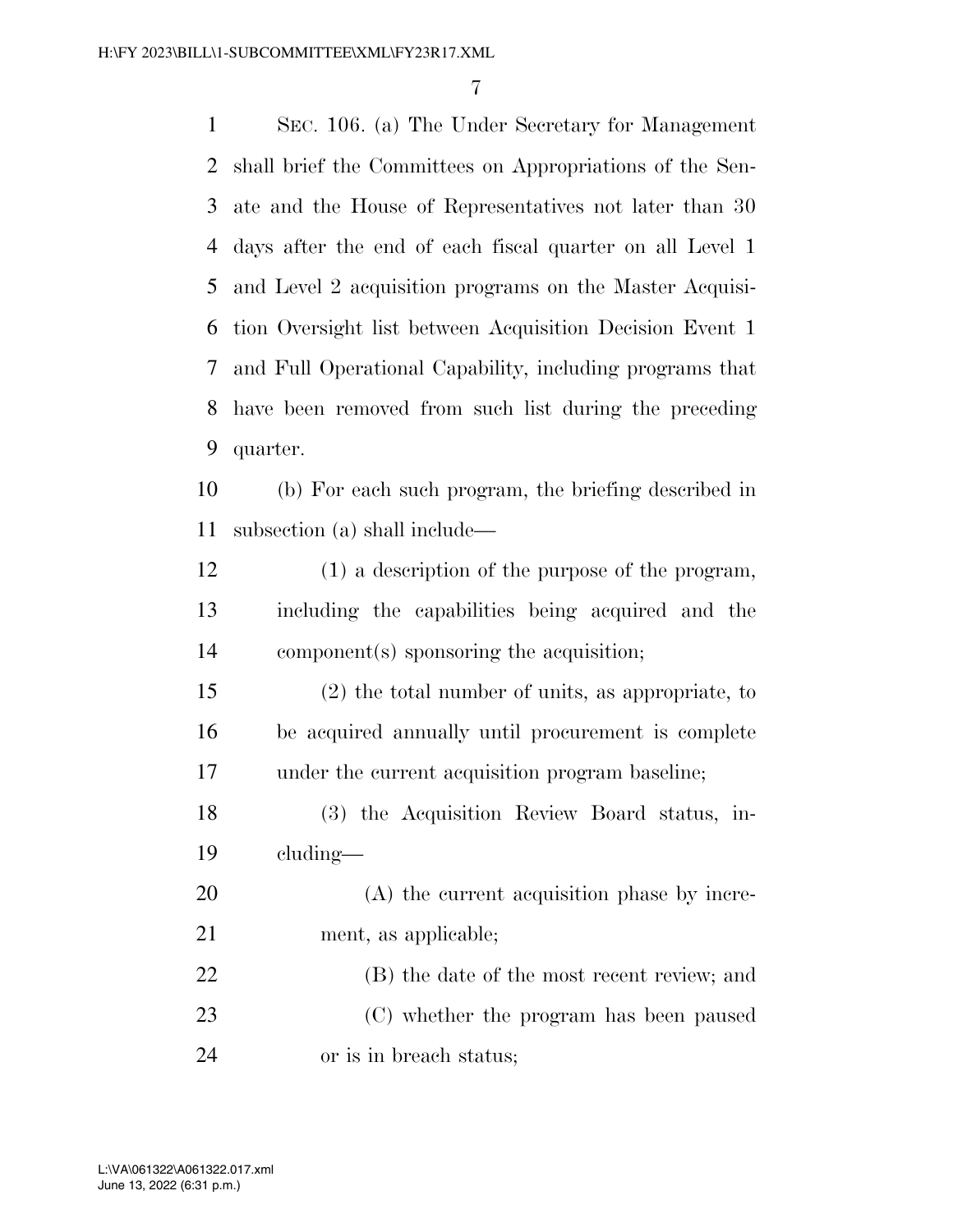| $\mathbf{1}$   | (4) a comparison between the initial Depart-           |
|----------------|--------------------------------------------------------|
| $\overline{2}$ | ment-approved acquisition program baseline cost,       |
| 3              | schedule, and performance thresholds and objectives    |
| $\overline{4}$ | and the program's current such thresholds and ob-      |
| 5              | jectives, if applicable;                               |
| 6              | $(5)$ the lifecycle cost estimate, including—          |
| 7              | (A) the confidence level for the estimate;             |
| 8              | (B) the fiscal years included in the esti-             |
| 9              | mate;                                                  |
| 10             | (C) a breakout of the estimate for the                 |
| 11             | prior five years, the current year, and the budg-      |
| 12             | et year;                                               |
| 13             | (D) a breakout of the estimate by appro-               |
| 14             | priation account or other funding source; and          |
| 15             | (E) a description of and rationale for any             |
| 16             | changes to the estimate as compared to the pre-        |
| 17             | viously approved baseline, as applicable, and          |
| 18             | during the prior fiscal year;                          |
| 19             | $(6)$ a summary of the findings of any inde-           |
| 20             | pendent verification and validation of the items to be |
| 21             | acquired or an explanation for why no<br>such          |
| 22             | verification and validation has been performed;        |
| 23             | (7) a table displaying the obligation of all pro-      |
| 24             | gram funds by prior fiscal year, the estimated obli-   |
| 25             | gation of funds for the current fiscal year, and an    |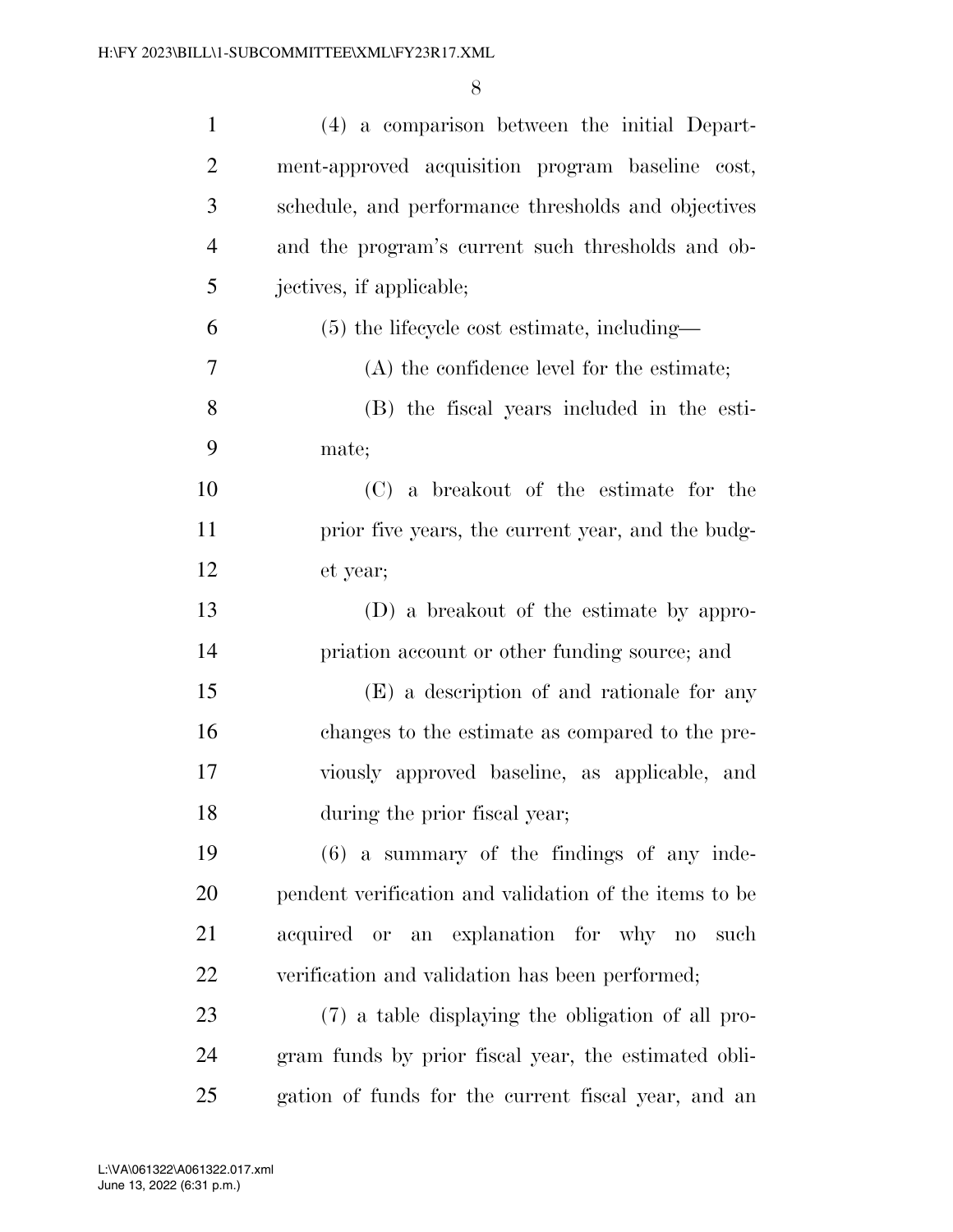estimate for the planned carryover of funds into the subsequent fiscal year;

- (8) a listing of prime contractors and major subcontractors; and
- (9) narrative descriptions of risks to cost, schedule, or performance that could result in a pro-gram breach if not successfully mitigated.

 (c) The Under Secretary for Management shall sub- mit each approved Acquisition Decision Memorandum for programs described in this section to the Committees on Appropriations of the Senate and the House of Represent- atives not later than five business days after the date of approval of such memorandum by the Under Secretary for Management or the designee of the Under Secretary.

 SEC. 107. (a) None of the funds made available to the Department of Homeland Security in this Act or prior appropriations Acts may be obligated for any new pilot or demonstration program unless the component or office carrying out such pilot or program has documented the information described in subsection (c).

 (b) Prior to the obligation of any such funds made available for ''Operations and Support'' for a new oper- ational pilot or demonstration program, the Under Sec- retary for Management shall provide a report to the Com-mittees on Appropriations of the Senate and the House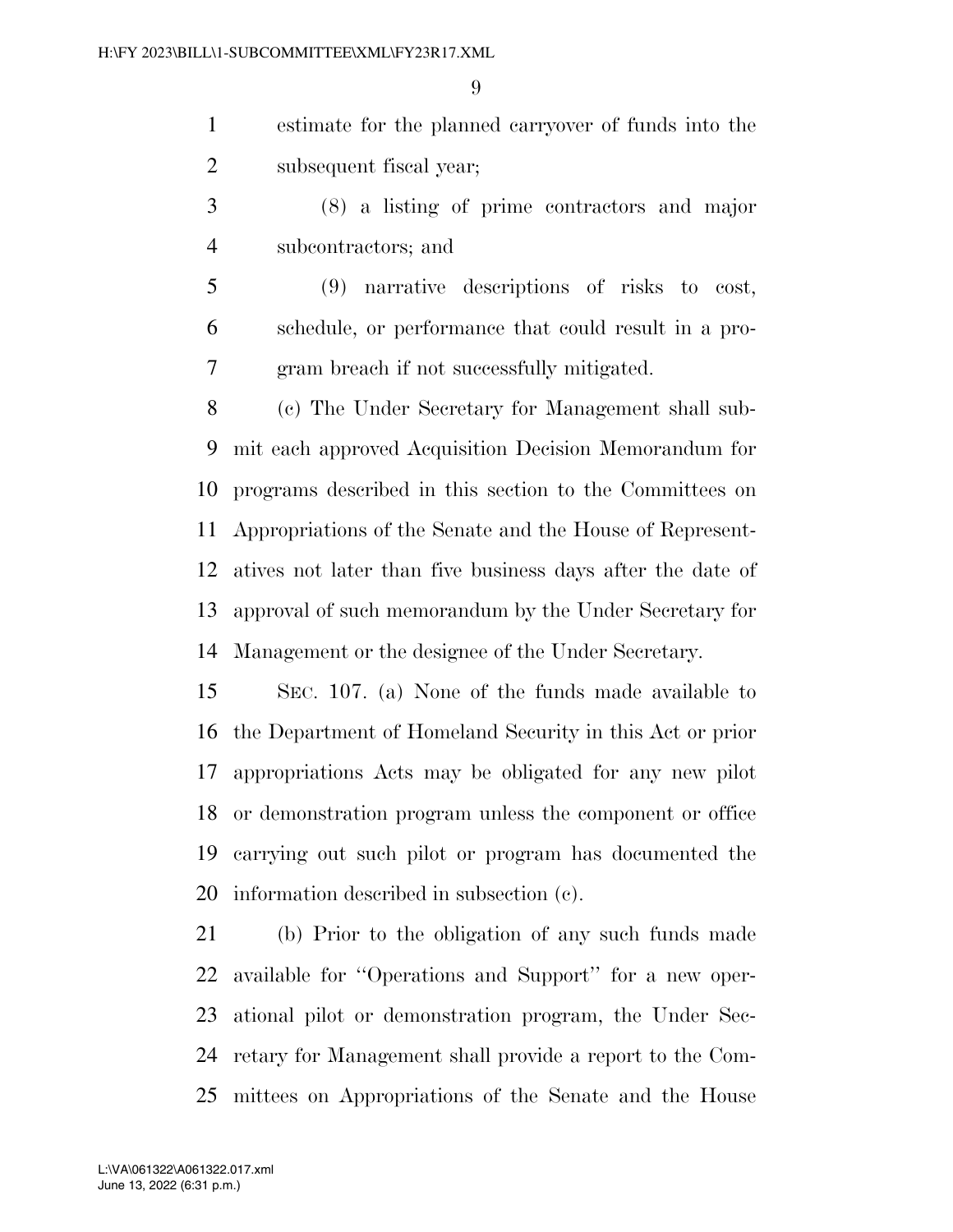of Representatives on the information described in sub-section (c).

 (c) The information required under subsections (a) and (b) for a new pilot or program shall include the fol-lowing—

- (1) documented objectives that are well-defined and measurable;
- (2) an assessment methodology that details—
- (A) the type and source of assessment data;

 (B) the methods for and frequency of col-lecting such data; and

- (C) how such data will be analyzed; and
- (3) an implementation plan, including mile- stones, a cost estimate, and schedule, including an end date.

 (d) Not later than 90 days after the date of comple- tion of a pilot or program described in subsection (e), the Under Secretary for Management shall provide a report to the Committees on Appropriations of the Senate and the House of Representatives detailing lessons learned, ac- tual costs, any planned expansion or continuation of the pilot or program, and any planned transition of such pilot or program into an enduring program or operation.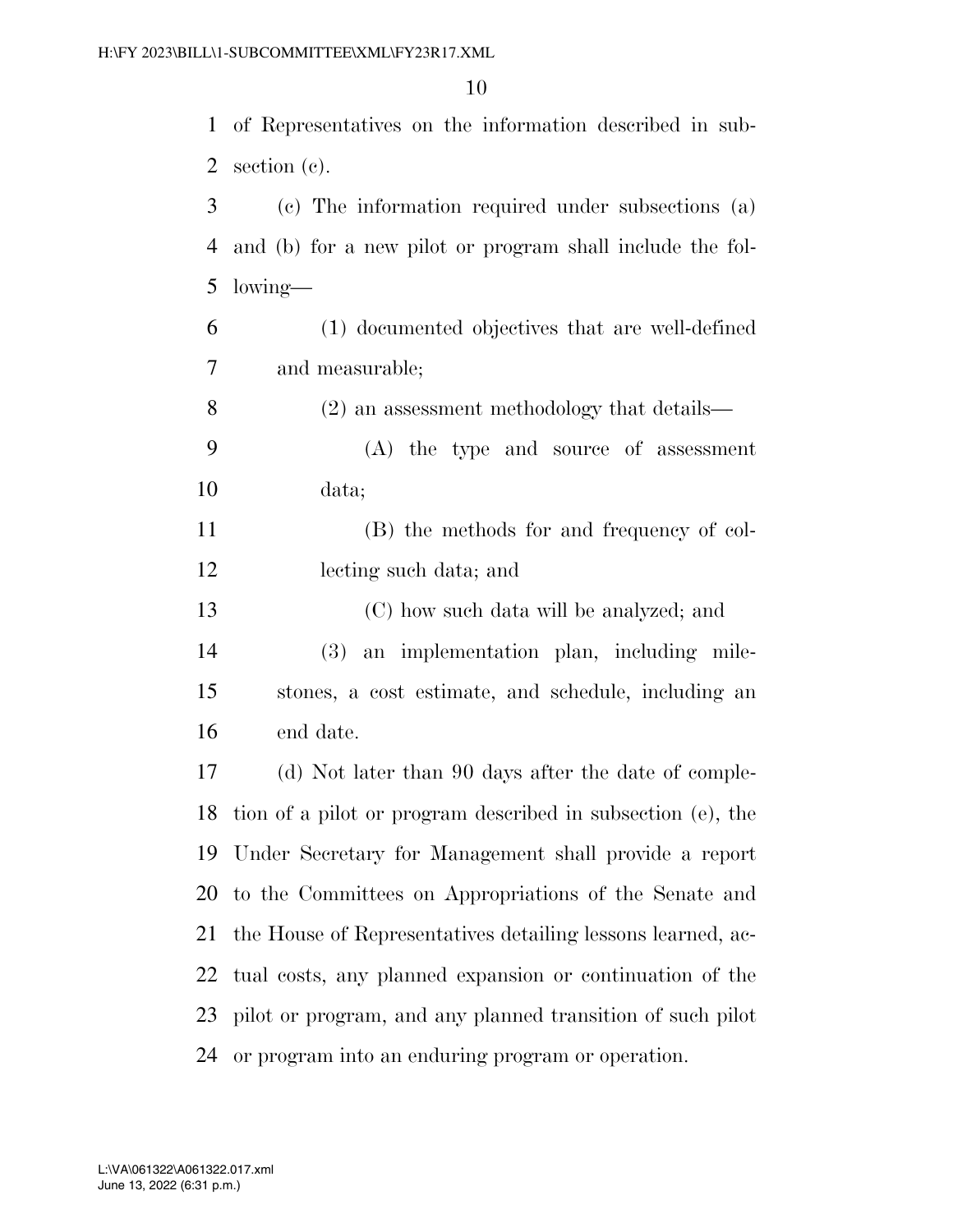(e) For the purposes of this section, a pilot or dem- onstration program is a policy implementation, study, demonstration, experimental program, or trial that—

 (1) is a small-scale, short-term experiment con- ducted in order to evaluate feasibility, duration, costs, or adverse events, and improve upon the de- sign of an effort prior to implementation of a larger scale effort; and

 (2) uses more than 5 full-time equivalents or obligates more than \$1,000,000.

 SEC. 108. Of the amount made available by section 4005 of the American Rescue Plan Act of 2021 (Public Law 117–2), \$14,000,000 shall be transferred to the De- partment of Homeland Security Office of Inspector Gen- eral for oversight of the use of funds made available under such section 4005.

| 17 | TITLE II                                                       |
|----|----------------------------------------------------------------|
| 18 | SECURITY, ENFORCEMENT, AND                                     |
| 19 | <b>INVESTIGATIONS</b>                                          |
| 20 | U.S. CUSTOMS AND BORDER PROTECTION                             |
| 21 | OPERATIONS AND SUPPORT                                         |
| 22 | (INCLUDING TRANSFER OF FUNDS)                                  |
| 23 | For necessary expenses of U.S. Customs and Border              |
|    | 24 Protection for operations and support, including the trans- |
|    | 25 portation of unaccompanied alien minors; the provision of   |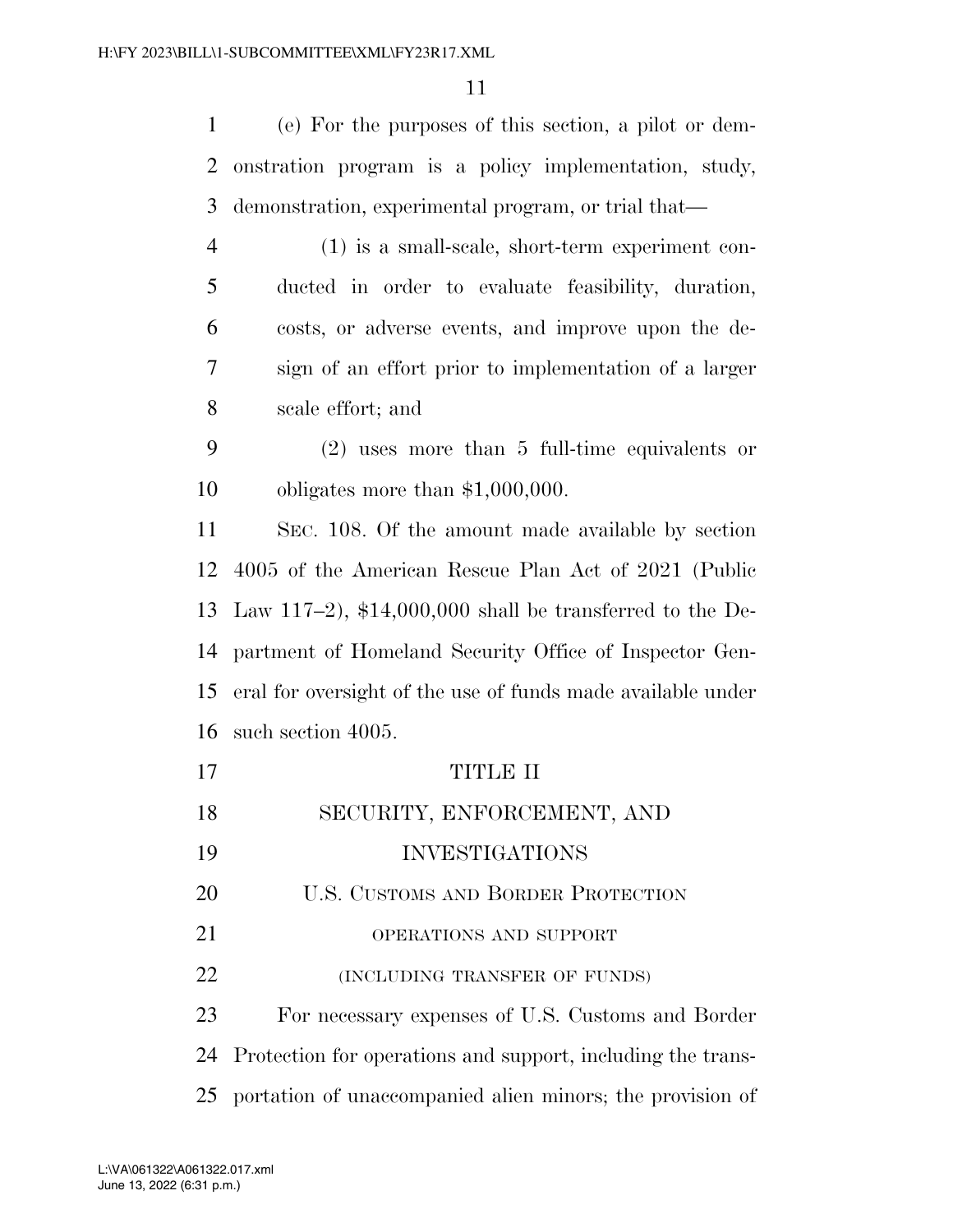air and marine support to Federal, State, local, and inter- national agencies in the enforcement or administration of laws enforced by the Department of Homeland Security; at the discretion of the Secretary of Homeland Security, the provision of such support to Federal, State, and local agencies in other law enforcement and emergency humani- tarian efforts; the purchase and lease of up to 7,500 (6,500 for replacement only) police-type vehicles; the pur- chase, maintenance, or operation of marine vessels, air- craft, and unmanned aerial systems; and contracting with individuals for personal services abroad; \$14,690,501,000; of which \$3,274,000 shall be derived from the Harbor Maintenance Trust Fund for administrative expenses re- lated to the collection of the Harbor Maintenance Fee pur- suant to section 9505(c)(3) of the Internal Revenue Code 16 of 1986 (26 U.S.C. 9505 $(e)(3)$ ) and notwithstanding sec- tion 1511(e)(1) of the Homeland Security Act of 2002 (6 U.S.C. 551(e)(1)); of which \$200,000,000 shall be avail- able until September 30, 2024; and of which such sums as become available in the Customs User Fee Account, ex- cept sums subject to section 13031(f)(3) of the Consoli- dated Omnibus Budget Reconciliation Act of 1985 (19 U.S.C. 58c(f)(3)), shall be derived from that account: *Pro- vided*, That not to exceed \$34,425 shall be for official re-ception and representation expenses: *Provided further*,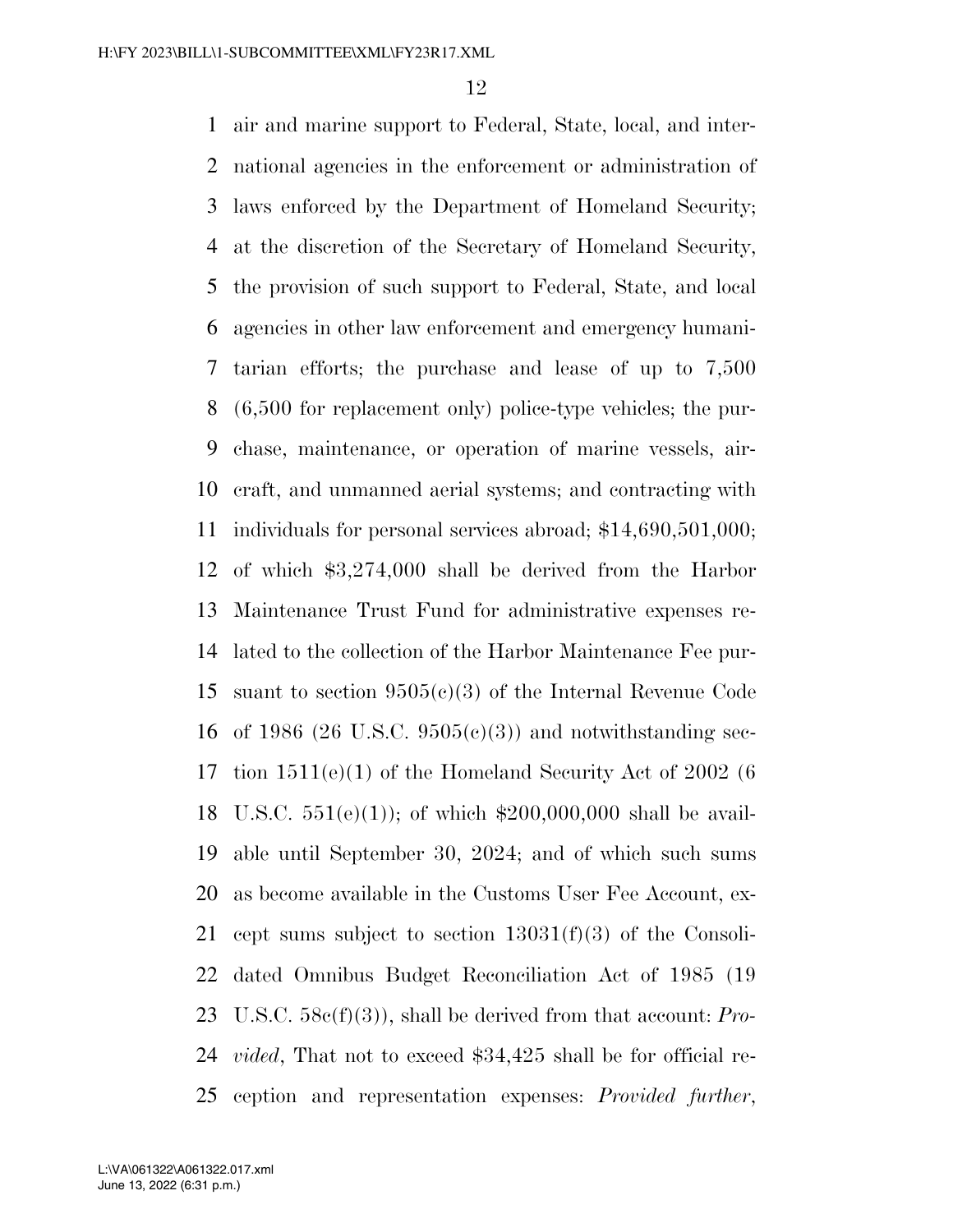That not to exceed \$150,000 shall be available for pay- ment for rental space in connection with preclearance op- erations: *Provided further*, That not to exceed \$2,000,000 shall be for awards of compensation to informants, to be accounted for solely under the certificate of the Secretary of Homeland Security: *Provided further*, That not to ex- ceed \$5,000,000 may be transferred to the Bureau of In- dian Affairs for the maintenance and repair of roads on Native American reservations used by the U.S. Border Pa-trol.

PROCUREMENT, CONSTRUCTION, AND IMPROVEMENTS

 For necessary expenses of U.S. Customs and Border Protection for procurement, construction, and improve- ments, including procurement of marine vessels, aircraft, and unmanned aerial systems, \$547,539,000, of which \$402,180,000 shall remain available until September 30, 2025; and of which \$145,359,000 shall remain available until September 30, 2027.

U.S. IMMIGRATION AND CUSTOMS ENFORCEMENT

### 20 OPERATIONS AND SUPPORT

 For necessary expenses of U.S. Immigration and Customs Enforcement for operations and support, includ- ing the purchase and lease of up to 3,790 (2,350 for re- placement only) police-type vehicles; overseas vetted units; and maintenance, minor construction, and minor leasehold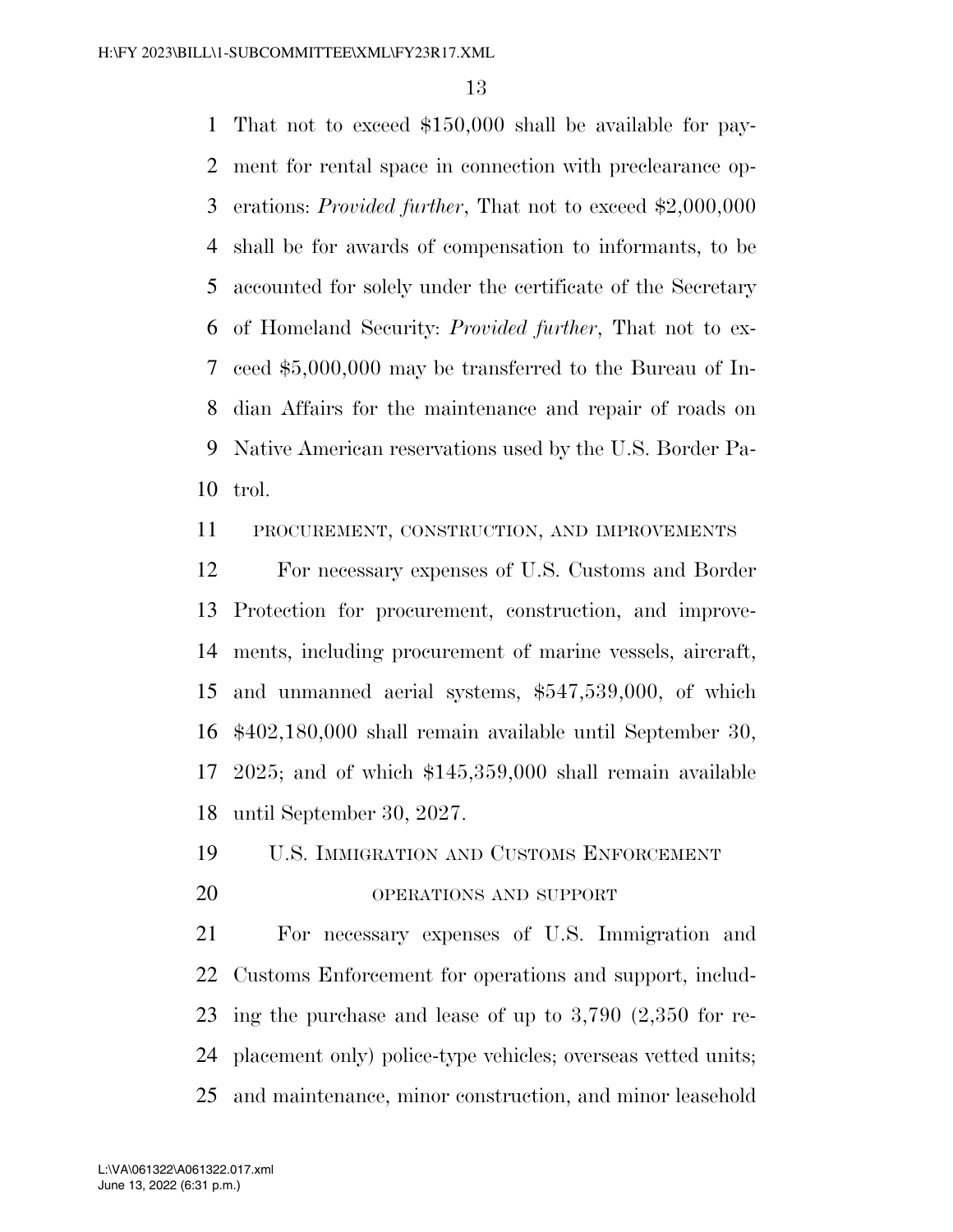improvements at owned and leased facilities; \$8,298,567,000; of which not less than \$6,000,000 shall remain available until expended for efforts to enforce laws against forced child labor; of which \$46,696,000 shall re- main available until September 30, 2024; of which not less than \$1,500,000 is for paid apprenticeships for partici- pants in the Human Exploitation Rescue Operative Child- Rescue Corps; of which not less than \$15,000,000 shall be available for investigation of intellectual property rights violations, including operation of the National Intellectual Property Rights Coordination Center; of which not less than \$13,500,000 shall be used for providing financial as- sistance for operational, administrative, salary reimburse- ment, and technology costs associated with participation of Federal, State, local, tribal, and territorial law enforce- ment officers on the Homeland Security Investigations Border Enforcement Security Task Force; and of which \$3,923,433,000 shall be for enforcement, detention, and removal operations, including support for joint processing centers and transportation of unaccompanied alien mi- nors: *Provided*, That not to exceed \$11,475 shall be for official reception and representation expenses: *Provided further*, That not to exceed \$10,000,000 shall be available until expended for conducting special operations under section 3131 of the Customs Enforcement Act of 1986 (19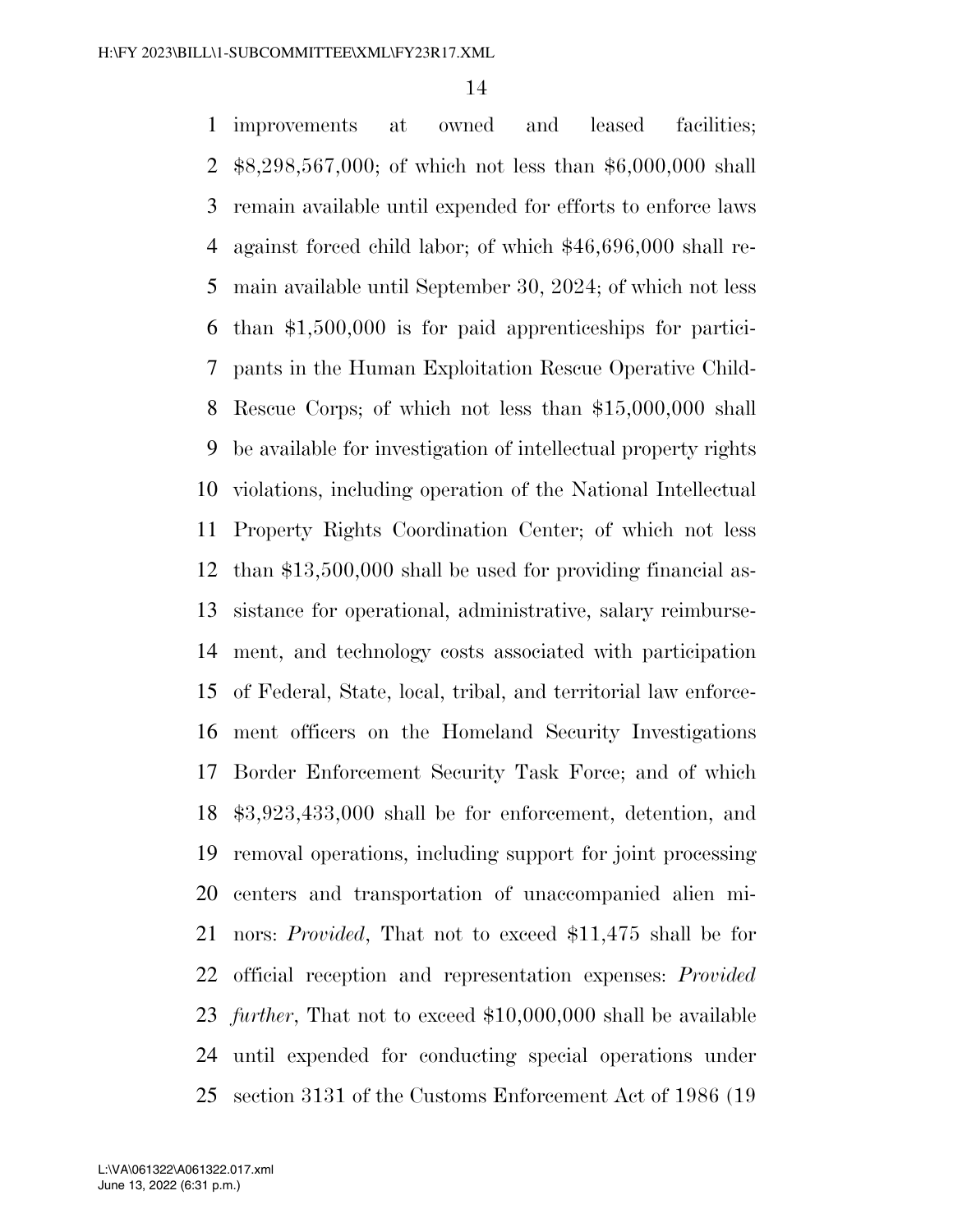U.S.C. 2081): *Provided further*, That not to exceed \$2,000,000 shall be for awards of compensation to inform- ants, to be accounted for solely under the certificate of the Secretary of Homeland Security: *Provided further*, That not to exceed \$11,216,000 shall be available to fund or reimburse other Federal agencies for the costs associ- ated with the care, maintenance, and repatriation of smuggled aliens unlawfully present in the United States: *Provided further*, That of the amounts made available under this heading for Executive Leadership and Over- sight, \$5,000,000 shall not be available for obligation until the reports directed under this heading in the explanatory statements accompanying Public Laws 116–6, 116–93, and 117–103 have been submitted to the Committees on Appropriations of the Senate and the House of Represent- atives: *Provided further*, That the amount made available under this heading for Executive Leadership and Over- sight shall be reduced each month by \$25,000 for each day after the required date that the briefing described in section 219 has not been provided to the Committees on Appropriations of the Senate and the House of Represent-atives.

PROCUREMENT, CONSTRUCTION, AND IMPROVEMENTS

 For necessary expenses of U.S. Immigration and Customs Enforcement for procurement, construction, and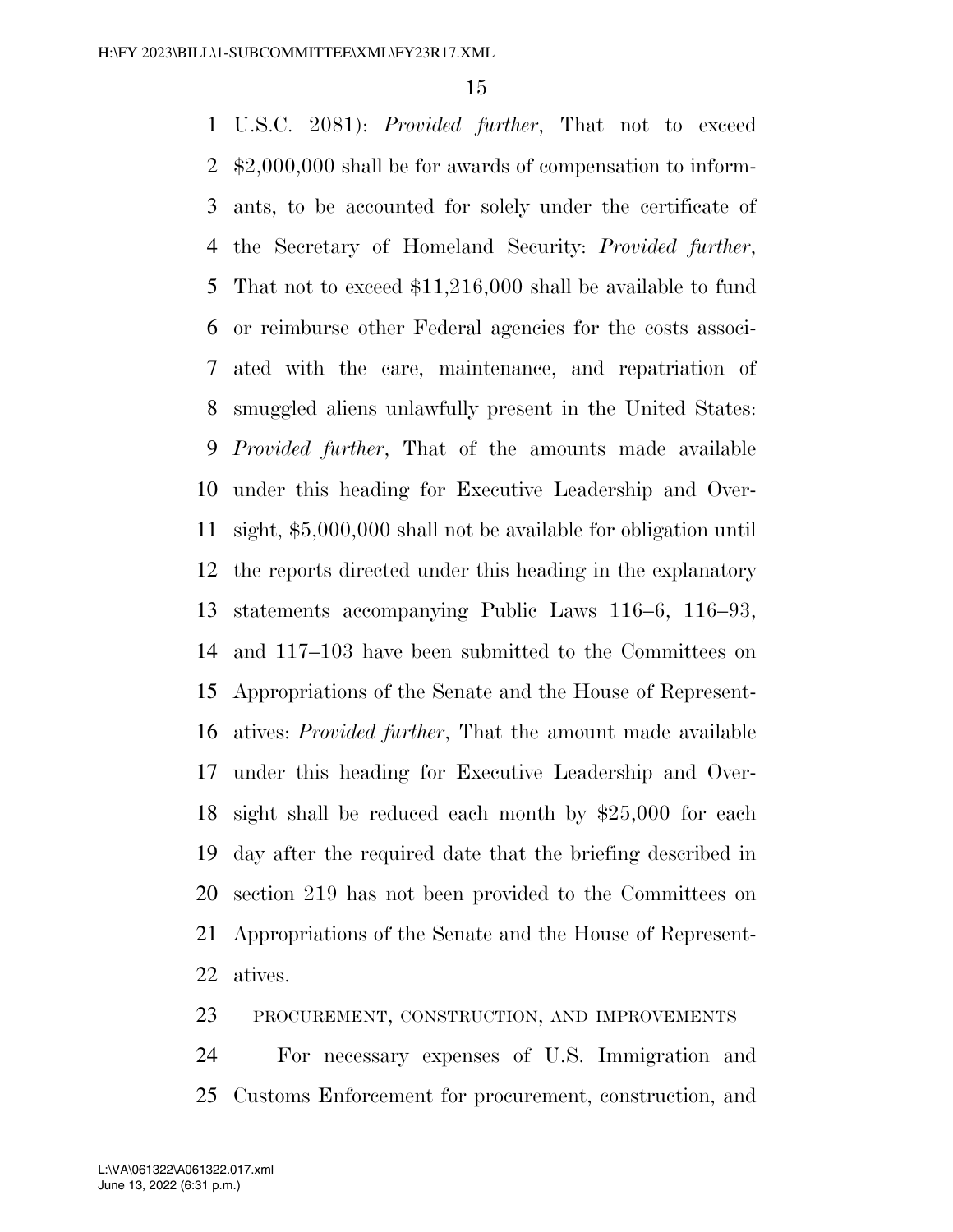improvements, \$97,762,000, of which \$22,997,000 shall remain available until September 30, 2025, and of which \$74,765,000 shall remain available until September 30, 2027.

# TRANSPORTATION SECURITY ADMINISTRATION

# OPERATIONS AND SUPPORT

 For necessary expenses of the Transportation Secu- rity Administration for operations and support, \$9,240,363,000, to remain available until September 30, 2024: *Provided*, That not to exceed \$7,650 shall be for official reception and representation expenses: *Provided further*, That security service fees authorized under section 44940 of title 49, United States Code, shall be credited to this appropriation as offsetting collections and shall be available only for aviation security: *Provided further*, That the sum appropriated under this heading from the general fund shall be reduced on a dollar-for-dollar basis as such offsetting collections are received during fiscal year 2023 so as to result in a final fiscal year appropriation from the general fund estimated at not more than \$6,750,363,000.

PROCUREMENT, CONSTRUCTION, AND IMPROVEMENTS

 For necessary expenses of the Transportation Secu-rity Administration for procurement, construction, and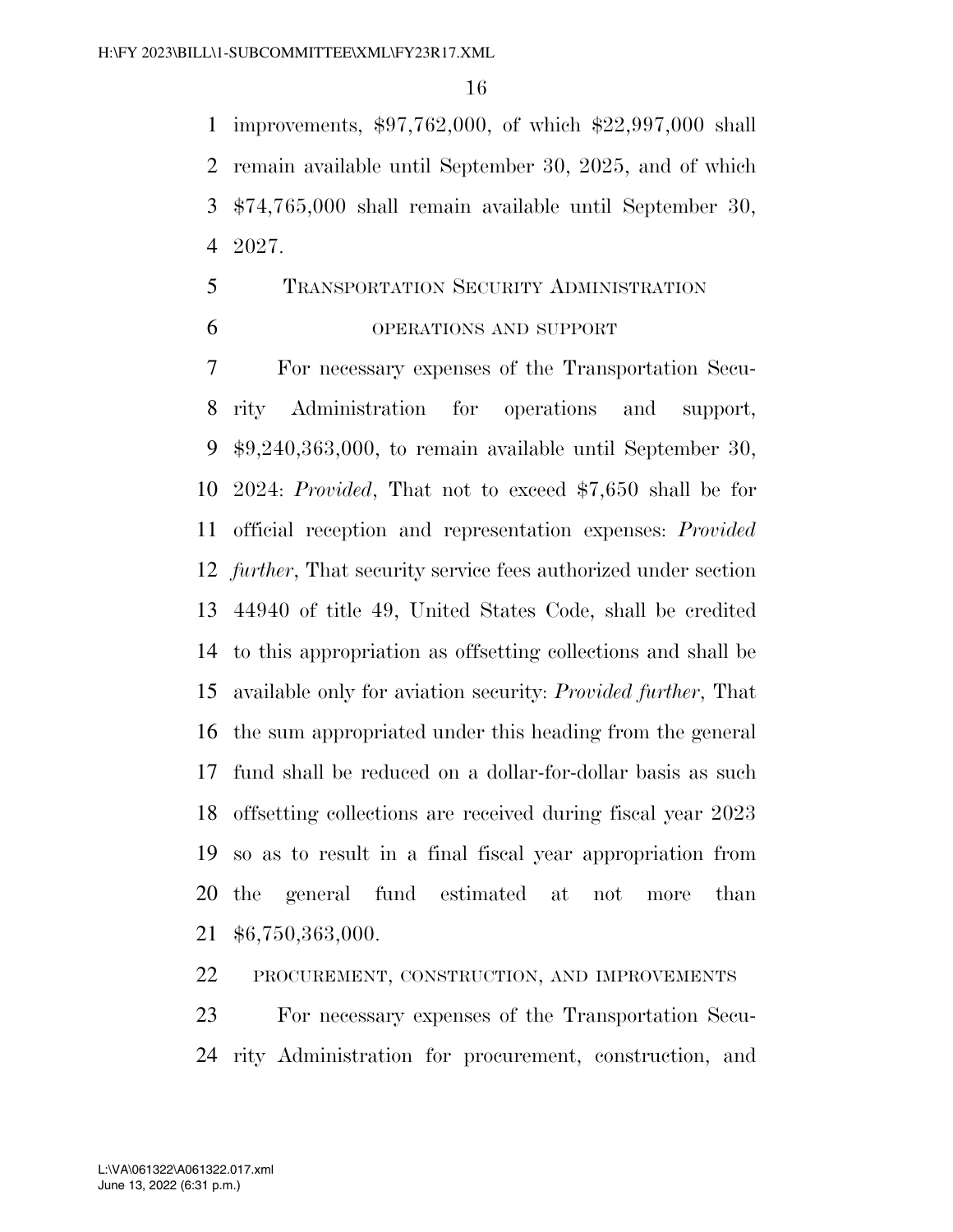improvements, \$141,689,000, to remain available until September 30, 2025.

RESEARCH AND DEVELOPMENT

 For necessary expenses of the Transportation Secu- rity Administration for research and development, \$33,532,000, to remain available until September 30, 2024.

- COAST GUARD
- OPERATIONS AND SUPPORT

 For necessary expenses of the Coast Guard for oper- ations and support including the Coast Guard Reserve; purchase or lease of not to exceed 25 passenger motor ve- hicles, which shall be for replacement only; purchase or lease of small boats for contingent and emergent require- ments (at a unit cost of not more than \$700,000) and repairs and service-life replacements, not to exceed a total of \$31,000,000; purchase, lease, or improvements of boats necessary for overseas deployments and activities; pay- ments pursuant to section 156 of Public Law 97–377 (42 U.S.C. 402 note; 96 Stat. 1920); and recreation and wel- fare; \$9,751,469,000, of which \$530,000,000 shall be for defense-related activities; of which \$24,500,000 shall be derived from the Oil Spill Liability Trust Fund to carry 24 out the purposes of section  $1012(a)(5)$  of the Oil Pollution Act of 1990 (33 U.S.C. 2712(a)(5)); of which \$6,000,000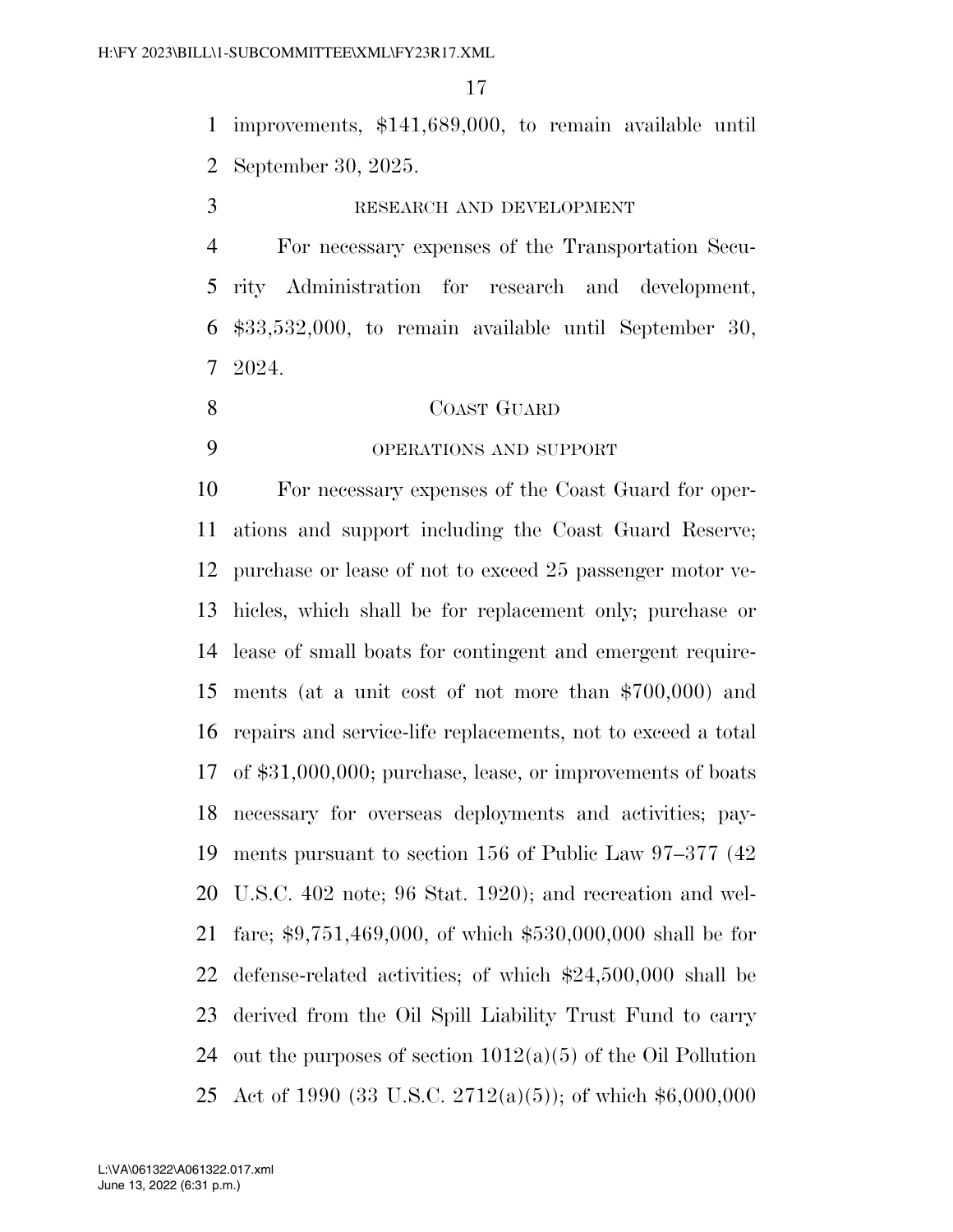shall remain available until September 30, 2025; of which \$28,386,000 shall remain available until September 30, 2027, for environmental compliance and restoration; and of which \$70,000,000 shall remain available until Sep- tember 30, 2024, which shall only be available for vessel depot level maintenance: *Provided*, That not to exceed \$23,000 shall be for official reception and representation expenses.

# PROCUREMENT, CONSTRUCTION, AND IMPROVEMENTS

 For necessary expenses of the Coast Guard for pro- curement, construction, and improvements, including aids to navigation, shore facilities (including facilities at De- partment of Defense installations used by the Coast Guard), and vessels and aircraft, including equipment re- lated thereto, \$2,301,050,000, to remain available until September 30, 2027; of which \$20,000,000 shall be de- rived from the Oil Spill Liability Trust Fund to carry out 18 the purposes of section  $1012(a)(5)$  of the Oil Pollution Act of 1990 (33 U.S.C. 2712(a)(5)).

### RESEARCH AND DEVELOPMENT

 For necessary expenses of the Coast Guard for re- search and development; and for maintenance, rehabilita- tion, lease, and operation of facilities and equipment; \$7,476,000, to remain available until September 30, 2025, of which \$500,000 shall be derived from the Oil Spill Li-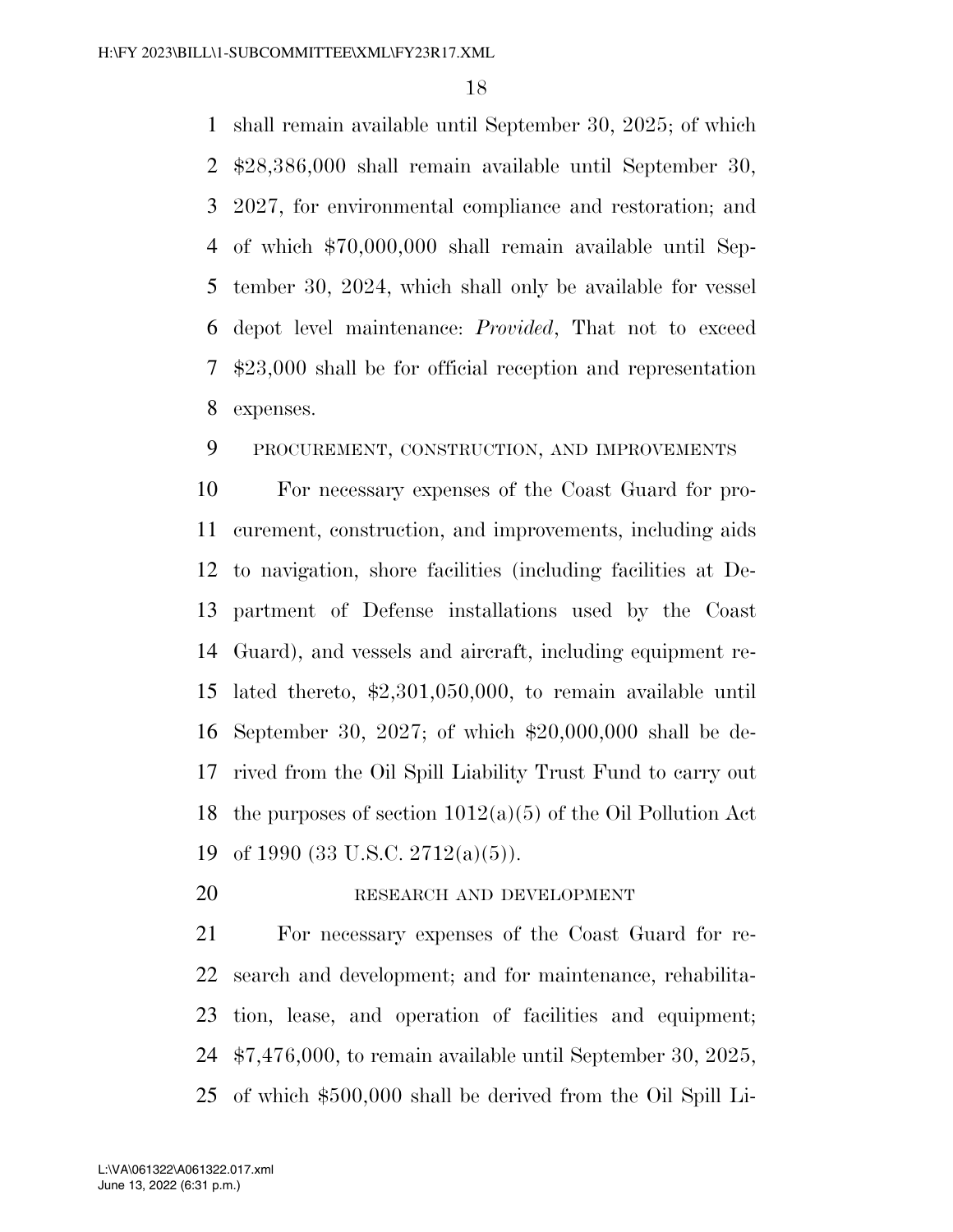ability Trust Fund to carry out the purposes of section 1012(a)(5) of the Oil Pollution Act of 1990 (33 U.S.C. 2712(a)(5)): *Provided*, That there may be credited to and used for the purposes of this appropriation funds received from State and local governments, other public authori- ties, private sources, and foreign countries for expenses incurred for research, development, testing, and evalua-tion.

### RETIRED PAY

 For retired pay, including the payment of obligations otherwise chargeable to lapsed appropriations for this pur- pose, payments under the Retired Serviceman's Family Protection and Survivor Benefits Plans, payment for ca- reer status bonuses, payment of continuation pay under section 356 of title 37, United States Code, concurrent receipts, combat-related special compensation, and pay- ments for medical care of retired personnel and their de- pendents under chapter 55 of title 10, United States Code, \$2,044,414,000, to remain available until expended.

- UNITED STATES SECRET SERVICE
- OPERATIONS AND SUPPORT

 For necessary expenses of the United States Secret Service for operations and support, including purchase of not to exceed 652 vehicles for police-type use; hire of pas-senger motor vehicles; purchase of motorcycles made in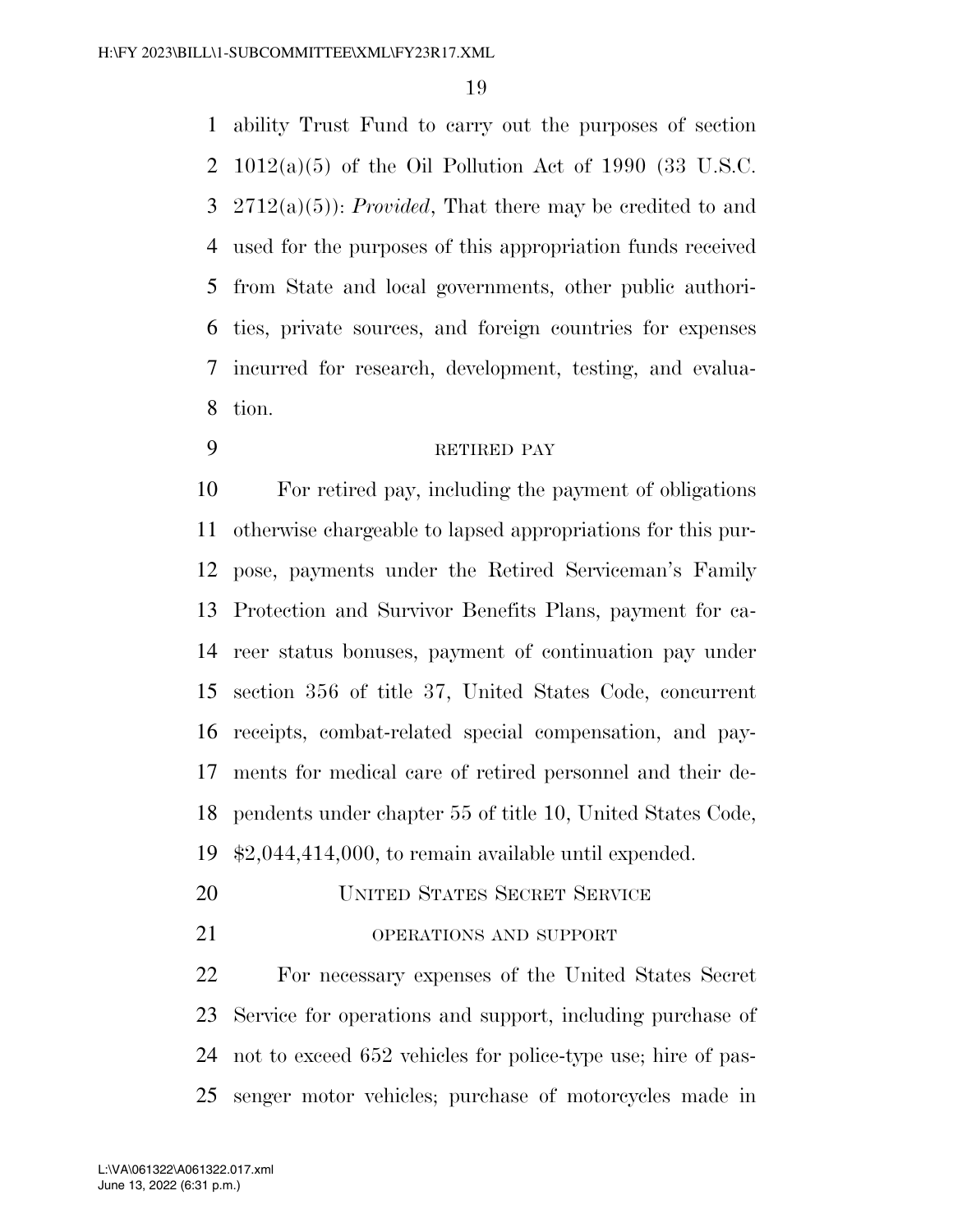the United States; hire of aircraft; rental of buildings in the District of Columbia; fencing, lighting, guard booths, and other facilities on private or other property not in Government ownership or control, as may be necessary to perform protective functions; conduct of and participation in firearms matches; presentation of awards; conduct of behavioral research in support of protective intelligence and operations; payment in advance for commercial ac- commodations as may be necessary to perform protective functions; and payment, without regard to section 5702 of title 5, United States Code, of subsistence expenses of employees who are on protective missions, whether at or away from their duty stations; \$2,645,596,000; of which \$52,296,000 shall remain available until September 30, 2024, and of which \$6,000,000 shall be for a grant for activities related to investigations of missing and exploited children; and of which up to \$17,000,000 may be for cal- endar year 2022 premium pay in excess of the annual equivalent of the limitation on the rate of pay contained in section 5547(a) of title 5, United States Code, pursuant to section 2 of the Overtime Pay for Protective Services Act of 2016 (5 U.S.C. 5547 note), as last amended by Public Law 116–269: *Provided*, That not to exceed \$19,125 shall be for official reception and representation expenses: *Provided further*, That not to exceed \$100,000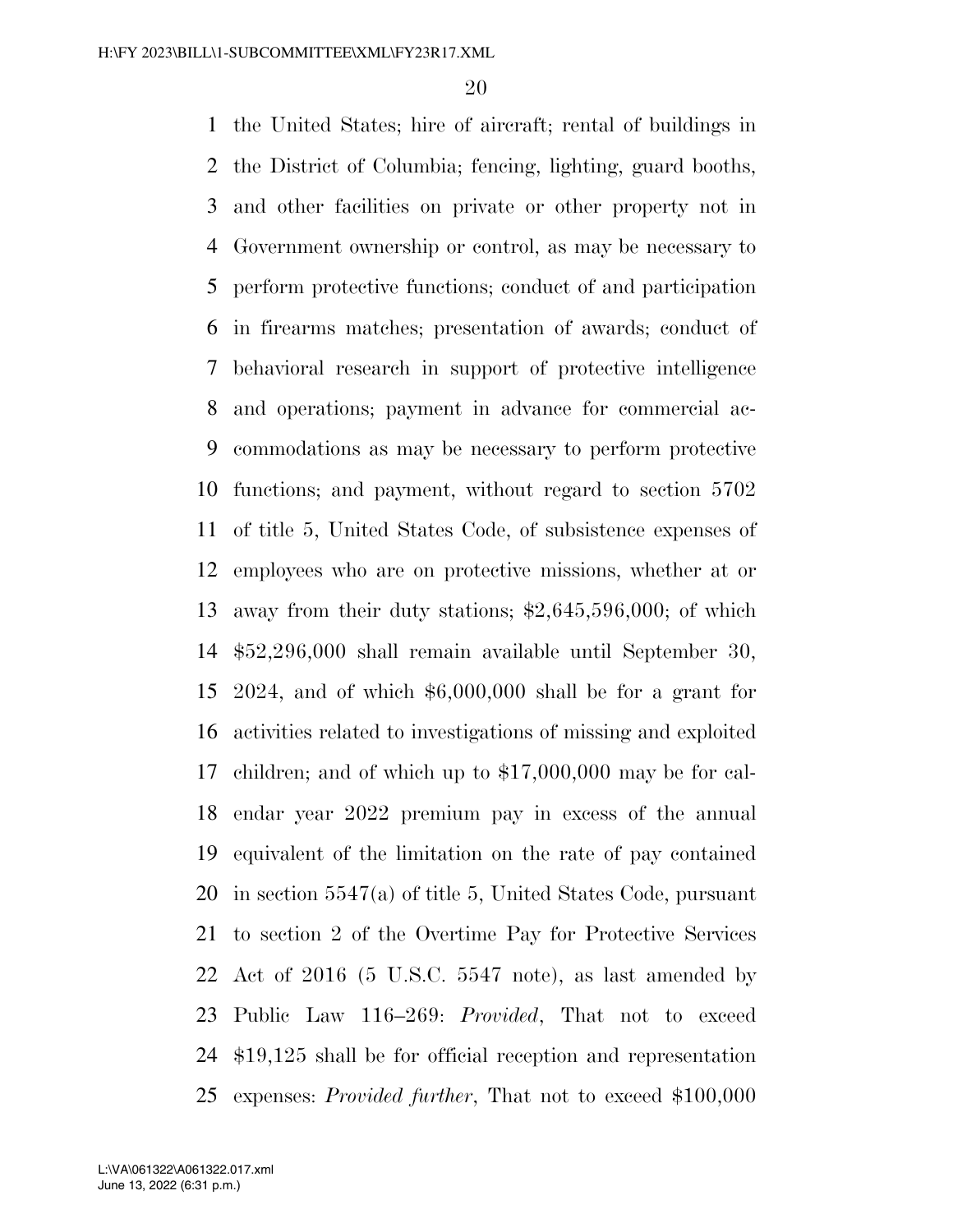shall be to provide technical assistance and equipment to foreign law enforcement organizations in criminal inves- tigations within the jurisdiction of the United States Se-cret Service.

PROCUREMENT, CONSTRUCTION, AND IMPROVEMENTS

 For necessary expenses of the United States Secret Service for procurement, construction, and improvements, \$77,888,000, to remain available until September 30, 2025.

RESEARCH AND DEVELOPMENT

 For necessary expenses of the United States Secret Service for research and development, \$4,025,000, to re-main available until September 30, 2024.

ADMINISTRATIVE PROVISIONS

(INCLUDING TRANSFER OF FUNDS)

 SEC. 201. Section 201 of the Department of Home- land Security Appropriations Act, 2018 (division F of Public Law 115–141), related to overtime compensation limitations, shall apply with respect to funds made avail- able in this Act in the same manner as such section ap- plied to funds made available in that Act, except that ''fis- cal year 2023'' shall be substituted for ''fiscal year 2018''. SEC. 202. Funding made available under the head-ings ''U.S. Customs and Border Protection—Operations

and Support'' and ''U.S. Customs and Border Protec-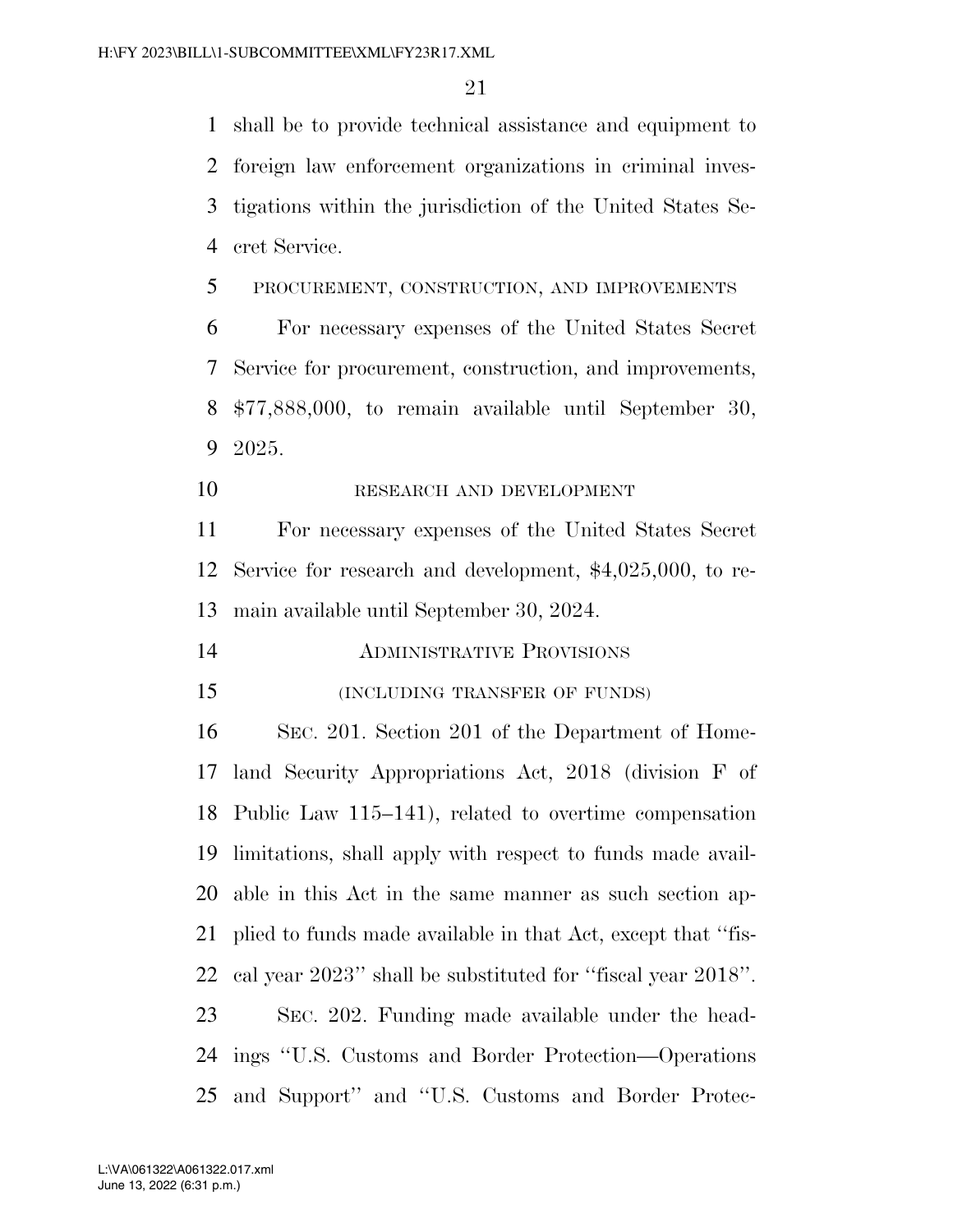tion—Procurement, Construction, and Improvements'' shall be available for customs expenses when necessary to maintain operations and prevent adverse personnel actions in Puerto Rico and the U.S. Virgin Islands, in addition to funding provided by sections 740 and 1406i of title 48, United States Code.

 SEC. 203. As authorized by section 601(b) of the United States-Colombia Trade Promotion Agreement Im- plementation Act (Public Law 112–42), fees collected from passengers arriving from Canada, Mexico, or an ad- jacent island pursuant to section 13031(a)(5) of the Con- solidated Omnibus Budget Reconciliation Act of 1985 (19 U.S.C. 58c(a)(5)) shall be available until expended.

 SEC. 204. (a) For an additional amount for ''U.S. Customs and Border Protection—Operations and Sup- port'', \$31,000,000, to remain available until expended, to be reduced by amounts collected and credited to this appropriation in fiscal year 2023 from amounts authorized to be collected by section 286(i) of the Immigration and Nationality Act (8 U.S.C. 1356(i)), section 10412 of the Farm Security and Rural Investment Act of 2002 (7 U.S.C. 8311), and section 817 of the Trade Facilitation and Trade Enforcement Act of 2015 (Public Law 114– 25), or other such authorizing language.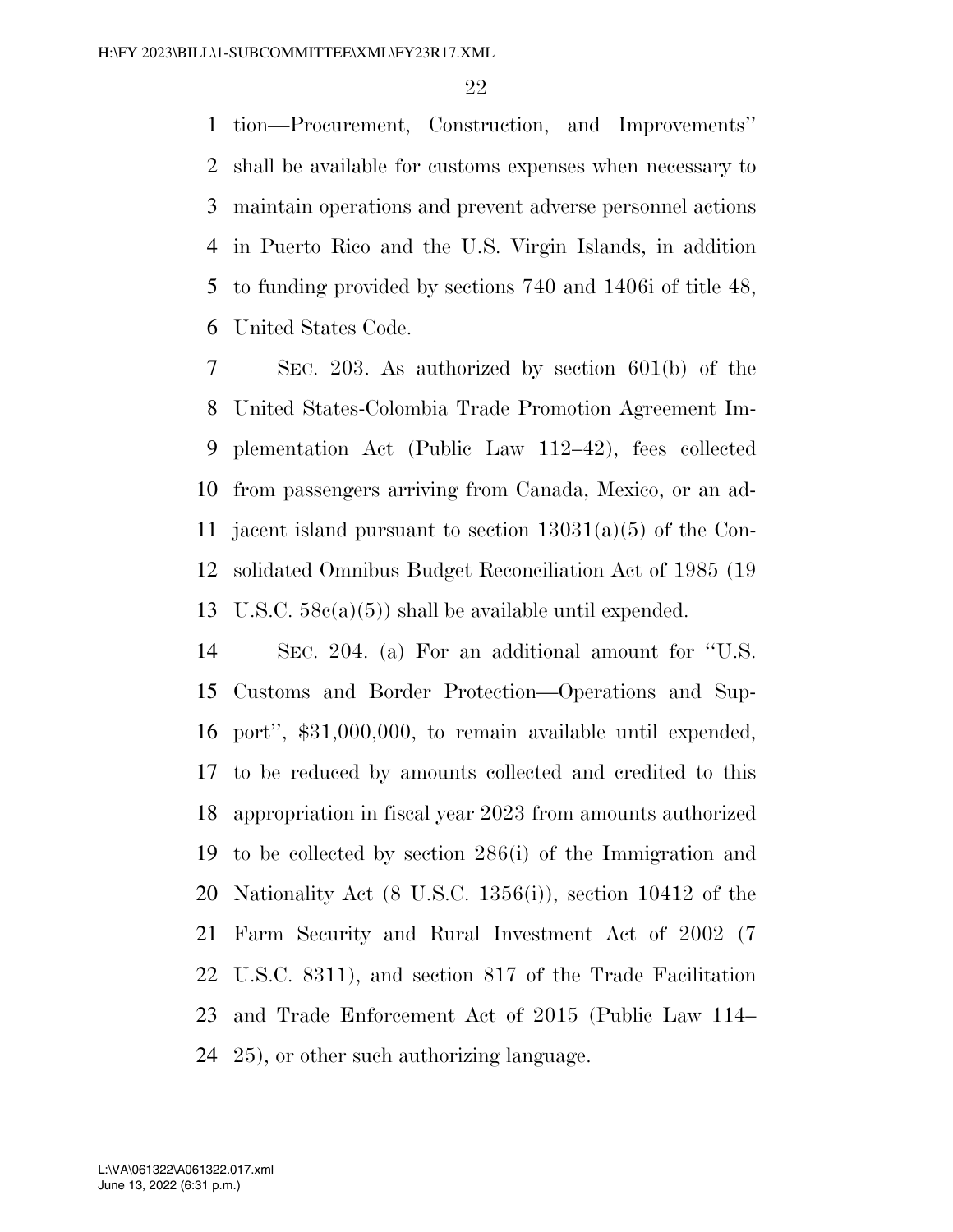(b) To the extent that amounts realized from such collections exceed \$31,000,000, those amounts in excess of \$31,000,000 shall be credited to this appropriation, to remain available until expended.

 SEC. 205. None of the funds made available in this Act for U.S. Customs and Border Protection may be used to prevent an individual not in the business of importing 8 a prescription drug (within the meaning of section  $801(g)$ ) of the Federal Food, Drug, and Cosmetic Act) from im- porting a prescription drug from Canada that complies with the Federal Food, Drug, and Cosmetic Act: *Provided*, That this section shall apply only to individuals trans- porting on their person a personal-use quantity of the pre- scription drug, not to exceed a 90-day supply: *Provided further*, That the prescription drug may not be—

 (1) a controlled substance, as defined in section 102 of the Controlled Substances Act (21 U.S.C. 802); or

 (2) a biological product, as defined in section 351 of the Public Health Service Act (42 U.S.C. 262).

 SEC. 206. (a) Notwithstanding any other provision of law, none of the funds provided in this or any other Act shall be used to approve a waiver of the navigation and vessel-inspection laws pursuant to section 501(b) of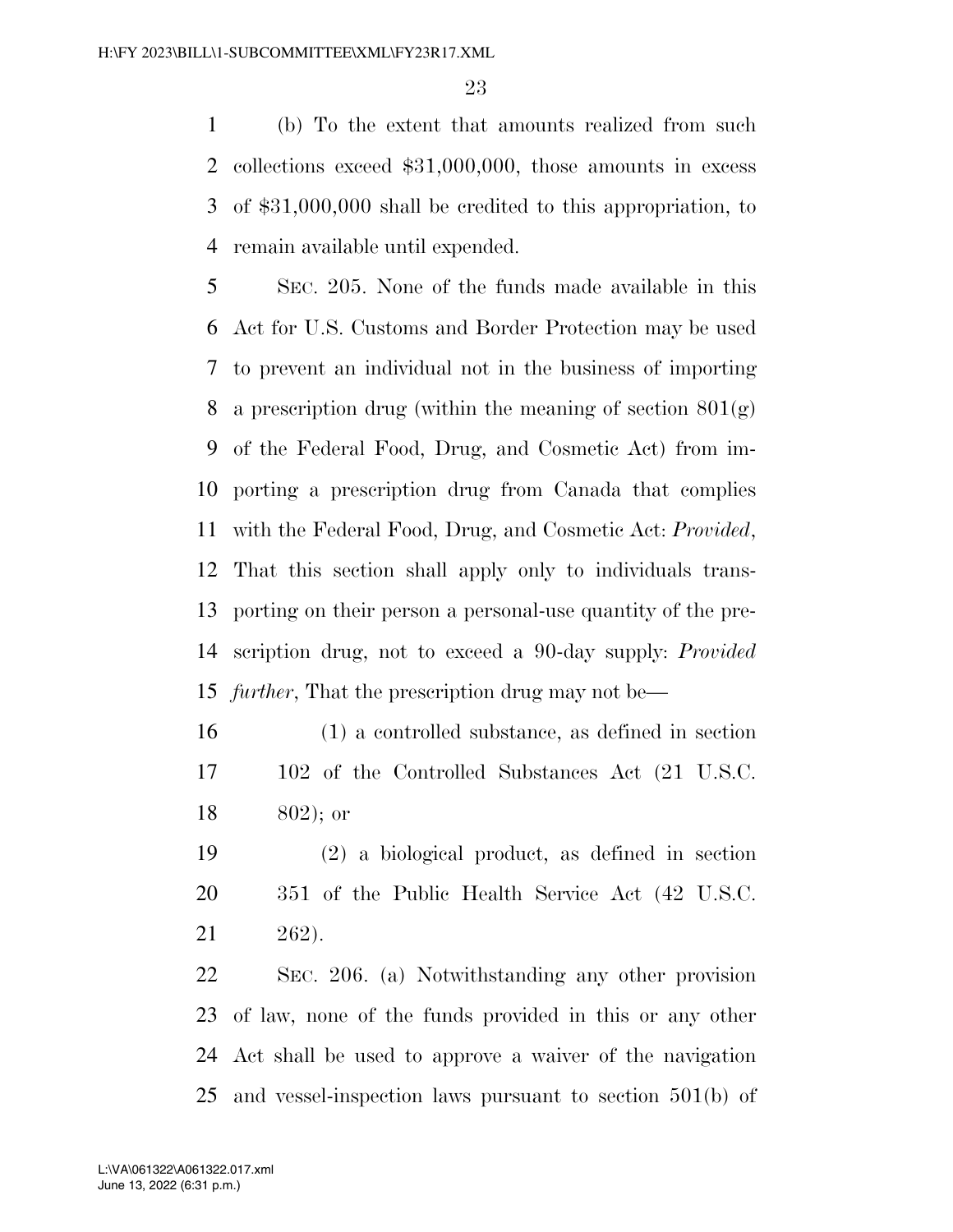title 46, United States Code, for the transportation of crude oil distributed from and to the Strategic Petroleum Reserve until the Secretary of Homeland Security, after consultation with the Secretaries of the Departments of Energy and Transportation and representatives from the United States flag maritime industry, takes adequate measures to ensure the use of United States flag vessels.

 (b) The Secretary shall notify the Committees on Ap- propriations of the Senate and the House of Representa- tives, the Committee on Commerce, Science, and Trans- portation of the Senate, and the Committee on Transpor- tation and Infrastructure of the House of Representatives within 2 business days of any request for waivers of navi- gation and vessel-inspection laws pursuant to section 501(b) of title 46, United States Code, with respect to such transportation, and the disposition of such requests. SEC. 207. (a) Beginning on the date of enactment of this Act, the Secretary of Homeland Security shall not—

 (1) establish, collect, or otherwise impose any new border crossing fee on individuals crossing the Southern border or the Northern border at a land port of entry; or

 (2) conduct any study relating to the imposition of a border crossing fee.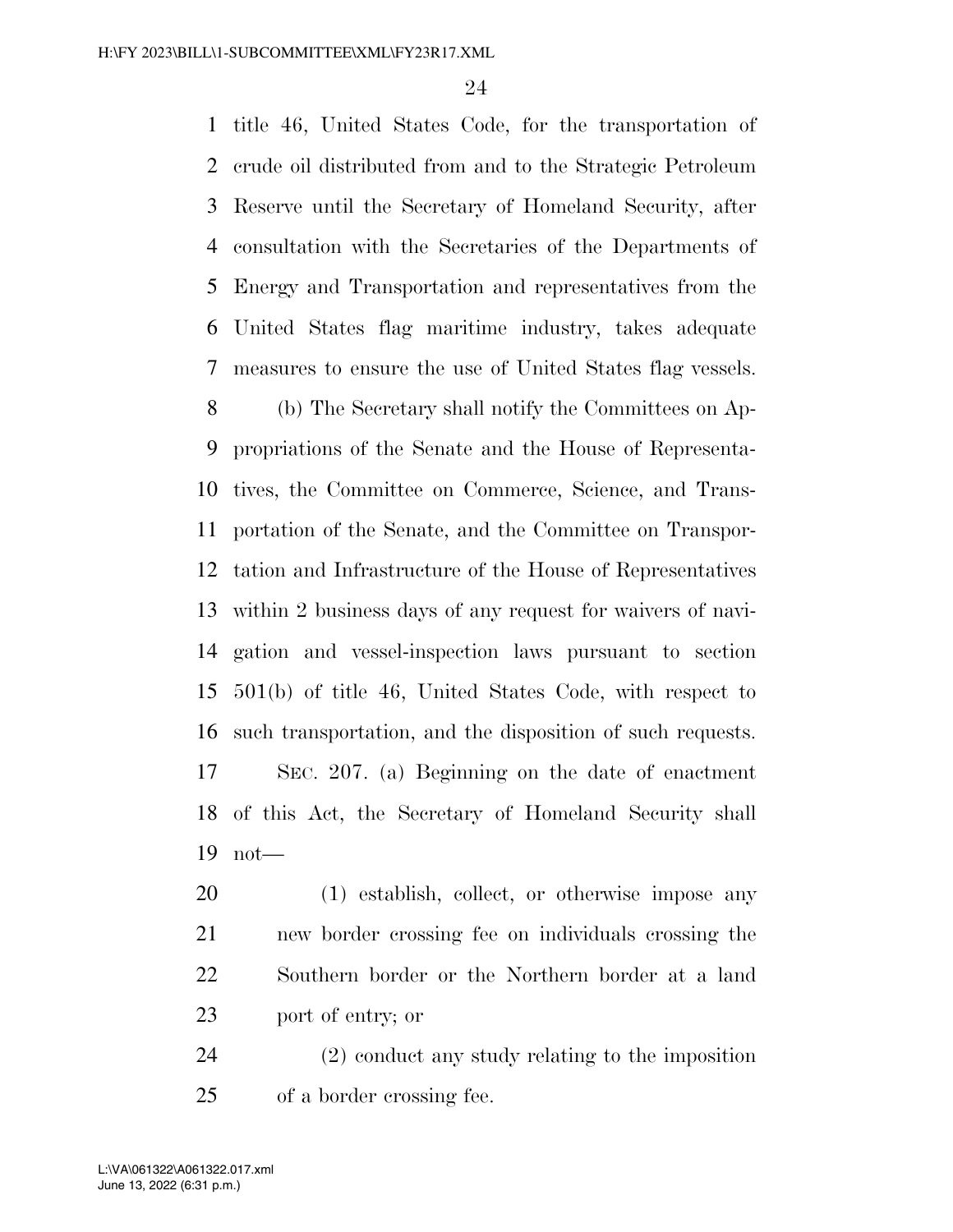(b) In this section, the term ''border crossing fee'' means a fee that every pedestrian, cyclist, and driver and passenger of a private motor vehicle is required to pay for the privilege of crossing the Southern border or the Northern border at a land port of entry.

 SEC. 208. (a) Not later than 90 days after the date of enactment of this Act, the Secretary of Homeland Secu- rity shall submit an expenditure plan for any amounts made available for ''U.S. Customs and Border Protec- tion—Procurement, Construction, and Improvements'' in this Act and prior Acts to the Committees on Appropria-tions of the Senate and the House of Representatives.

 (b) No such amounts may be obligated prior to the submission of such plan.

 SEC. 209. Federal funds may not be made available for the construction of fencing—

(1) within the Santa Ana Wildlife Refuge;

 (2) within the Bentsen-Rio Grande Valley State Park;

(3) within La Lomita Historical park;

(4) within the National Butterfly Center;

 (5) within or east of the Vista del Mar Ranch tract of the Lower Rio Grande Valley National Wild-life Refuge;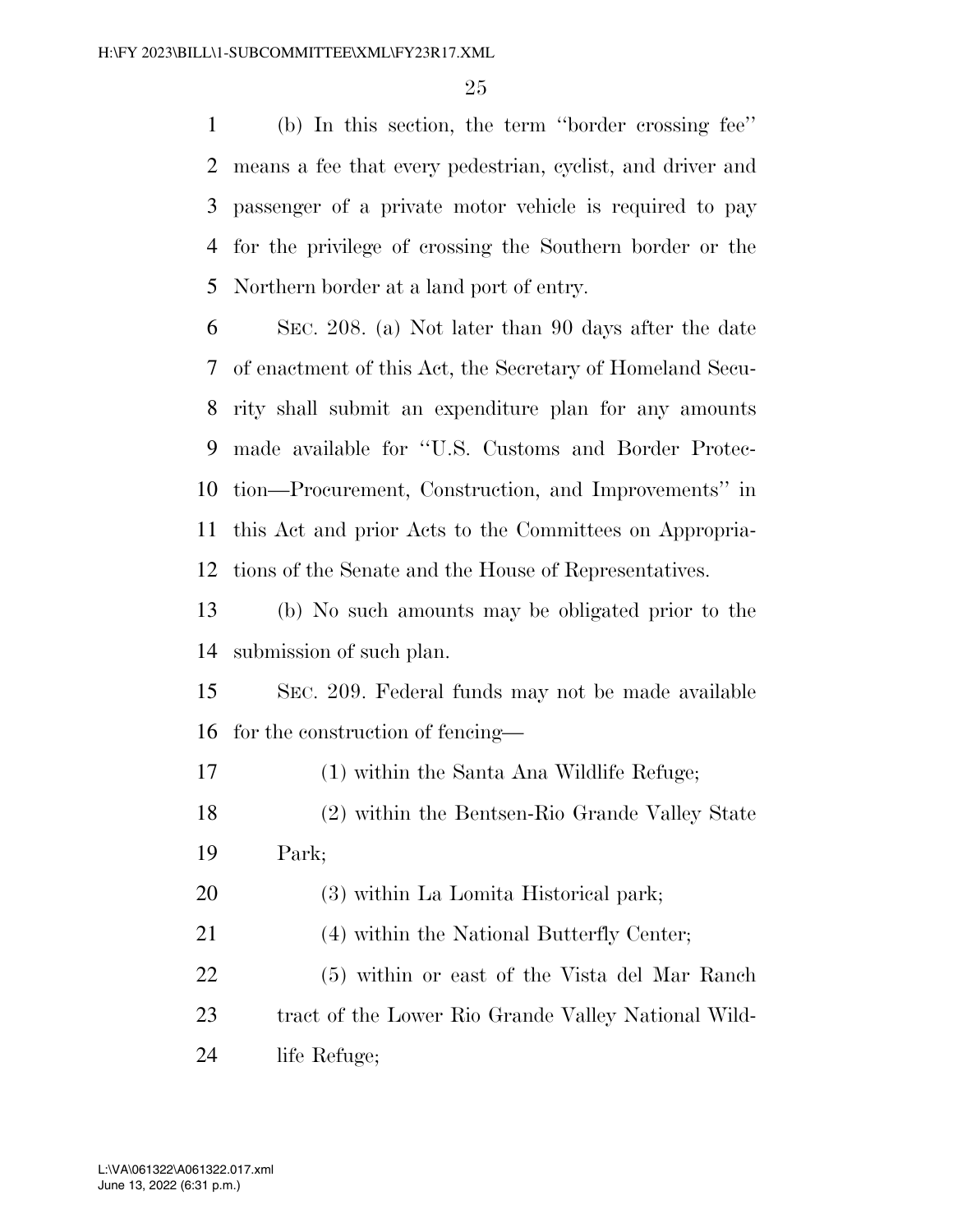(6) within any cemetery designated as a historic cemetery under State law or regulation;

- (7) within the San Ygnacio Bird Sanctuary & Riverfront; or
- 5 (8) within the Salineño Wildlife Preserve.

 SEC. 210. (a) The unobligated balances of amounts specified in paragraphs (1) through (5) of section 230(a) of division F of the Consolidated Appropriations Act, 2018 9 (Public Law 115–141), section  $230(a)(1)$  of division A of the Consolidated Appropriations Act, 2019 (Public Law 11 116–6), section  $209(a)(1)$  of division D of the Consoli- dated Appropriations Act, 2020 (Public Law 116–93), and section 210 of division F of the Consolidated Appropria- tions Act, 2021 (Public Law 116–260) shall, in addition to the purposes for which they were originally appro-priated, be available for—

- (1) the construction and improvement of roads along the southwest border;
- (2) control of vegetation along the southwest border that creates obstacles to the detection of ille-gal entry;

 (3) remediation and environmental mitigation, including scientific studies, related to border barrier construction, including barrier construction under-taken by the Department of Defense; and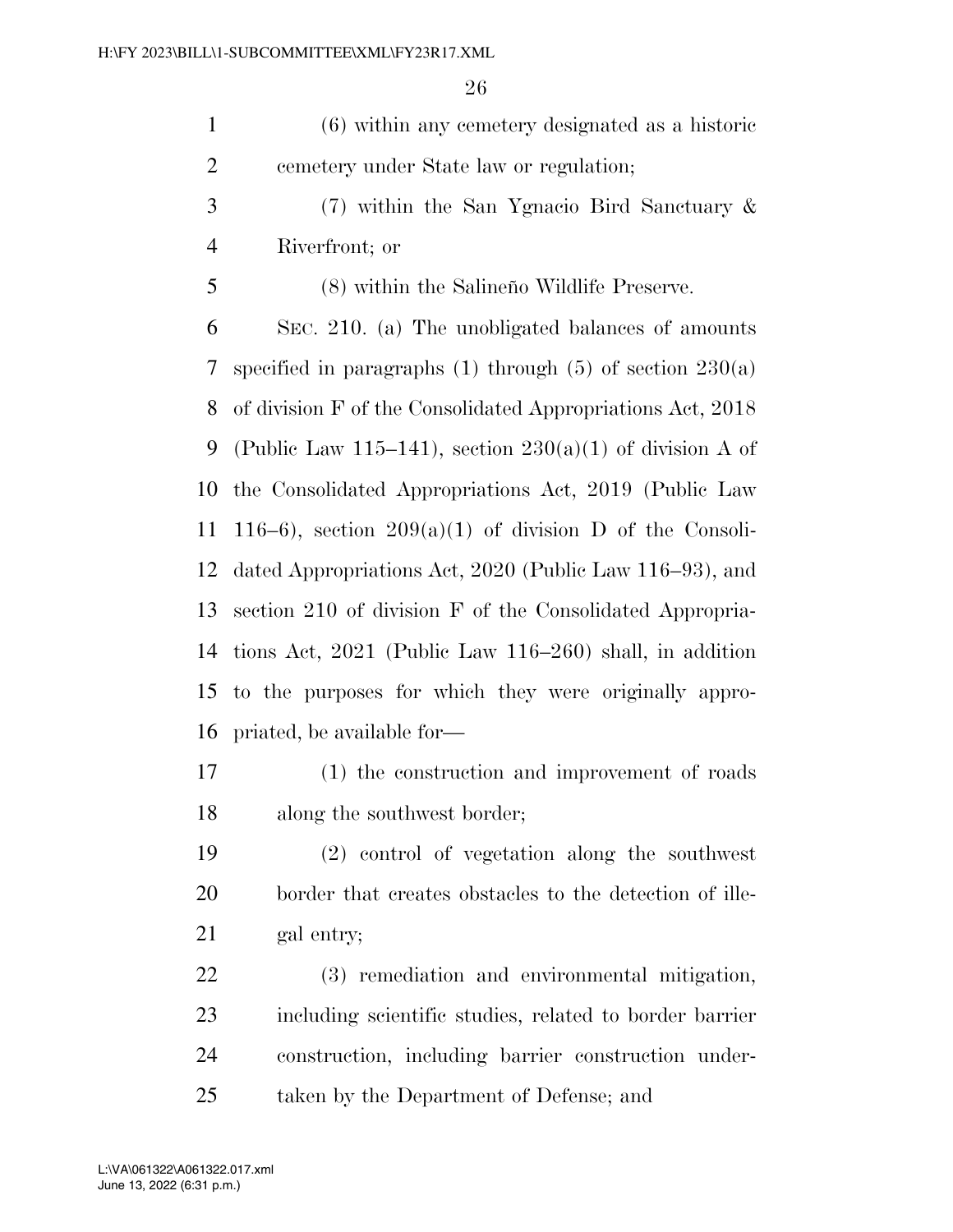(4) the acquisition and deployment of border se- curity technology at and between ports of entry along the southwest border.

 (b) Amounts repurposed by this section shall be in addition to any other amounts made available for such purposes.

 SEC. 211. The Secretary of Homeland Security may transfer up to \$100,000,000 in unobligated balances avail- able from prior appropriations Acts under the heading ''U.S. Customs and Border Protection—Procurement, Construction, and Improvements'' to the Department of the Interior (including any agency or bureau within the Department of the Interior) or the Forest Service within the Department of Agriculture for the execution of envi- ronmental and other mitigation projects or activities, in- cluding the acquisition of land and scientific studies, re- lated to the construction of border barriers on the south- west border during fiscal years 2017 through 2021 by U.S. Customs and Border Protection and the Department of Defense.

 SEC. 212. Section 230(b) of division F of the Consoli- dated Appropriations Act, 2018 (Public Law 115–141), section 230(b) of division A of the Consolidated Appro- priations Act, 2019 (Public Law 116–6), section 209(b) of division D of the Consolidated Appropriations Act,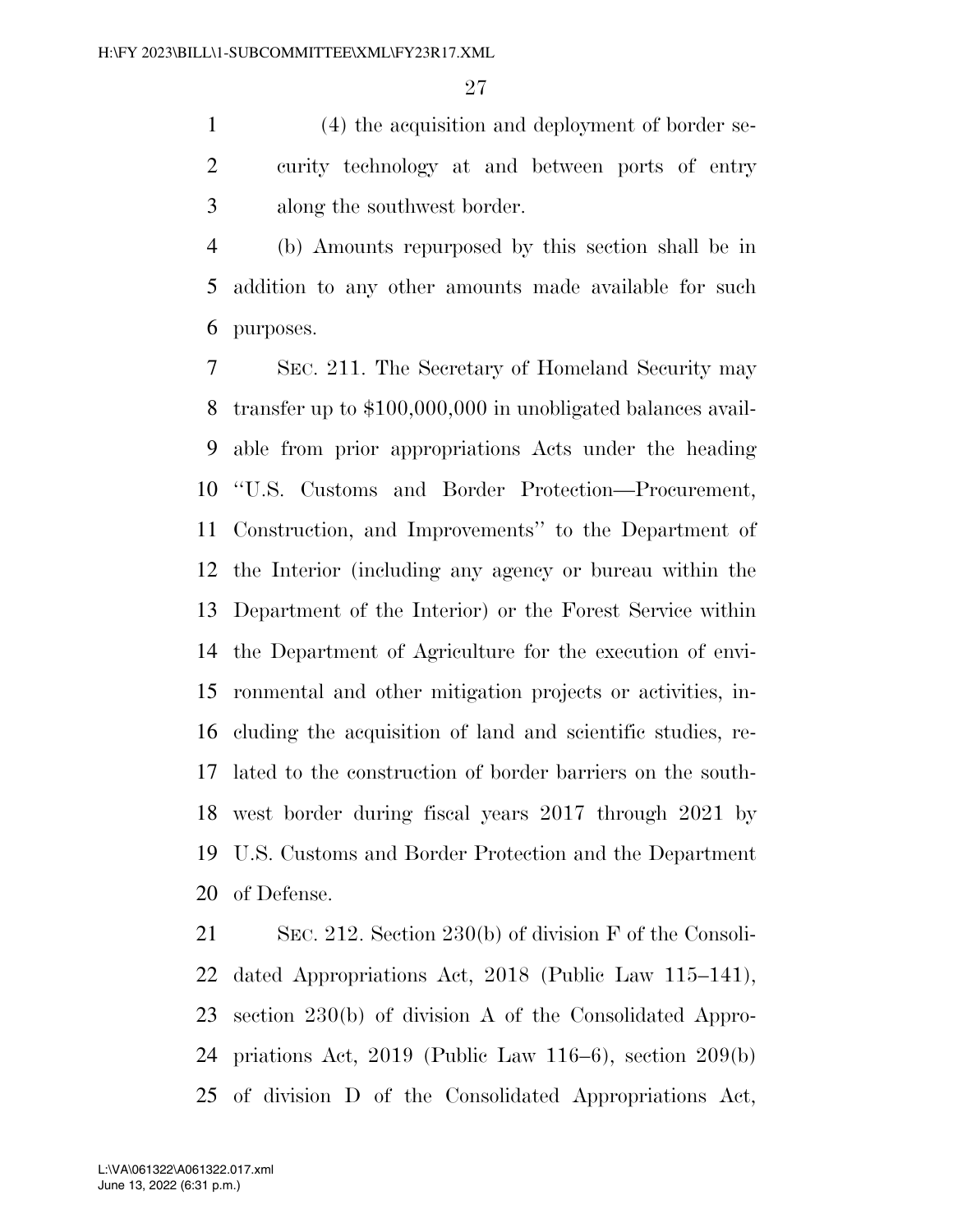2020 (Public Law 116–93) (including with respect to sec- tion 210 of division F of the Consolidated Appropriations Act, 2021 (Public Law 116-260)) shall no longer apply. SEC. 213. None of the funds provided under the heading ''U.S. Immigration and Customs Enforcement— Operations and Support'' may be used to continue a dele- gation of law enforcement authority authorized under sec- tion 287(g) of the Immigration and Nationality Act (8 U.S.C. 1357(g)) if the Department of Homeland Security Inspector General determines that the terms of the agree- ment governing the delegation of authority have been ma-terially violated.

 SEC. 214. (a) None of the funds provided under the heading ''U.S. Immigration and Customs Enforcement— Operations and Support'' may be used to continue any contract for the provision of detention services if the two most recent overall performance evaluations received by the contracted facility are less than ''adequate'' or the equivalent median score in any subsequent performance evaluation system.

 (b) The performance evaluations referenced in sub- section (a) shall be conducted by the U.S. Immigration and Customs Enforcement Office of Professional Respon-sibility.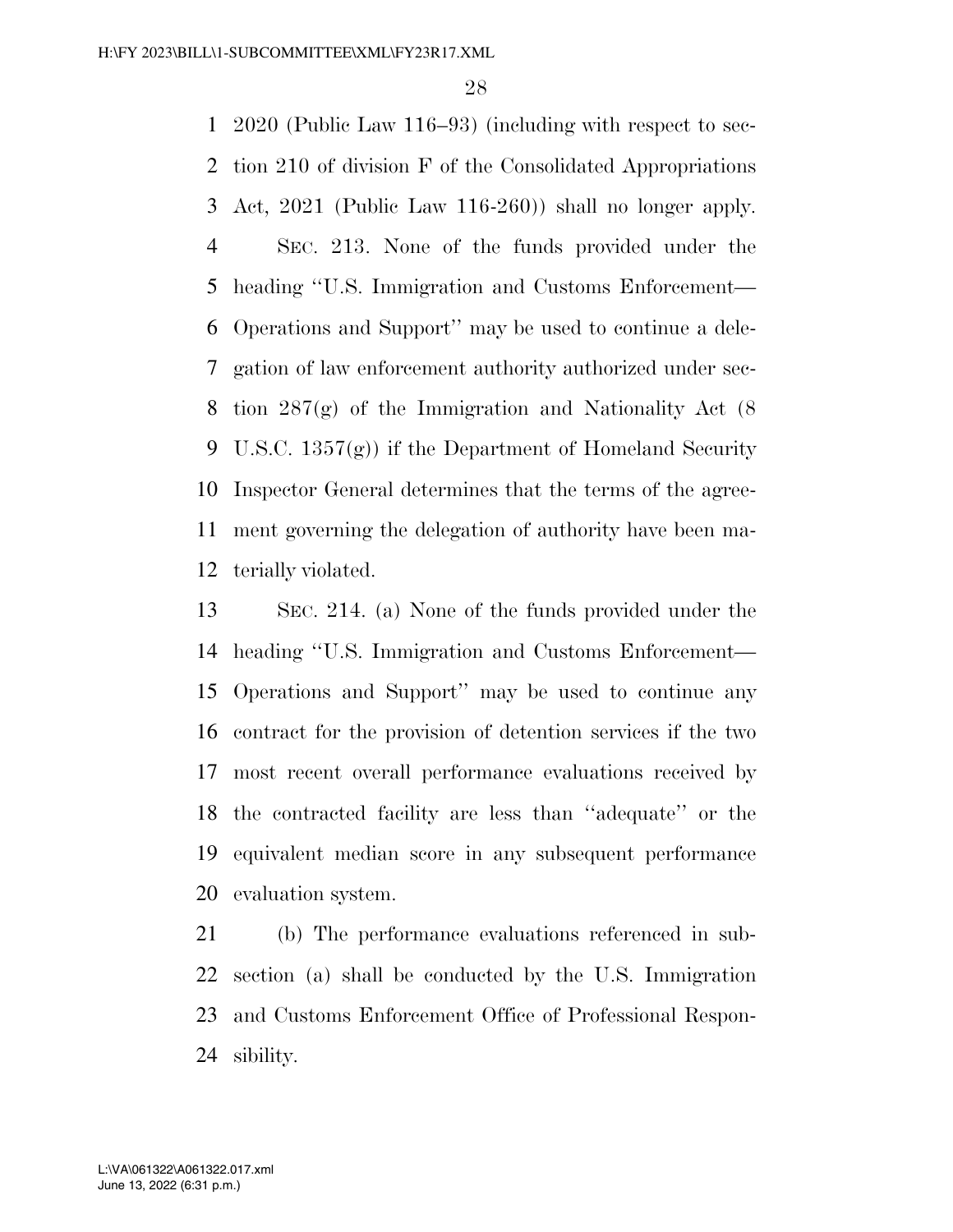SEC. 215. Without regard to the limitation as to time and condition of section 503(d) of this Act, the Secretary may reprogram within and transfer funds to ''U.S. Immi- gration and Customs Enforcement—Operations and Sup- port'' as necessary to ensure the detention of aliens prioritized for removal.

 SEC. 216. The reports required to be submitted by U.S. Immigration and Customs Enforcement, related to immigration enforcement, under section 216 of the De- partment of Homeland Security Appropriations Act, 2021 (division F of Public Law 116–260), and section 218 of the Department of Homeland Security Appropriations Act, 2020 (division D of Public Law 116-260) shall con- tinue to be submitted semimonthly and each matter re- quired to be included in each such report by such section 216 shall apply in the same manner and to the same ex-tent.

 SEC. 217. No Federal funds may be used to place in detention, remove, refer for a decision whether to ini- tiate removal proceedings, or initiate removal proceedings against any individual—

 (1) based on information provided to a Federal employee or contractor related to facilitating the sponsorship of an unaccompanied alien child (as de-25 fined in section  $462(g)$  of the Homeland Security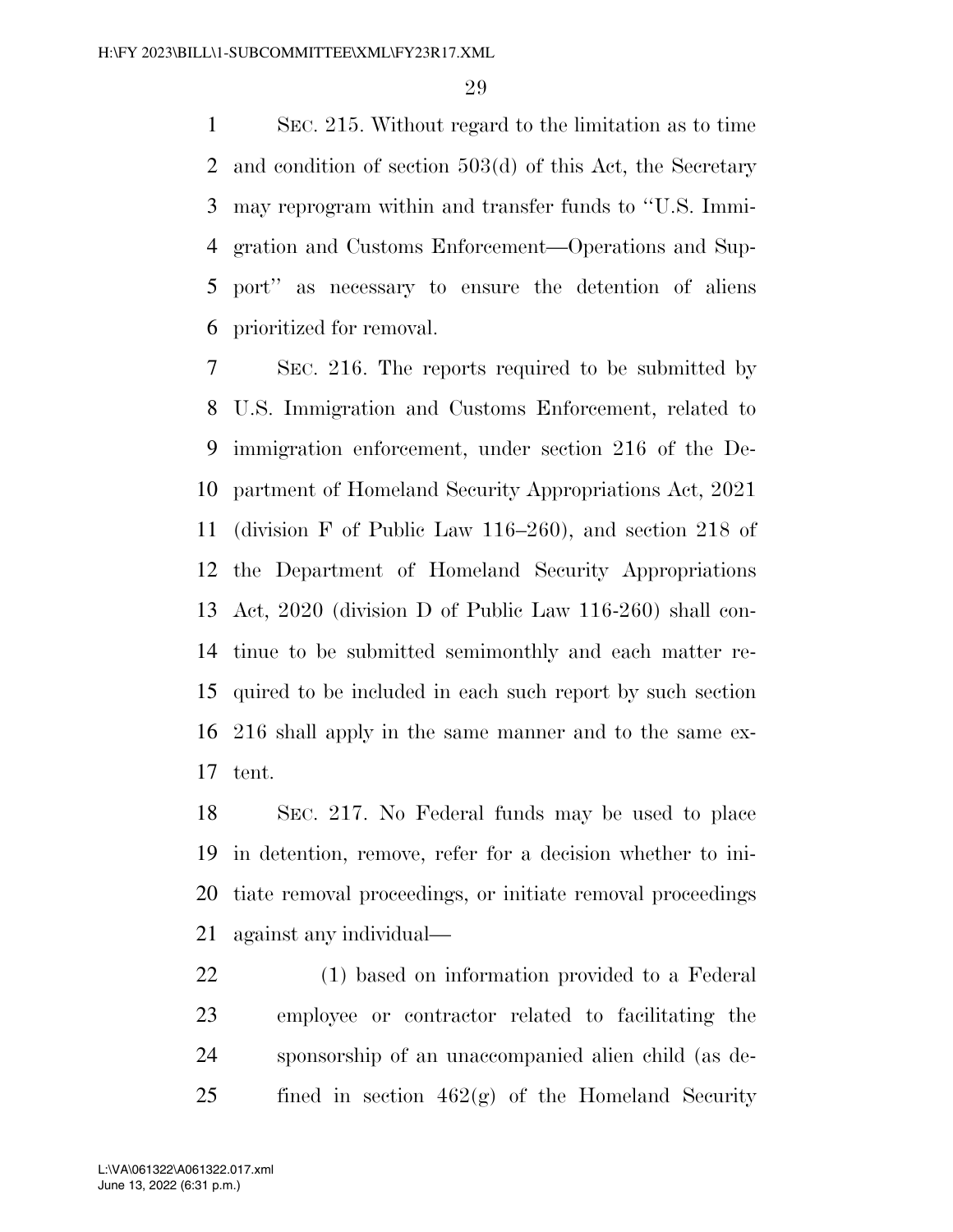1 Act of 2002 (6 U.S.C. 279 $(g)$ )) or the reunification of such child with a family member; or

 (2) based on information gathered in therapy sessions conducted while in the care of the Office of Refugee Resettlement of the Department of Health and Human Services.

 SEC. 218. The terms and conditions of section 217 of the Department of Homeland Security Appropriations Act, 2020 (division D of Public Law 116—93), related to reporting on the U.S. Customs and Immigration En-11 forcement  $287(g)$  program, shall apply to this Act.

 SEC. 219. Beginning not later than 30 calendar days after the date of enactment of this Act and not later than the 21st day of each month thereafter, the Director of Im- migration and Customs Enforcement (or the Director's designee) shall provide a briefing to the Committees on Appropriations of the Senate and the House of Represent- atives on obligations and on-board staffing levels at both the account and the program, project, and activity level for the prior two fiscal years and the current fiscal year, to-date, and projected obligations and staffing levels by month for the remainder of the current fiscal year.

 SEC. 220. (a) None of the funds provided under the heading ''U.S. Immigration and Customs Enforcement— Operations and Support'' may be used to engage in civil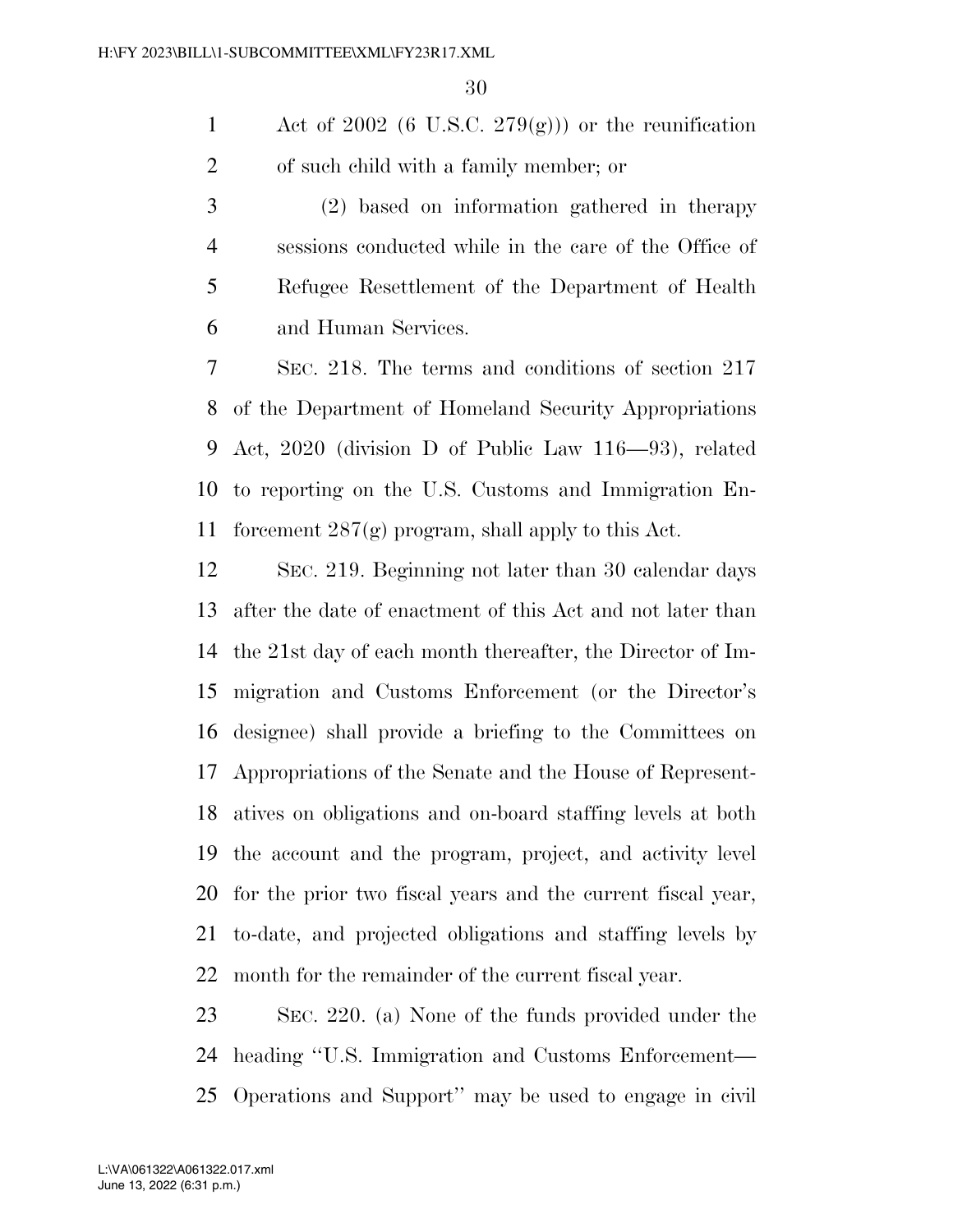immigration enforcement activities, such as arrests, expul- sions, custodial detentions, removals, or referrals, proc- essing, or issuance of charging documents, using Home- land Security Investigations personnel, resources, or capa- bilities, absent probable cause that the individual facing such enforcement action has committed a criminal offense, excluding state, local, or Federal offenses for which an es-sential element was the noncitizen's immigration status.

 (b) For the purposes of this section, criminal offenses for which an essential element was the noncitizen's immi- gration status includes, but is not limited to, offenses iden- tified in sections 264, 266(a), 266(b), 275, or 276 of the Immigration and Nationality Act and state and local of- fenses for which an essential element was the noncitizen's immigration status.

 SEC. 221. (a) No Federal funds may be used for the purposes of section 6(d) of Public Law 81–626 (8 U.S.C. 18  $1555(d)$ ).

 (b) Subsection (a) shall not apply if the rate de- scribed such section for work performed is not less than the rates established under paragraph (1) of section 6703 of title 41, United States Code.

 SEC. 222. Members of the United States House of Representatives and the United States Senate, including the leadership; the heads of Federal agencies and commis-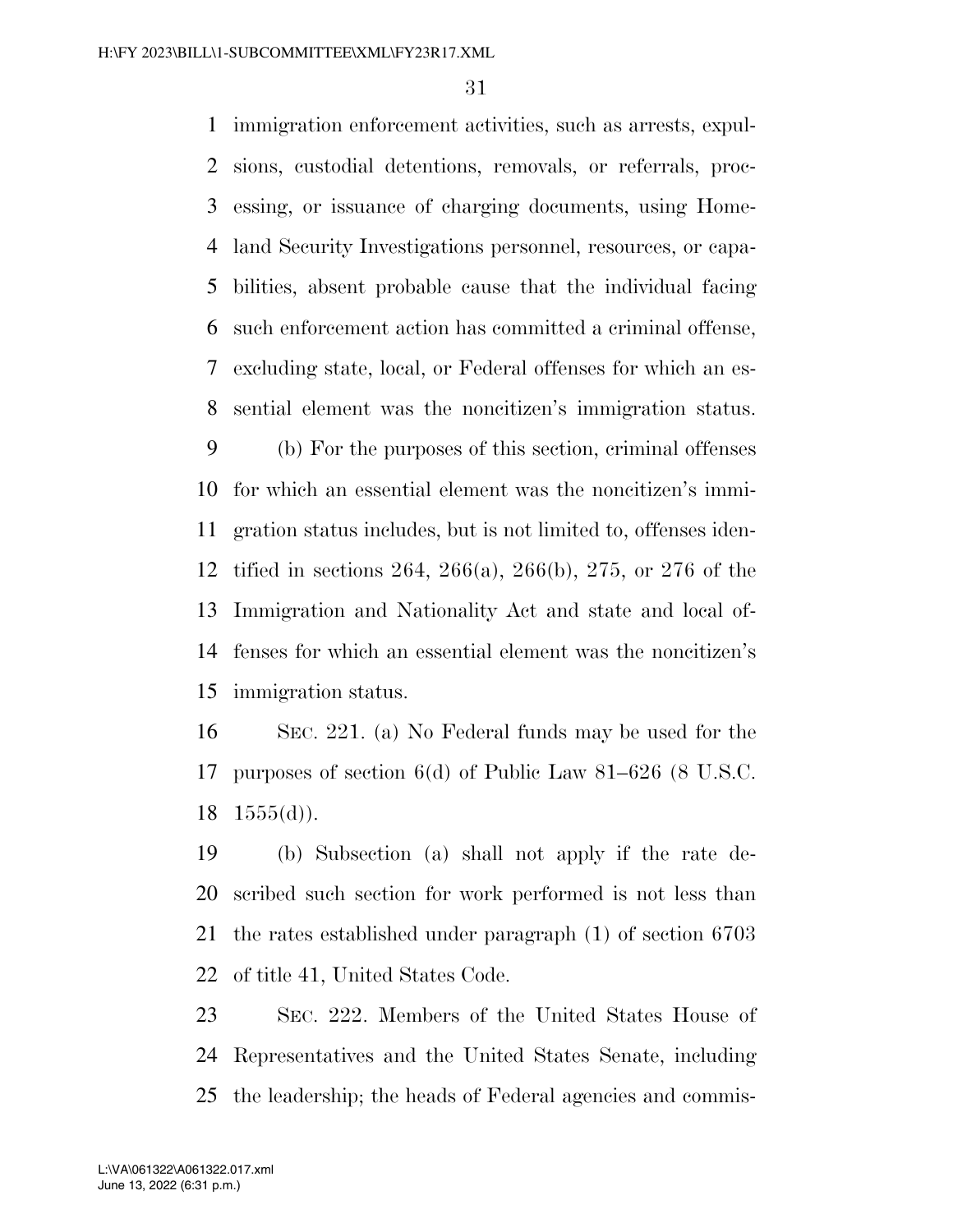sions, including the Secretary, Deputy Secretary, Under Secretaries, and Assistant Secretaries of the Department of Homeland Security; the United States Attorney Gen- eral, Deputy Attorney General, Assistant Attorneys Gen- eral, and the United States Attorneys; and senior mem- bers of the Executive Office of the President, including the Director of the Office of Management and Budget, shall not be exempt from Federal passenger and baggage screening.

 SEC. 223. Any award by the Transportation Security Administration to deploy explosives detection systems shall be based on risk, the airport's current reliance on other screening solutions, lobby congestion resulting in in- creased security concerns, high injury rates, airport readi-ness, and increased cost effectiveness.

 SEC. 224. Notwithstanding section 44923 of title 49, United States Code, for fiscal year 2023, any funds in the Aviation Security Capital Fund established by section 44923(h) of title 49, United States Code, may be used for the procurement and installation of explosives detec- tion systems or for the issuance of other transaction agree- ments for the purpose of funding projects described in sec-23 tion  $44923(a)$  of such title.

 SEC. 225. Not later than 45 days after the submis-sion of the President's budget proposal, the Administrator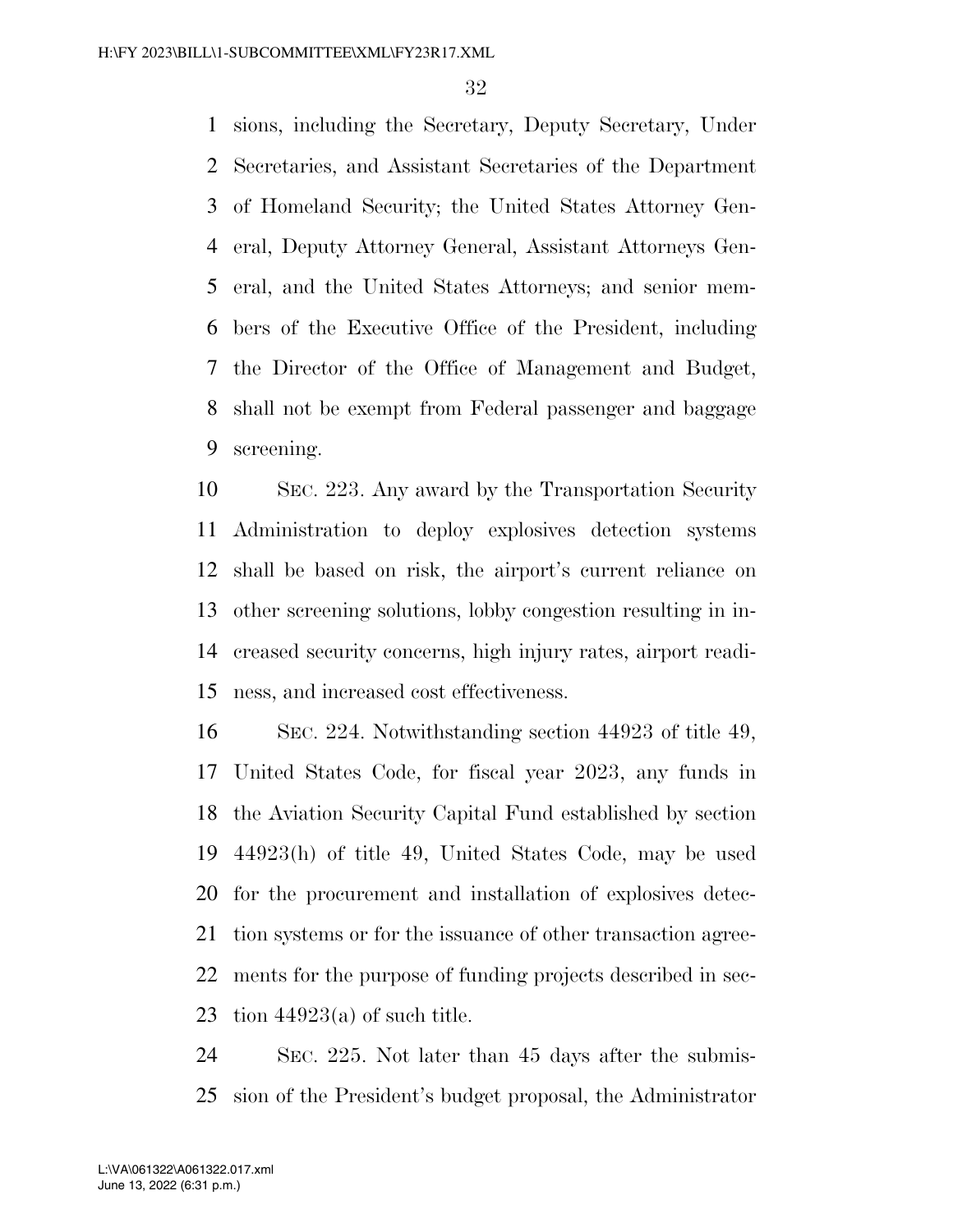of the Transportation Security Administration shall sub- mit to the Committees on Appropriations and Commerce, Science, and Transportation of the Senate and the Com- mittees on Appropriations and Homeland Security in the House of Representatives a single report that fulfills the following requirements:

- (1) a Capital Investment Plan, both constrained and unconstrained, that includes a plan for contin- uous and sustained capital investment in new, and the replacement of aged, transportation security equipment;
- (2) the 5-year technology investment plan as re-13 quired by section 1611 of title XVI of the Homeland Security Act of 2002, as amended by section 3 of the Transportation Security Acquisition Reform Act (Public Law 113–245); and

 (3) the Advanced Integrated Passenger Screen- ing Technologies report as required by the Senate Report accompanying the Department of Homeland Security Appropriations Act, 2019 (Senate Report 115–283).

 SEC. 226. Section 225 of division A of Public Law 116–6 (49 U.S.C. 44901 note), relating to a pilot program for screening outside of an existing primary passenger ter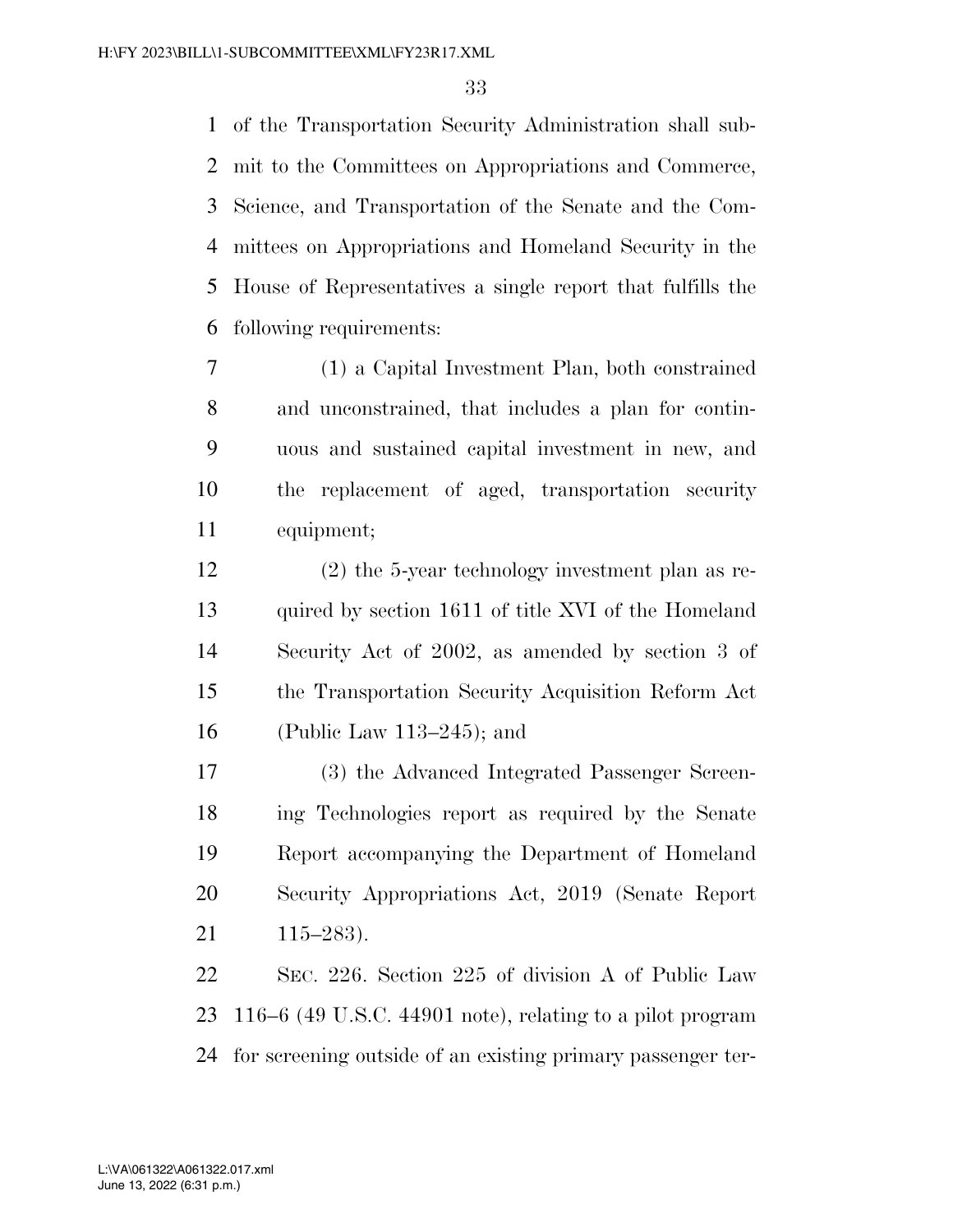minal screening area, is amended in subsection (e) by striking ''2023'' and inserting ''2025''.

 SEC. 227. (a) None of the funds made available by this Act under the heading ''Coast Guard—Operations and Support'' shall be for expenses incurred for rec- reational vessels under section 12114 of title 46, United States Code, except to the extent fees are collected from owners of yachts and credited to the appropriation made available by this Act under the heading ''Coast Guard— Operations and Support''.

 (b) To the extent such fees are insufficient to pay expenses of recreational vessel documentation under such section 12114, and there is a backlog of recreational vessel applications, personnel performing non-recreational vessel documentation functions under subchapter II of chapter 121 of title 46, United States Code, may perform docu-mentation under section 12114.

 SEC. 228. Without regard to the limitation as to time and condition of section 503(d) of this Act, after June 30, in accordance with the notification requirement de- scribed in subsection (b) of such section, up to the fol- lowing amounts may be reprogrammed within ''Coast Guard—Operations and Support''—

 (1) \$10,000,000 to or from the ''Military Per-sonnel'' funding category; and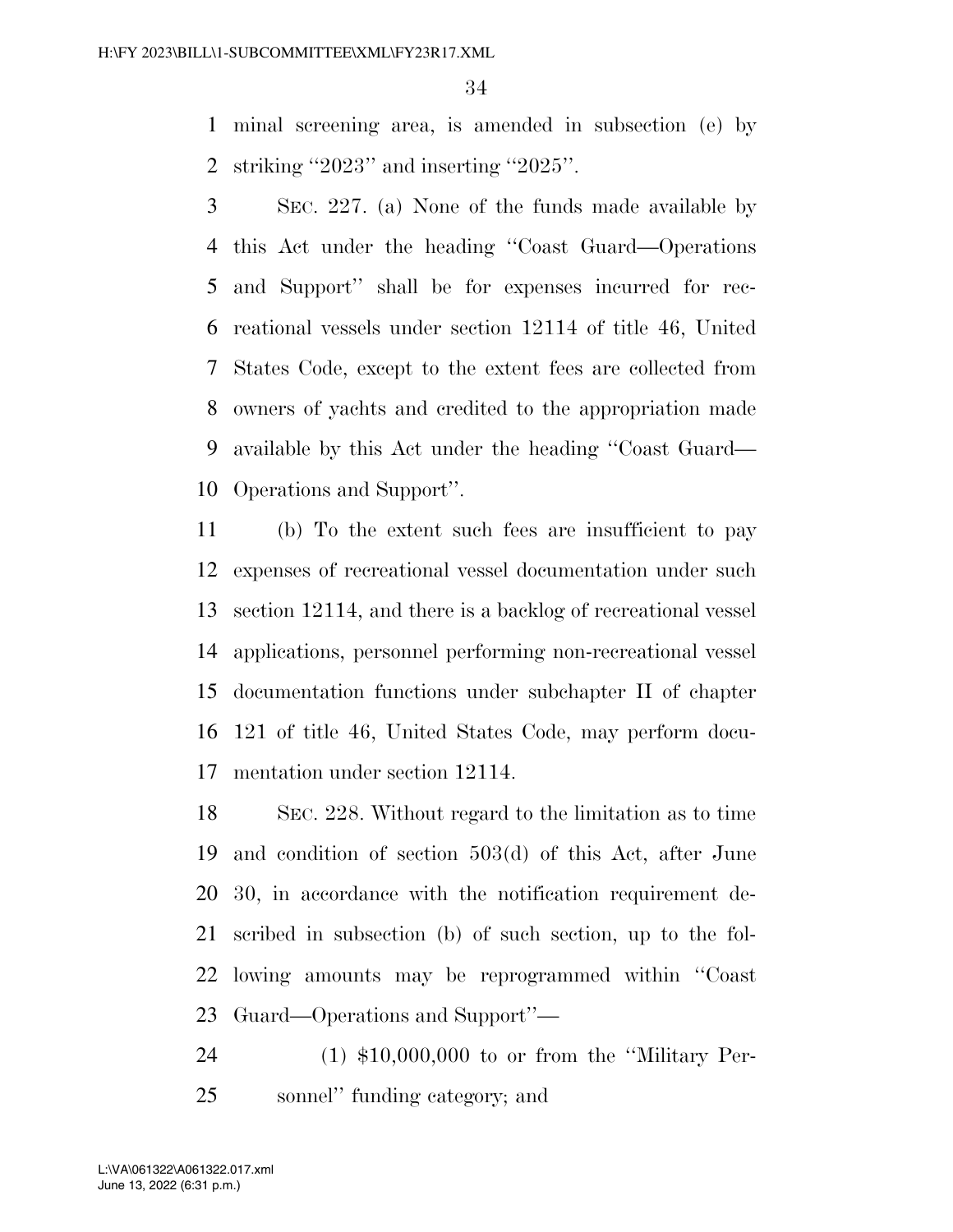(2) \$10,000,000 between the ''Field Oper-ations'' funding subcategories.

 SEC. 229. Notwithstanding any other provision of law, the Commandant of the Coast Guard shall submit to the Committees on Appropriations of the Senate and the House of Representatives a future-years capital invest- ment plan as described in the second proviso under the heading ''Coast Guard—Acquisition, Construction, and Improvements'' in the Department of Homeland Security Appropriations Act, 2015 (Public Law 114–4), which shall be subject to the requirements in the third and fourth pro-visos under such heading.

 SEC. 230. Of the funds made available for defense- related activities under the heading ''Coast Guard—Oper- ations and Support'', up to \$190,000,000 that are used for enduring overseas missions in support of the global fight against terrorism may be reallocated by program, project, and activity, notwithstanding section 503 of this Act.

 SEC. 231. Amounts deposited into the Coast Guard Housing Fund in fiscal year 2023 shall be available until expended to carry out the purposes of section 2946 of title 14, United States Code, and shall be in addition to funds otherwise available for such purposes.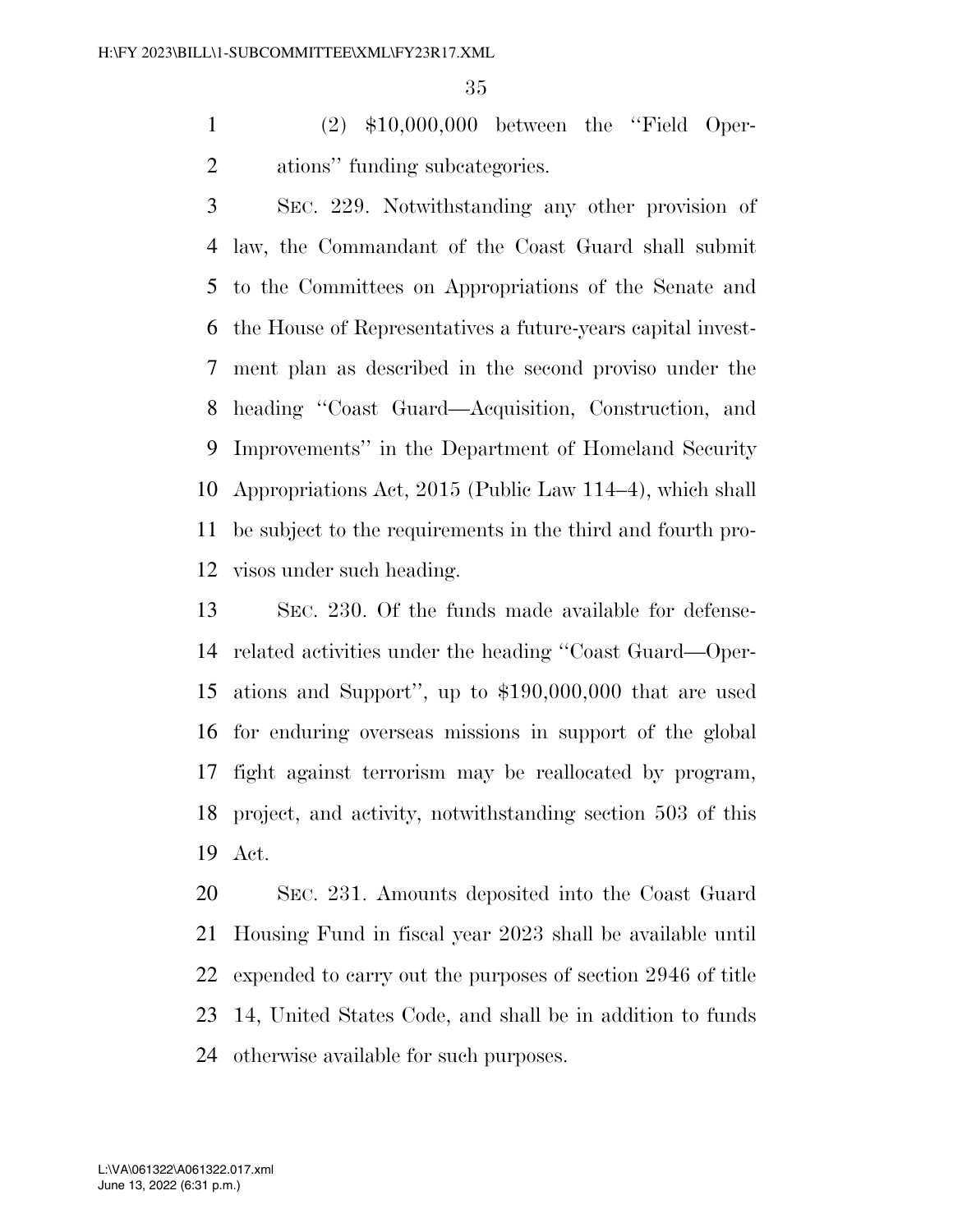SEC. 232. (a) Notwithstanding section 2110 of title 46, United States Code, none of the funds made available in this Act may be used to charge a fee for an inspection of a towing vessel, as defined in 46 CFR Section 136.110, that utilizes the Towing Safety Management System op- tion for a Certificate of Inspection issued under sub-chapter M of title 46, Code of Federal Regulations.

 (b) Subsection (a) shall not apply after the date the Commandant of the Coast Guard makes a determination under section 815(a) of the Frank LoBiondo Coast Guard Authorization Act of 2018 (Public Law 115–282) and, as necessary based on such determination, carries out the re-quirements of subsection 815(b) of such Act.

 SEC. 233. The United States Secret Service is au- thorized to obligate funds in anticipation of reimburse- ments from executive agencies, as defined in section 105 of title 5, United States Code, for personnel receiving training sponsored by the James J. Rowley Training Cen- ter, except that total obligations at the end of the fiscal year shall not exceed total budgetary resources available under the heading ''United States Secret Service—Oper-ations and Support'' at the end of the fiscal year.

 SEC. 234. (a) None of the funds made available to the United States Secret Service by this Act or by previous appropriations Acts may be made available for the protec-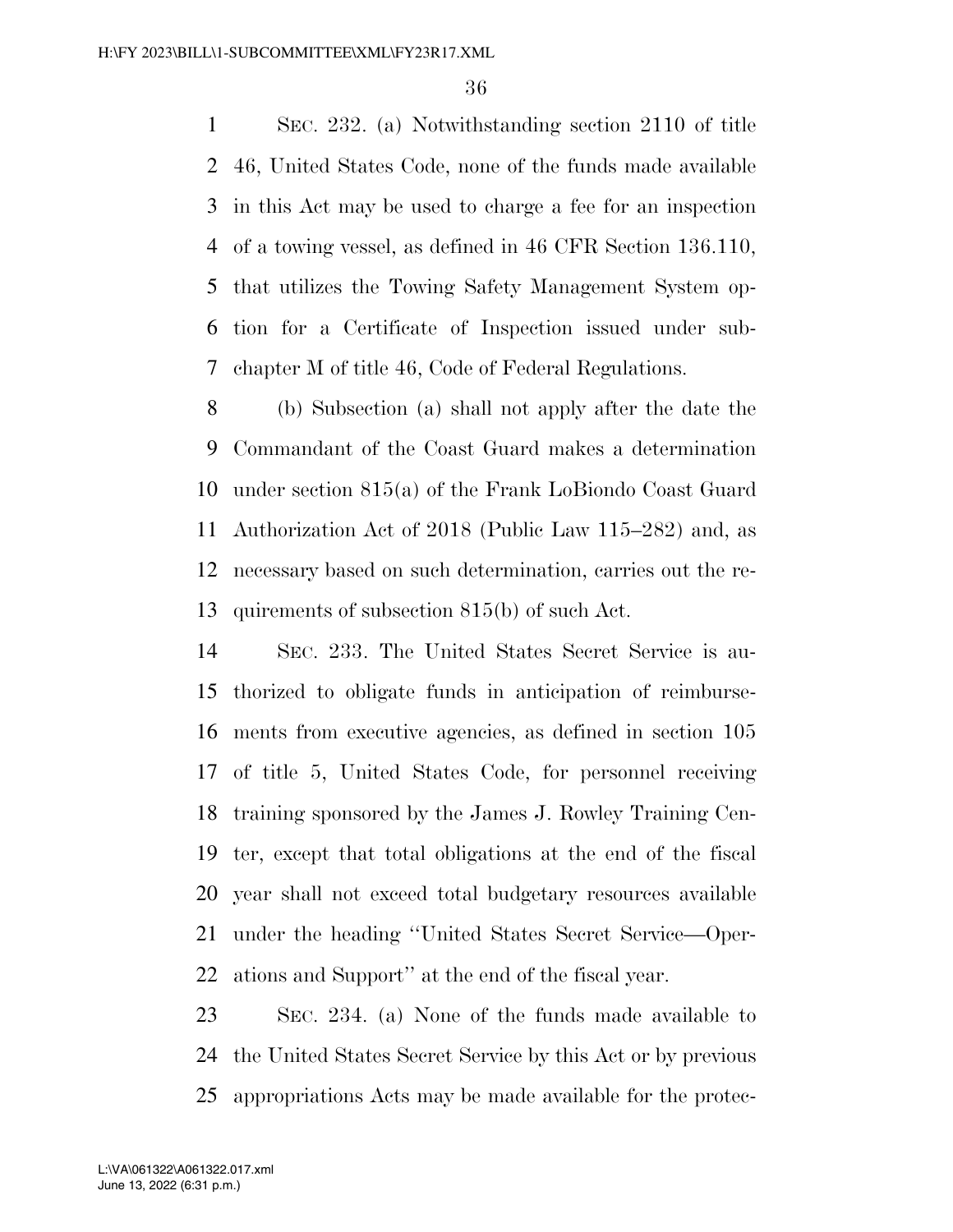tion of the head of a Federal agency other than the Sec-retary of Homeland Security.

 (b) The Director of the United States Secret Service may enter into agreements to provide such protection on a fully reimbursable basis.

6 SEC. 235. For purposes of section  $503(a)(3)$  of this Act, up to \$15,000,000 may be reprogrammed within ''United States Secret Service—Operations and Support''. SEC. 236. Funding made available in this Act for ''United States Secret Service—Operations and Support'' is available for travel of United States Secret Service em- ployees on protective missions without regard to the limi- tations on such expenditures in this or any other Act if the Director of the United States Secret Service or a des- ignee notifies the Committees on Appropriations of the Senate and the House of Representatives 10 or more days in advance, or as early as practicable, prior to such ex-penditures.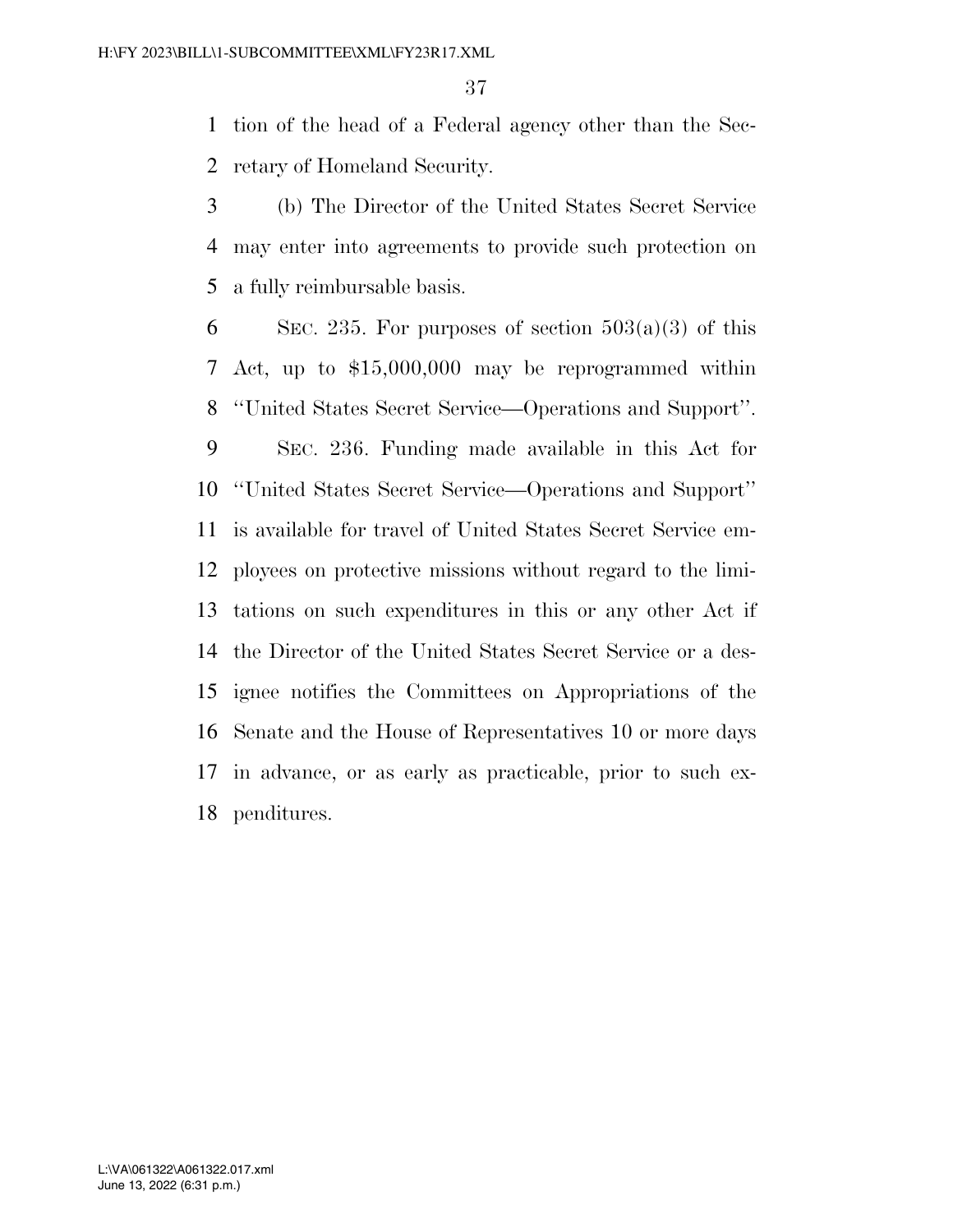1 TITLE III PROTECTION, PREPAREDNESS, RESPONSE, AND RECOVERY CYBERSECURITY AND INFRASTRUCTURE SECURITY AGENCY OPERATIONS AND SUPPORT For necessary expenses of the Cybersecurity and In- frastructure Security Agency for operations and support, \$2,373,213,000, of which \$28,293,000, shall remain avail- able until September 30, 2024: *Provided*, That not to ex- ceed \$5,500 shall be for official reception and representa- tion expenses. PROCUREMENT, CONSTRUCTION, AND IMPROVEMENTS For necessary expenses of the Cybersecurity and In- frastructure Security Agency for procurement, construc- tion, and improvements, \$547,148,000, of which \$520,048,000 shall remain available until September 30, 2025, and of which \$27,100,000 shall remain available until September 30, 2027. RESEARCH AND DEVELOPMENT For necessary expenses of the Cybersecurity and In-

 frastructure Security Agency for research and develop- ment, \$7,431,000, to remain available until September 30, 2024.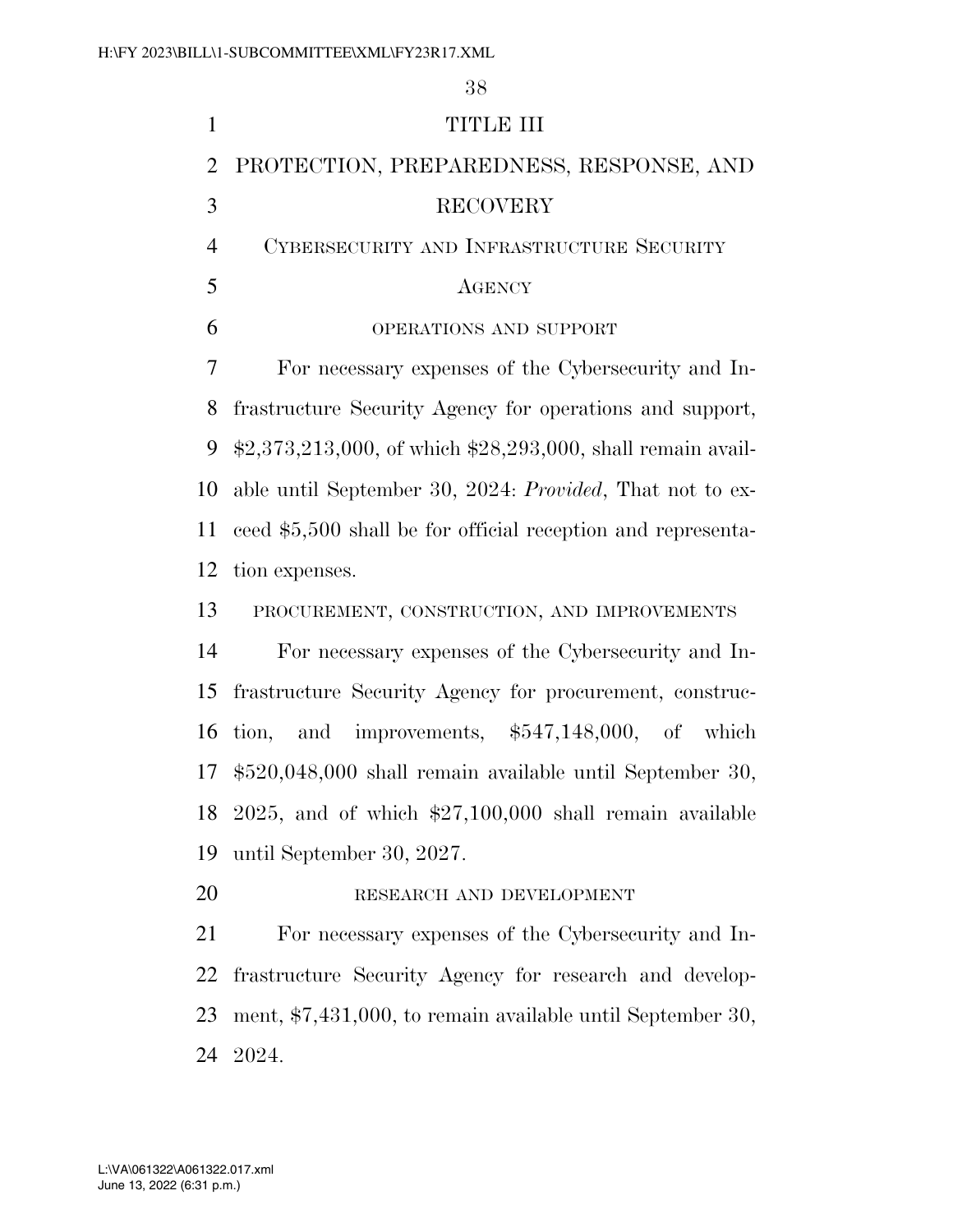# FEDERAL EMERGENCY MANAGEMENT AGENCY OPERATIONS AND SUPPORT

 For necessary expenses of the Federal Emergency Management Agency for operations and support, \$1,414,461,000: *Provided*, That not to exceed \$2,250 shall be for official reception and representation expenses. PROCUREMENT, CONSTRUCTION, AND IMPROVEMENTS

 For necessary expenses of the Federal Emergency Management Agency for procurement, construction, and improvements, \$203,730,000, of which \$126,425,000 shall remain available until September 30, 2025, and of which \$77,305,000 shall remain available until September 30, 2027.

- FEDERAL ASSISTANCE
- (INCLUDING TRANSFER OF FUNDS)

 For activities of the Federal Emergency Management Agency for Federal assistance through grants, contracts, cooperative agreements, and other activities, \$4,051,619,000, which shall be allocated as follows:

 (1) \$520,000,000 for the State Homeland Secu- rity Grant Program under section 2004 of the Homeland Security Act of 2002 (6 U.S.C. 605), of which \$90,000,000 shall be for Operation Stonegarden, \$15,000,000 shall be for Tribal Home-land Security Grants under section 2005 of the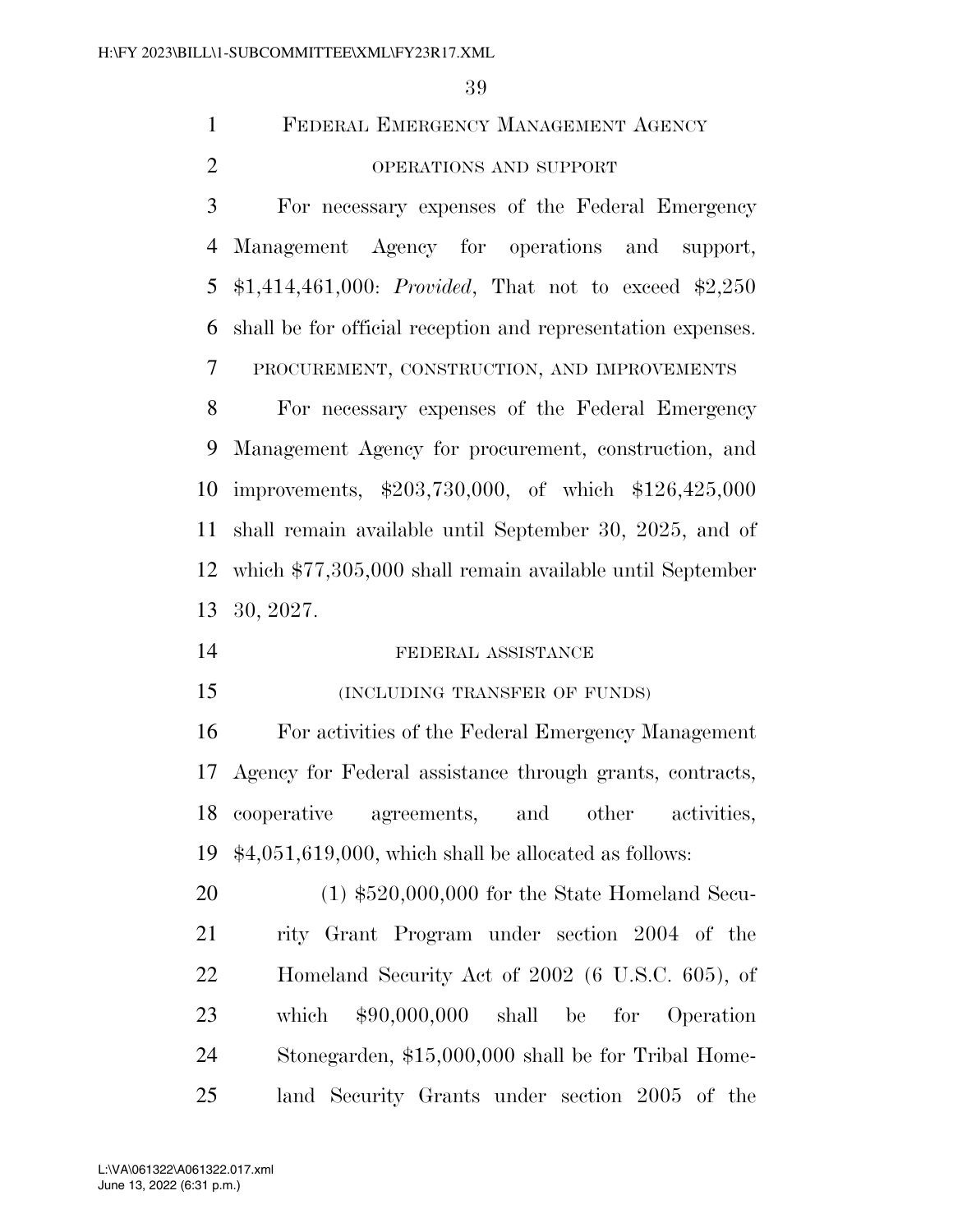| $\mathbf{1}$   | Homeland Security Act of 2002 (6 U.S.C. 606).                 |
|----------------|---------------------------------------------------------------|
| $\overline{2}$ | <i>Provided</i> , That notwithstanding subsection $(c)(4)$ of |
| 3              | such section 2004, for fiscal year 2023, the Com-             |
| $\overline{4}$ | monwealth of Puerto Rico shall make available to              |
| 5              | local and tribal governments amounts provided to              |
| 6              | the Commonwealth of Puerto Rico under this para-              |
| $\overline{7}$ | graph in accordance with subsection $(e)(1)$ of such          |
| 8              | section 2004.                                                 |
| 9              | $(2)$ \$615,000,000 for the Urban Area Security               |
| 10             | Initiative under section 2003 of the Homeland Secu-           |
| 11             | rity Act of 2002 (6 U.S.C. 604).                              |
| 12             | $(3)$ \$360,000,000 for the Nonprofit Security                |
| 13             | Grant Program under sections 2003 and 2004 of the             |
| 14             | Homeland Security Act of 2002 (6 U.S.C. 604 and               |
| 15             | $(605)$ , of which $$180,000,000$ is for eligible recipients  |
| 16             | located in high-risk urban areas that receive funding         |
| 17             | under section 2003 of such Act and $$180,000,000$ is          |
| 18             | for eligible recipients that are located outside such         |
| 19             | areas: <i>Provided</i> , That eligible recipients are those   |
| 20             | described in section $2009(b)$ of such Act (6 U.S.C.          |
| 21             | $609a(b)$ or are an otherwise eligible recipient at risk      |
| 22             | of a terrorist or other extremist attack.                     |
| 23             | $(4)$ \$105,000,000 for Public Transportation Se-             |
|                |                                                               |

 curity Assistance, Railroad Security Assistance, and Over-the-Road Bus Security Assistance under sec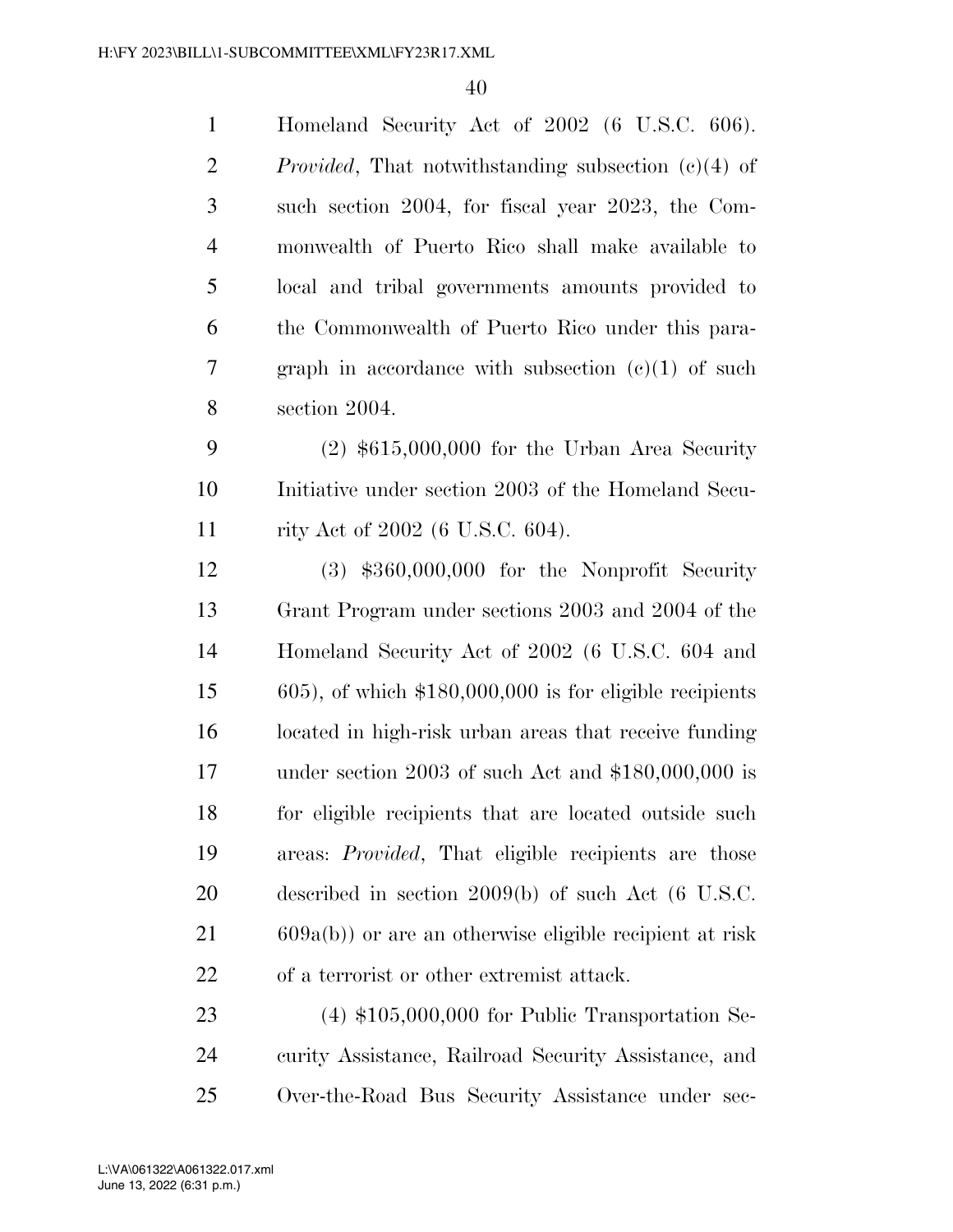tions 1406, 1513, and 1532 of the Implementing Recommendations of the 9/11 Commission Act of 2007 (6 U.S.C. 1135, 1163, and 1182), of which \$10,000,000 shall be for Amtrak security and 5 \$2,000,000 shall be for Over-the-Road Bus Security: *Provided*, That such public transportation security assistance shall be provided directly to public trans-portation agencies.

 (5) \$100,000,000 for Port Security Grants in accordance with section 70107 of title 46, United States Code.

 (6) \$740,000,000, to remain available until September 30, 2024, of which \$370,000,000 shall be for Assistance to Firefighter Grants and \$370,000,000 shall be for Staffing for Adequate Fire and Emergency Response Grants under sec- tions 33 and 34 respectively of the Federal Fire Pre- vention and Control Act of 1974 (15 U.S.C. 2229 and 2229a).

 (7) \$370,000,000 for emergency management performance grants under the National Flood Insur- ance Act of 1968 (42 U.S.C. 4001 et seq.), the Rob- ert T. Stafford Disaster Relief and Emergency As- sistance Act (42 U.S.C. 5121), the Earthquake Haz-ards Reduction Act of 1977 (42 U.S.C. 7701), sec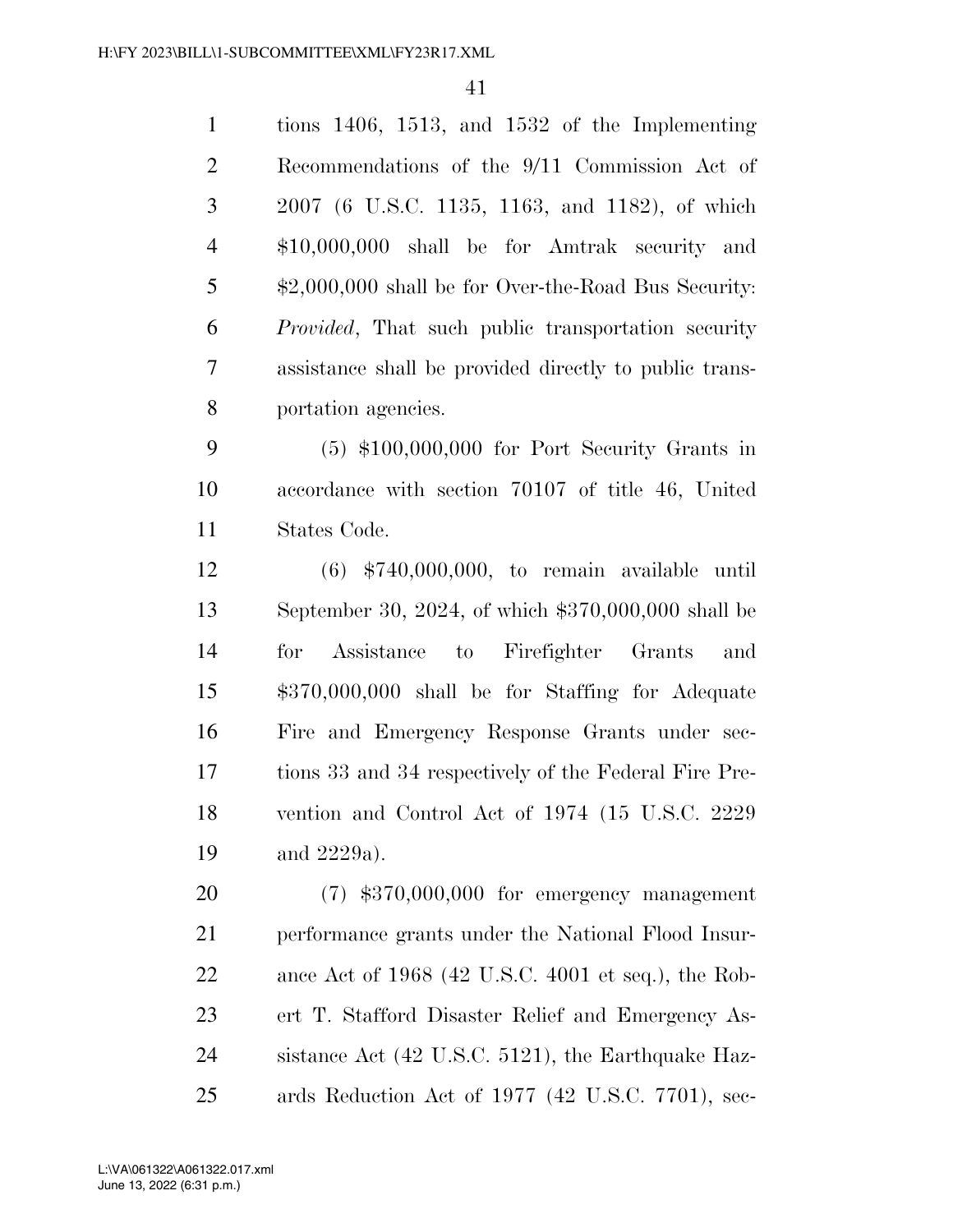tion 762 of title 6, United States Code, and Reorga-nization Plan No. 3 of 1978 (5 U.S.C. App.).

 (8) \$350,000,000 for necessary expenses for Flood Hazard Mapping and Risk Analysis, in addi- tion to and to supplement any other sums appro- priated under the National Flood Insurance Fund, and such additional sums as may be provided by States or other political subdivisions for cost-shared mapping activities under section 1360(f)(2) of the National Flood Insurance Act of 1968 (42 U.S.C.  $4101(f)(2)$ , to remain available until expended.

 (9) \$12,000,000 for Regional Catastrophic Pre-paredness Grants.

 (10) \$280,000,000 for the emergency food and shelter program under title III of the McKinney- Vento Homeless Assistance Act (42 U.S.C. 11331), to remain available until September 30, 2024, of which \$150,000,000 is for the purposes of providing humanitarian relief to families and individuals en- countered by the Department of Homeland Security: *Provided*, That not to exceed 3.5 percent shall be for total administrative costs.

 (11) \$40,000,000 for the Next Generation Warning System.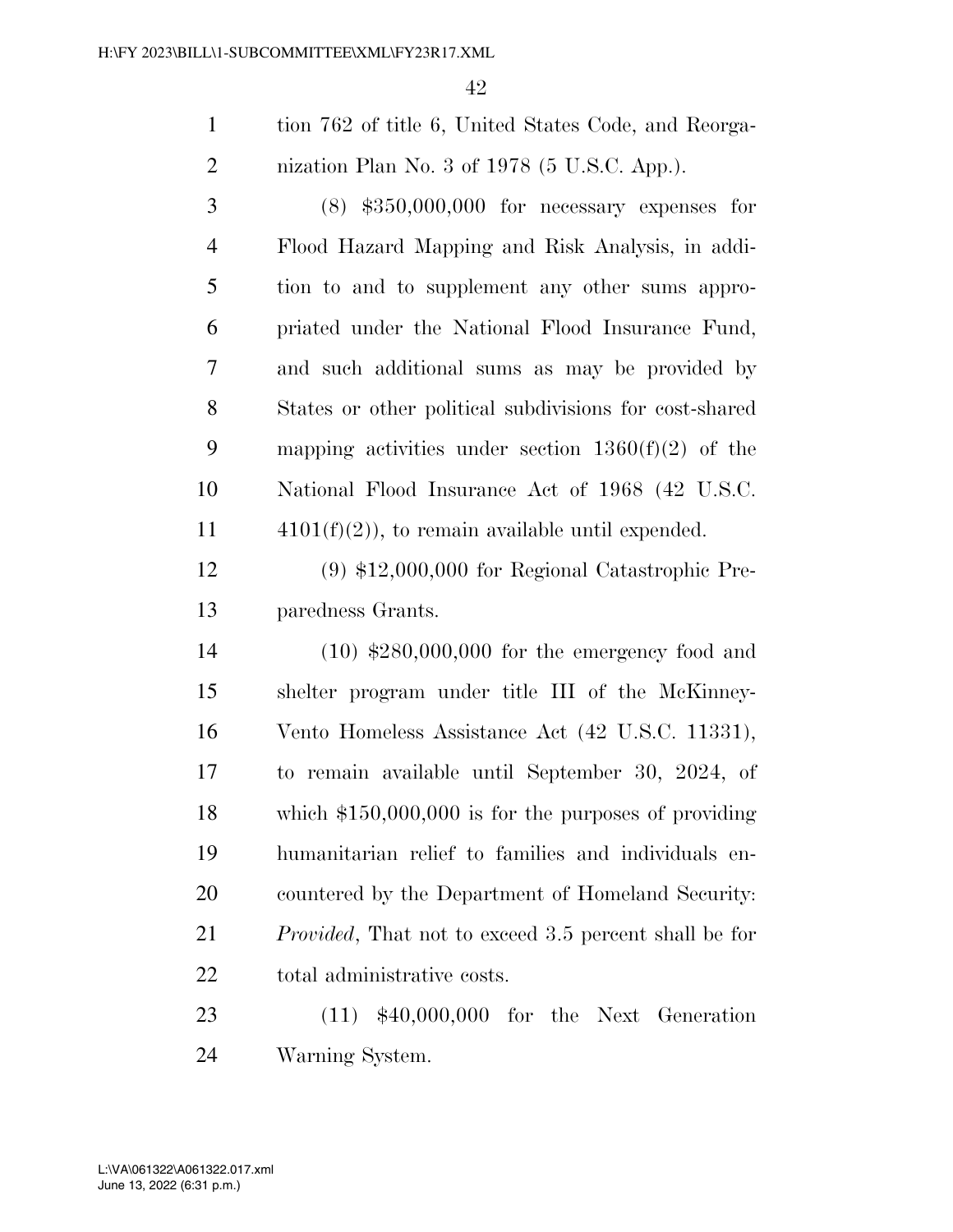(12) \$247,500,000, to remain available until September 30, 2024, for the purposes, and in the amounts, specified in the table entitled ''Community Project Funding'' under this heading in the report accompanying this Act, in addition to amounts oth- erwise made available for such purposes; of which \$51,856,713 is for emergency operations center grants under section 614 of the Robert T. Stafford Disaster Relief and Emergency Assistance Act (42 U.S.C. 5196c); of which \$173,118,908 is for pre-dis- aster mitigation grants under section 203 of the Robert T. Stafford Disaster Relief and Emergency Assistance Act (42 U.S.C. 5133(e), notwithstanding subsections (f), (g), and (l) of that section (42 15 U.S.C. 5133 $(f)$ ,  $(g)$ , and  $(f)$ ); and of which up to \$22,524,379 is for management and administration costs of recipients. (13) \$312,119,000 to sustain current oper-

 ations for training, exercises, technical assistance, and other programs.

21 DISASTER RELIEF FUND

 For necessary expenses in carrying out the Robert T. Stafford Disaster Relief and Emergency Assistance Act (42 U.S.C. 5121 et seq.), \$19,945,000,000 to remain available until expended, shall be for major disasters de-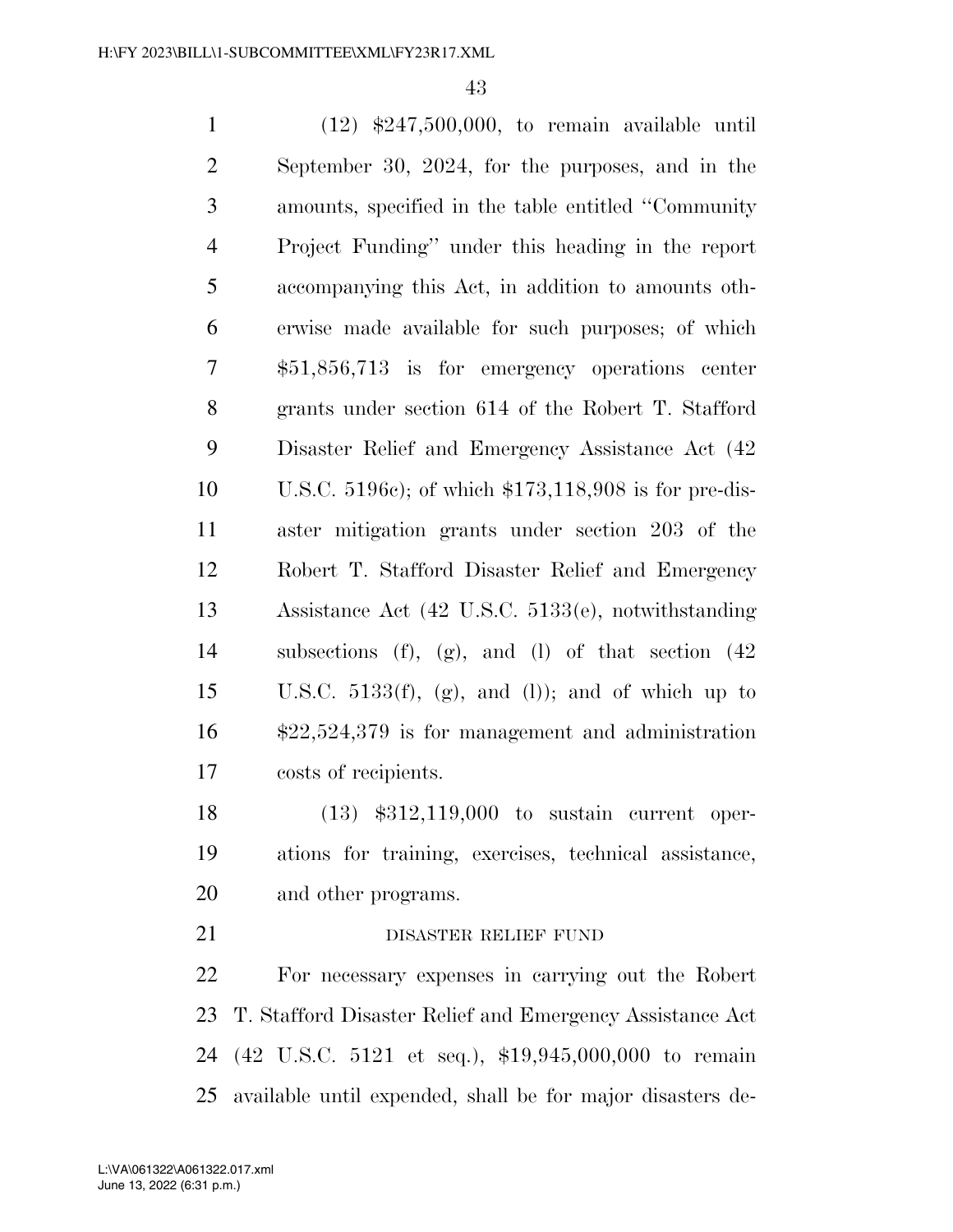clared pursuant to the Robert T. Stafford Disaster Relief and Emergency Assistance Act (42 U.S.C. 5121 et seq.) and is designated by the Congress as being for disaster relief pursuant to section 1(f) of H. Res. 1151 (117th Congress), as engrossed in the House of Representatives on June 8, 2022.

#### NATIONAL FLOOD INSURANCE FUND

 For activities under the National Flood Insurance Act of 1968 (42 U.S.C. 4001 et seq.), the Flood Disaster Protection Act of 1973 (42 U.S.C. 4001 et seq.), the Biggert-Waters Flood Insurance Reform Act of 2012 (Public Law 112–141, 126 Stat. 916), and the Home- owner Flood Insurance Affordability Act of 2014 (Public Law 113–89; 128 Stat. 1020), \$225,000,000, to remain available until September 30, 2024, which shall be derived from offsetting amounts collected under section 1308(d) of the National Flood Insurance Act of 1968 (42 U.S.C.  $4015(d)$ ; of which \$18,500,000 shall be available for mis- sion support associated with flood management; and of which \$206,500,000 shall be available for flood plain man- agement and flood mapping: *Provided*, That any addi- tional fees collected pursuant to section 1308(d) of the National Flood Insurance Act of 1968 (42 U.S.C. 4015(d)) shall be credited as offsetting collections to this account, to be available for flood plain management and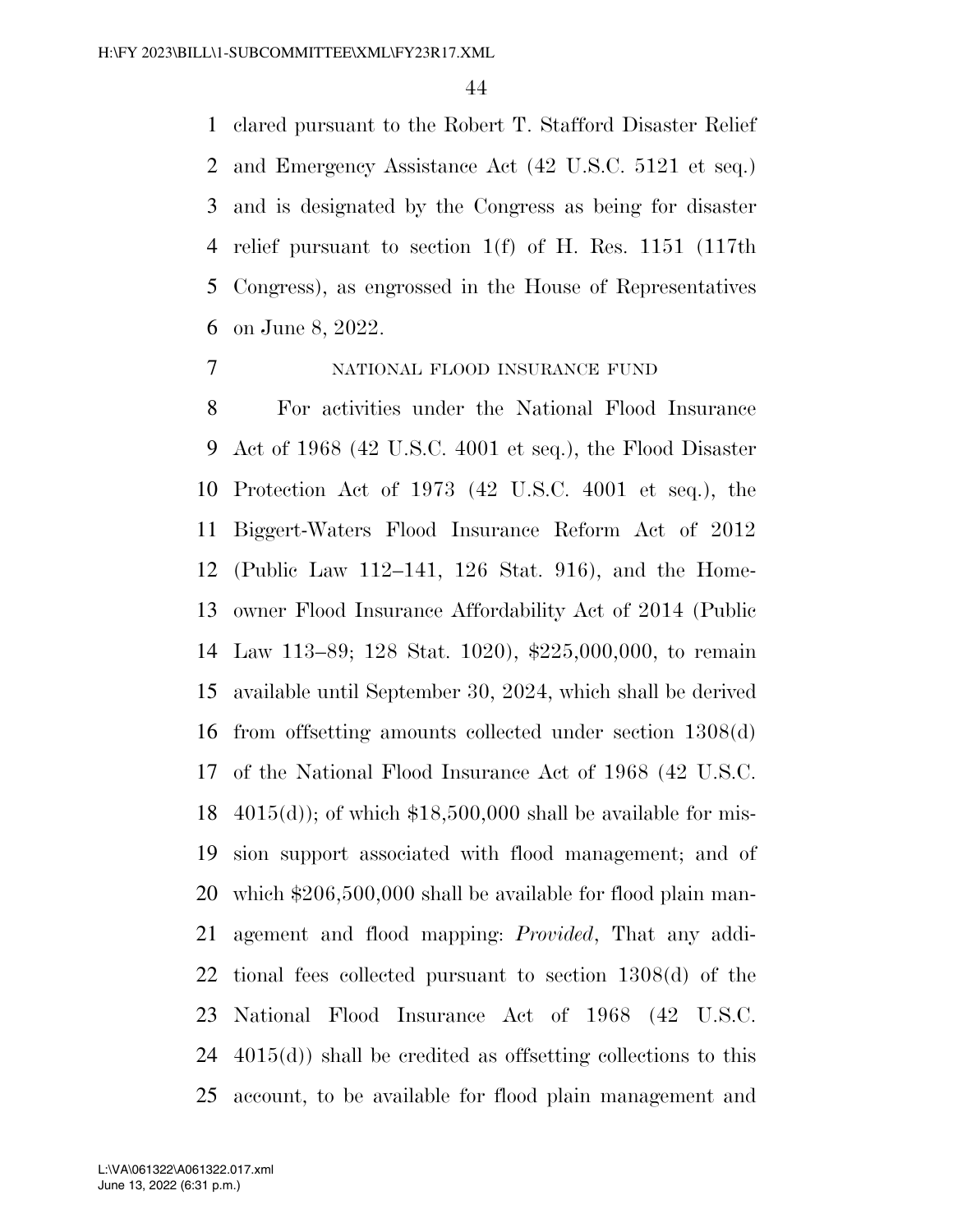flood mapping: *Provided further*, That in fiscal year 2023, no funds shall be available from the National Flood Insur- ance Fund under section 1310 of the National Flood In- surance Act of 1968 (42 U.S.C. 4017) in excess of— (1) \$233,700,000 for operating expenses and salaries and expenses associated with flood insurance operations; (2) \$960,647,000 for commissions and taxes of agents; (3) such sums as are necessary for interest on Treasury borrowings; and (4) \$175,000,000, which shall remain available until expended, for flood mitigation actions and for flood mitigation assistance under section 1366 of the National Flood Insurance Act of 1968 (42 U.S.C. 4104c), notwithstanding sections 1366(e) and  $17 \qquad 1310(a)(7)$  of such Act (42 U.S.C. 4104c(e), 4017): *Provided further*, That the amounts collected under section 102 of the Flood Disaster Protection Act of 1973 (42 U.S.C. 4012a) and section 1366(e) of the National Flood Insurance Act of 1968 (42 U.S.C. 4104c(e)), shall be de- posited in the National Flood Insurance Fund to supple- ment other amounts specified as available for section 1366 of the National Flood Insurance Act of 1968, notwith-standing section 102(f)(8), section 1366(e) of the National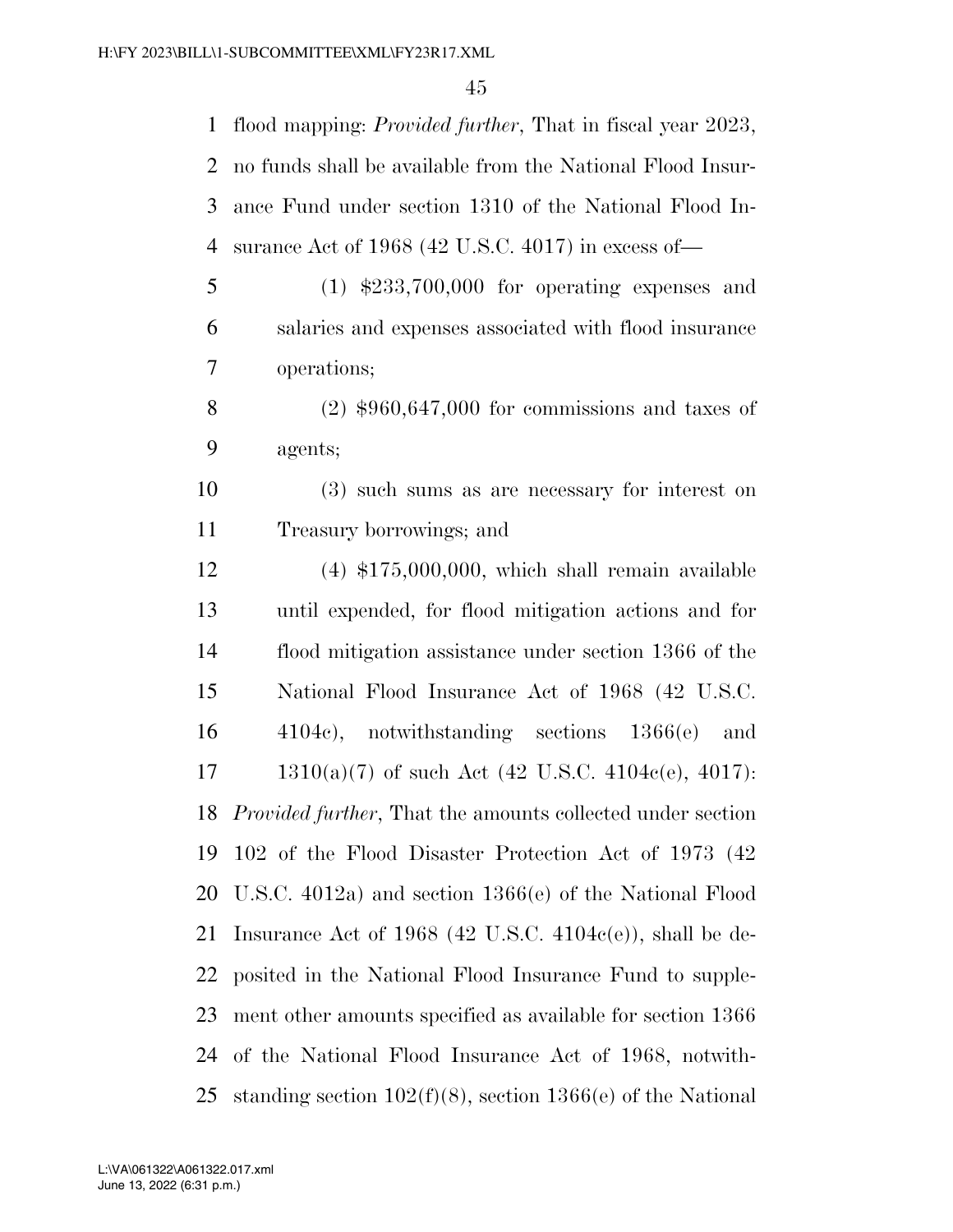Flood Insurance Act of 1968, and paragraphs (1) through 2 (3) of section 1367(b) of such Act  $(42 \text{ U.S.C. } 4012a\text{ (f)}(8))$ , 4104c(e), 4104d(b)(1)–(3)): *Provided further*, That total administrative costs shall not exceed 4 percent of the total appropriation: *Provided further*, That up to \$5,000,000 is available to carry out section 24 of the Homeowner Flood Insurance Affordability Act of 2014 (42 U.S.C. 4033).

### **ADMINISTRATIVE PROVISIONS**

9 SEC. 301. (a) Notwithstanding section  $2008(a)(12)$  of the Homeland Security Act of 2002 (6 U.S.C.  $609(a)(12)$  or any other provision of law, not more than 5 percent of the amount of a grant made available in para- graphs (1) through (5) under ''Federal Emergency Man- agement Agency—Federal Assistance'', may be used by the recipient for expenses directly related to administra-tion of the grant.

 (b) The authority provided in subsection (a) shall also apply to a state recipient for the administration of a grant under paragraph (3) under such heading for the Nonprofit Security Grant Program.

 SEC. 302. Notwithstanding clauses (i) through (v) of 22 section  $204(e)(1)(A)$  of the Homeland Security Act of 23 2002 (6 U.S.C.  $605(e)(1)(A)(i)$  through (v)), for fiscal year 2023, the meaning of ''total funds appropriated for grants under this section and section 2003'' shall not in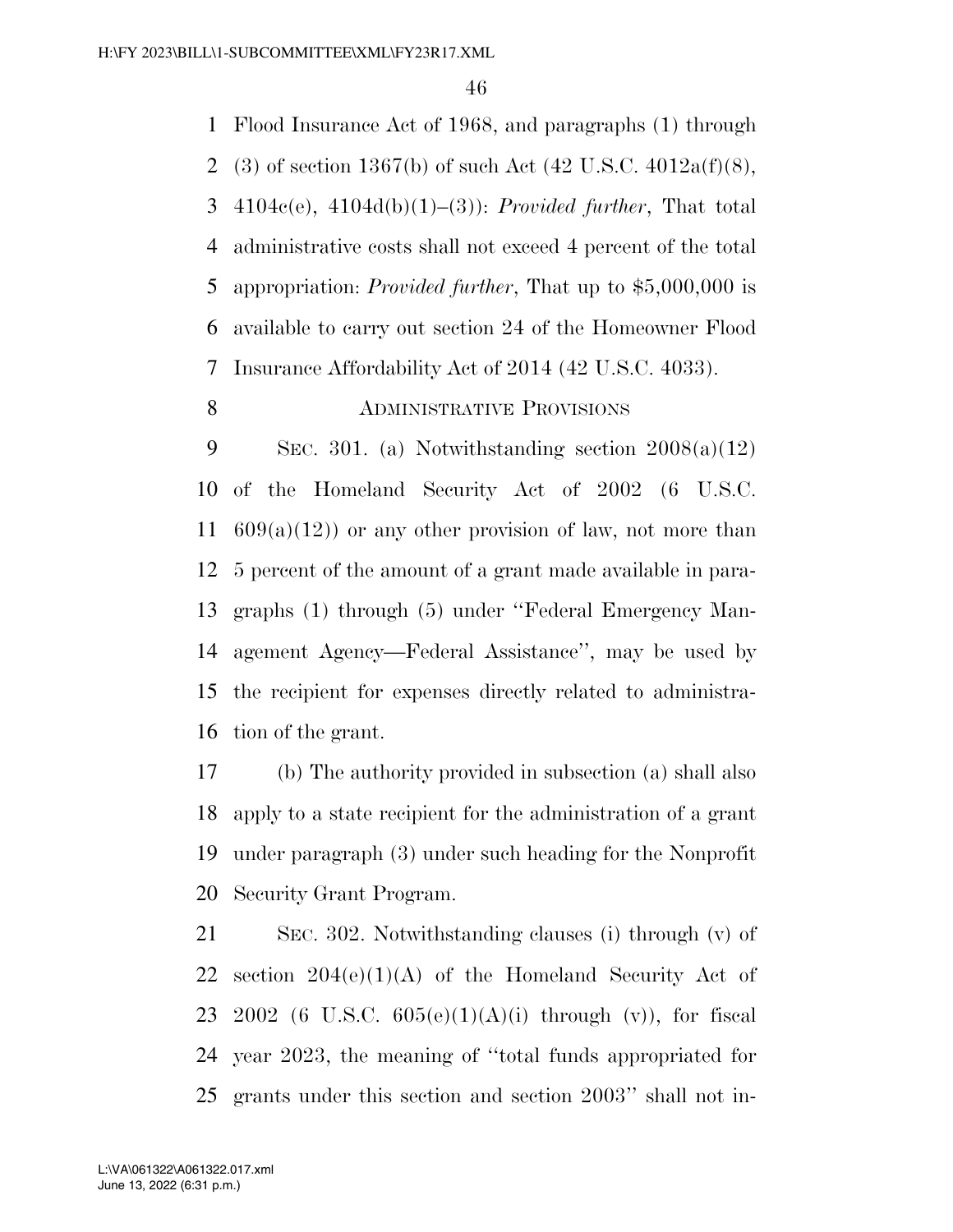clude any funds appropriated for the Nonprofit Security Grant Program under paragraph (3) under the heading ''Federal Emergency Management Agency—Federal As-sistance''.

 SEC. 303. Applications for grants under the heading ''Federal Emergency Management Agency—Federal As- sistance'', for paragraphs (1) through (4), shall be made available to eligible applicants not later than 60 days after the date of enactment of this Act, eligible applicants shall submit applications not later than 80 days after the grant announcement, and the Administrator of the Federal Emergency Management Agency shall act within 65 days after the receipt of an application.

 SEC. 304. (a) Under the heading ''Federal Emer- gency Management Agency—Federal Assistance'', for grants under paragraphs (1) through (5) and (9), the Ad- ministrator of the Federal Emergency Management Agen- cy shall brief the Committees on Appropriations of the Senate and the House of Representatives 5 full business days in advance of announcing publicly the intention of making an award.

 (b) If any such public announcement is made before 5 full business days have elapsed following such briefing, \$1,000,000 of amounts appropriated by this Act for ''Fed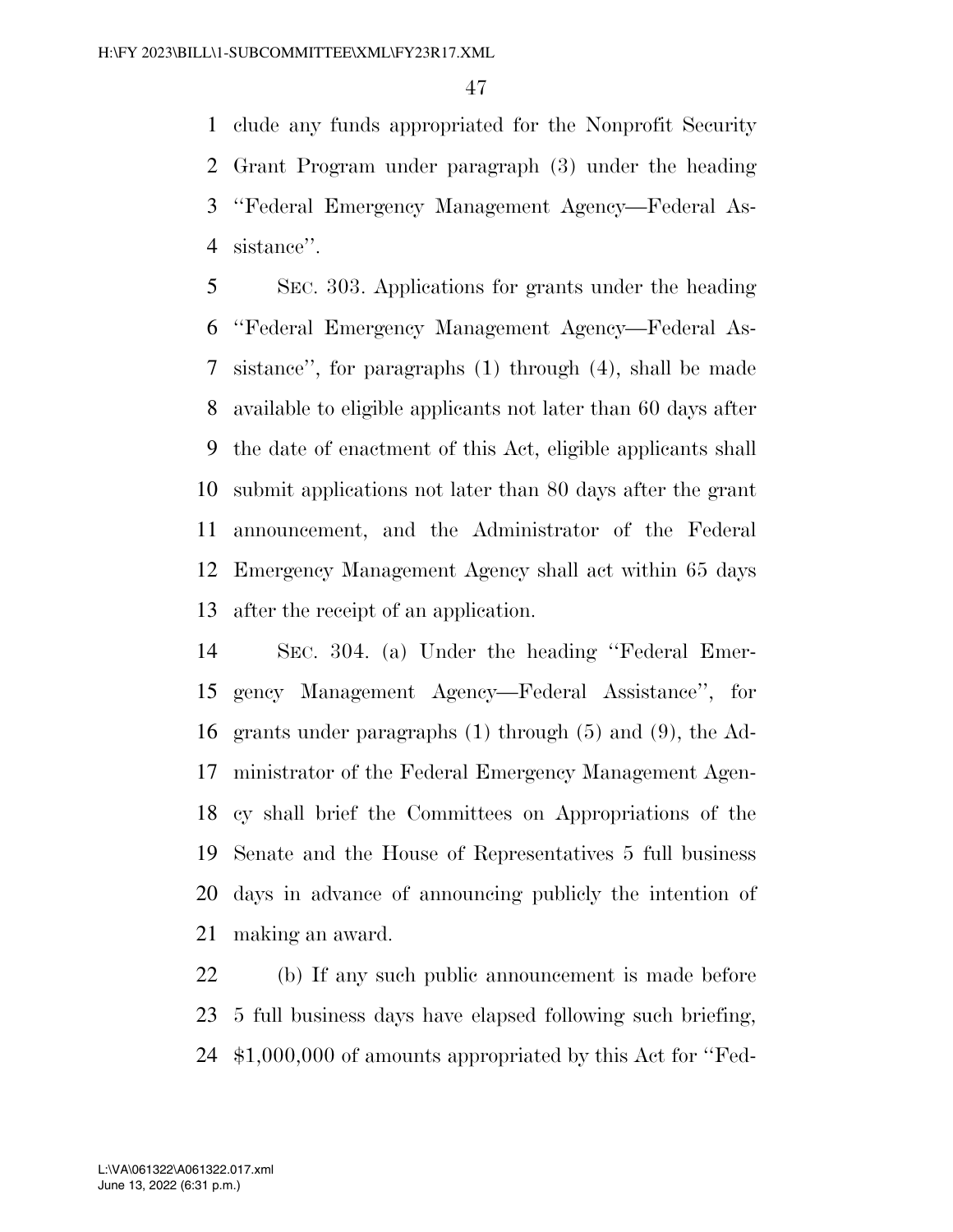eral Emergency Management Agency—Operations and Support'' shall be rescinded.

 SEC. 305. Under the heading ''Federal Emergency Management Agency—Federal Assistance'', for grants under paragraphs (1) and (2), the installation of commu- nications towers is not considered construction of a build-ing or other physical facility.

 SEC. 306. The reporting requirements in paragraphs (1) and (2) under the heading ''Federal Emergency Man- agement Agency—Disaster Relief Fund'' in the Depart- ment of Homeland Security Appropriations Act, 2015 (Public Law 114–4), related to reporting on the Disaster Relief Fund, shall be applied in fiscal year 2023 with re- spect to budget year 2024 and current fiscal year 2023, respectively—

 (1) in paragraph (1) by substituting ''fiscal year 2024'' for ''fiscal year 2016''; and

 (2) in paragraph (2) by inserting ''business'' 19 after "fifth".

 SEC. 307. In making grants under the heading ''Fed- eral Emergency Management Agency—Federal Assist- ance'', for Staffing for Adequate Fire and Emergency Re- sponse grants, the Administrator of the Federal Emer- gency Management Agency may grant waivers from the 25 requirements in subsections  $(a)(1)(A)$ ,  $(a)(1)(B)$ ,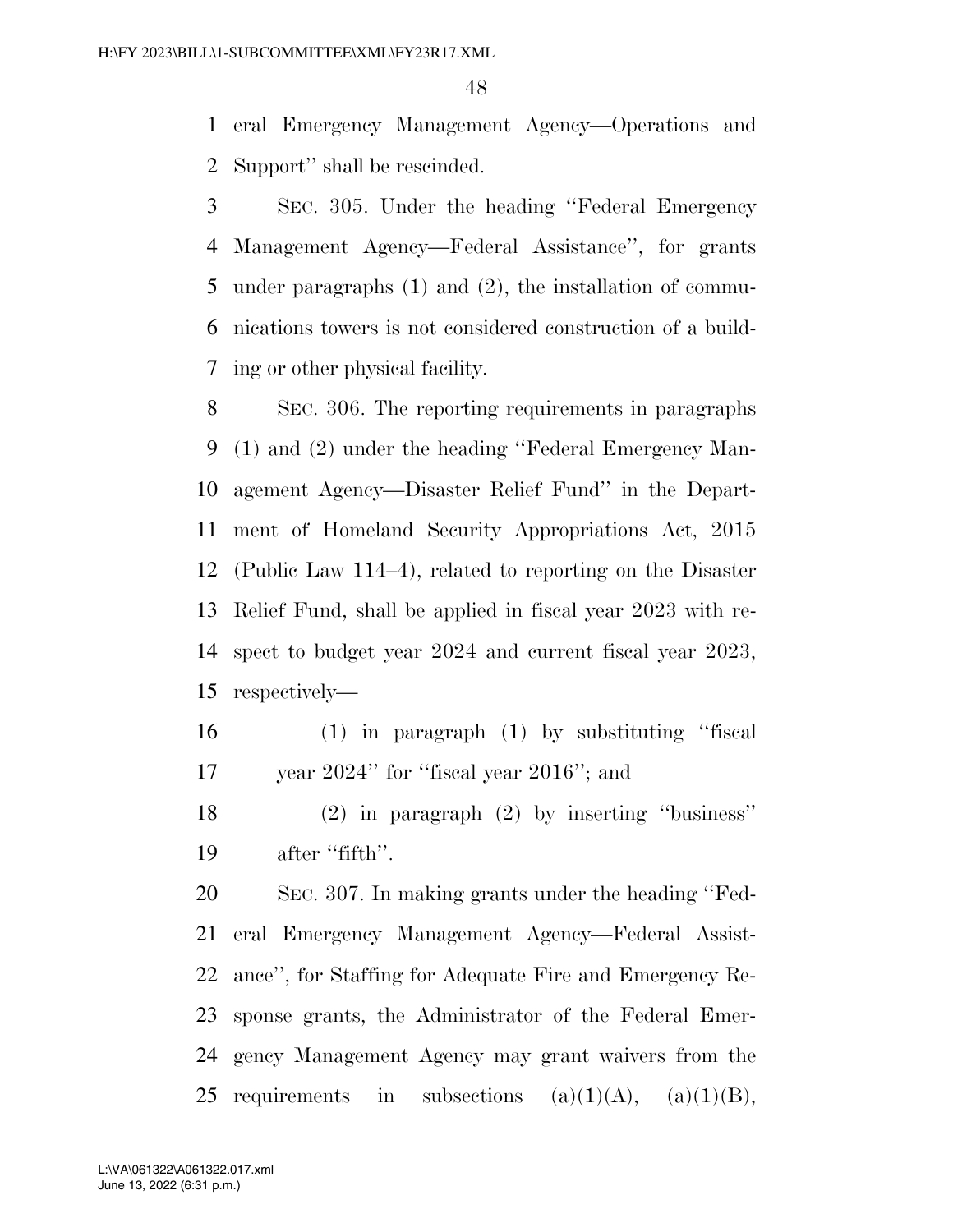1 (a)(1)(E), (c)(1), (c)(2), and (c)(4) of section 34 of the Federal Fire Prevention and Control Act of 1974 (15 U.S.C. 2229a).

 SEC. 308. (a) The aggregate charges assessed during fiscal year 2023, as authorized in title III of the Depart- ments of Veterans Affairs and Housing and Urban Devel- opment, and Independent Agencies Appropriations Act, 1999 (42 U.S.C. 5196e), shall not be less than 100 per- cent of the amounts anticipated by the Department of Homeland Security to be necessary for its Radiological Emergency Preparedness Program for the next fiscal year. (b) The methodology for assessment and collection of

 fees shall be fair and equitable and shall reflect costs of providing such services, including administrative costs of collecting such fees.

 (c) Such fees shall be deposited in a Radiological Emergency Preparedness Program account as offsetting collections and will become available for authorized pur- poses on October 1, 2023, and remain available until ex-pended.

 SEC. 309. In making grants under the heading ''Fed- eral Emergency Management Agency—Federal Assist- ance'', for Assistance to Firefighter Grants, the Adminis-trator of the Federal Emergency Management Agency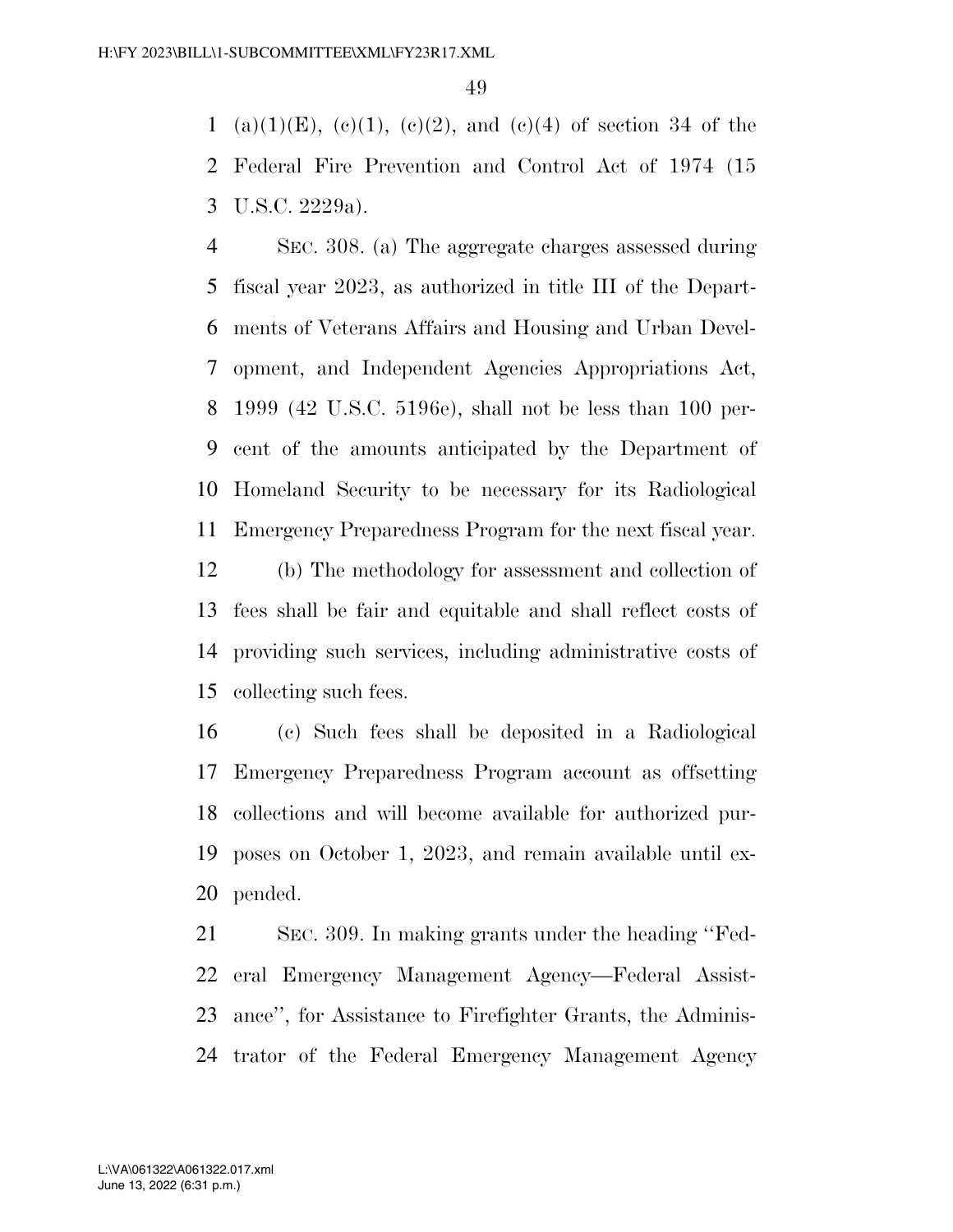may waive subsection (k) of section 33 of the Federal Fire Prevention and Control Act of 1974 (15 U.S.C. 2229). TITLE IV RESEARCH, DEVELOPMENT, TRAINING, AND SERVICES U.S. CITIZENSHIP AND IMMIGRATION SERVICES OPERATIONS AND SUPPORT For necessary expenses of U.S. Citizenship and Im- migration Services for operations and support, including for the E-Verify Program, application processing, the re- duction of backlogs within asylum, field, and service center offices, and for the Refugee, Asylum, and International Operations Programs, \$653,293,000: *Provided*, That such amounts shall be in addition to any other amounts made available for such purposes, and shall not be construed to require any reduction of any fee described in section 286(m) of the Immigration and Nationality Act (8 U.S.C. 1356(m)): *Provided further*, That not to exceed \$2,500 shall be for official reception and representation expenses. 20 FEDERAL ASSISTANCE For necessary expenses of U.S. Citizenship and Im- migration Services for Federal assistance for the Citizen- ship and Integration Grant Program, \$30,000,000, to re-main available until September 30, 2024.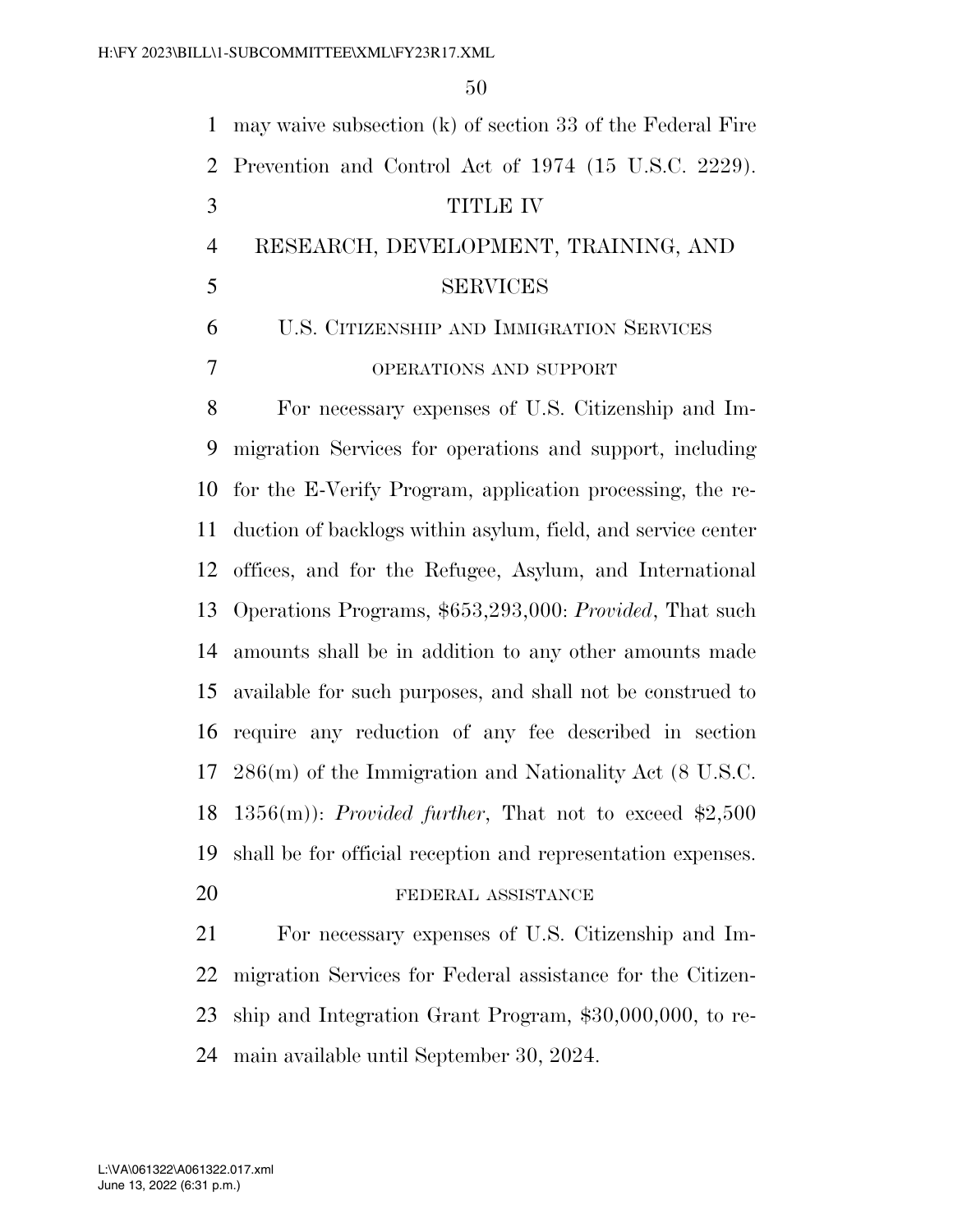## FEDERAL LAW ENFORCEMENT TRAINING CENTERS

## OPERATIONS AND SUPPORT

 For necessary expenses of the Federal Law Enforce- ment Training Centers for operations and support, includ- ing the purchase of not to exceed 117 vehicles for police- type use and hire of passenger motor vehicles, and services as authorized by section 3109 of title 5, United States Code, \$355,247,000, of which \$66,665,000 shall remain available until September 30, 2024: *Provided*, That not to exceed \$7,180 shall be for official reception and rep-resentation expenses.

PROCUREMENT, CONSTRUCTION, AND IMPROVEMENTS

 For necessary expenses of the Federal Law Enforce- ment Training Centers for procurement, construction, and improvements, \$41,300,000, to remain available until Sep- tember 30, 2027, for acquisition of necessary additional real property and facilities, construction and ongoing maintenance, facility improvements and related expenses of the Federal Law Enforcement Training Centers.

- 20 SCIENCE AND TECHNOLOGY DIRECTORATE
- 

#### OPERATIONS AND SUPPORT

 For necessary expenses of the Science and Tech- nology Directorate for operations and support, including the purchase or lease of not to exceed 5 vehicles, \$369,107,000, of which \$215,397,000 shall remain avail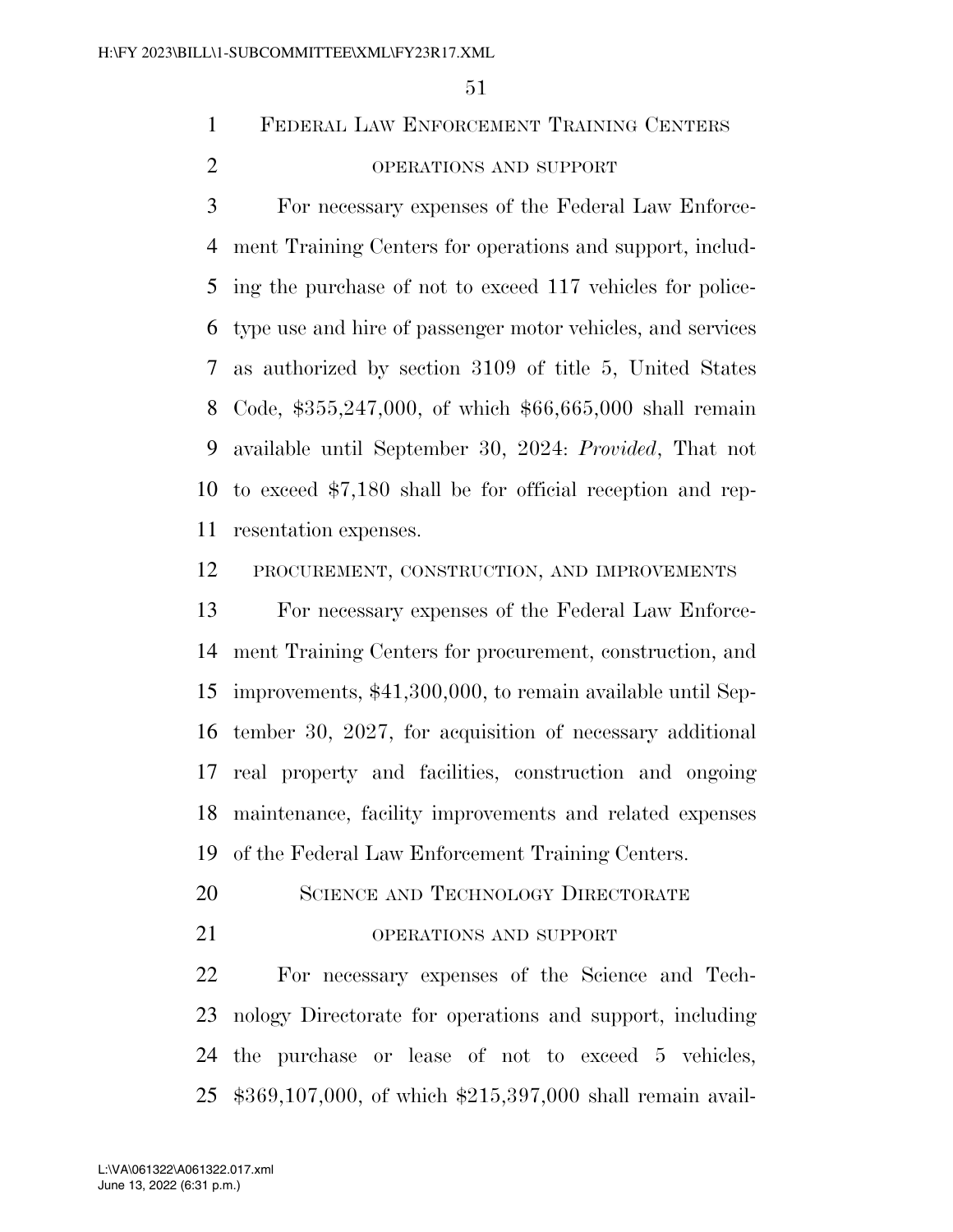able until September 30, 2024: *Provided*, That not to ex- ceed \$10,000 shall be for official reception and representa-tion expenses.

PROCUREMENT, CONSTRUCTION, AND IMPROVEMENTS

 For necessary expenses of the Science and Tech- nology Directorate for procurement, construction, and im- provements, \$63,716,000, to remain available until Sep-tember 30, 2027.

RESEARCH AND DEVELOPMENT

 For necessary expenses of the Science and Tech- nology Directorate for research and development, \$530,954,000, to remain available until September 30, 2025.

# COUNTERING WEAPONS OF MASS DESTRUCTION OFFICE OPERATIONS AND SUPPORT

 For necessary expenses of the Countering Weapons of Mass Destruction Office for operations and support, \$151,970,000, of which \$50,446,000 shall remain avail- able until September 30, 2024: *Provided*, That not to ex- ceed \$2,250 shall be for official reception and representa-tion expenses.

PROCUREMENT, CONSTRUCTION, AND IMPROVEMENTS

 For necessary expenses of the Countering Weapons of Mass Destruction Office for procurement, construction,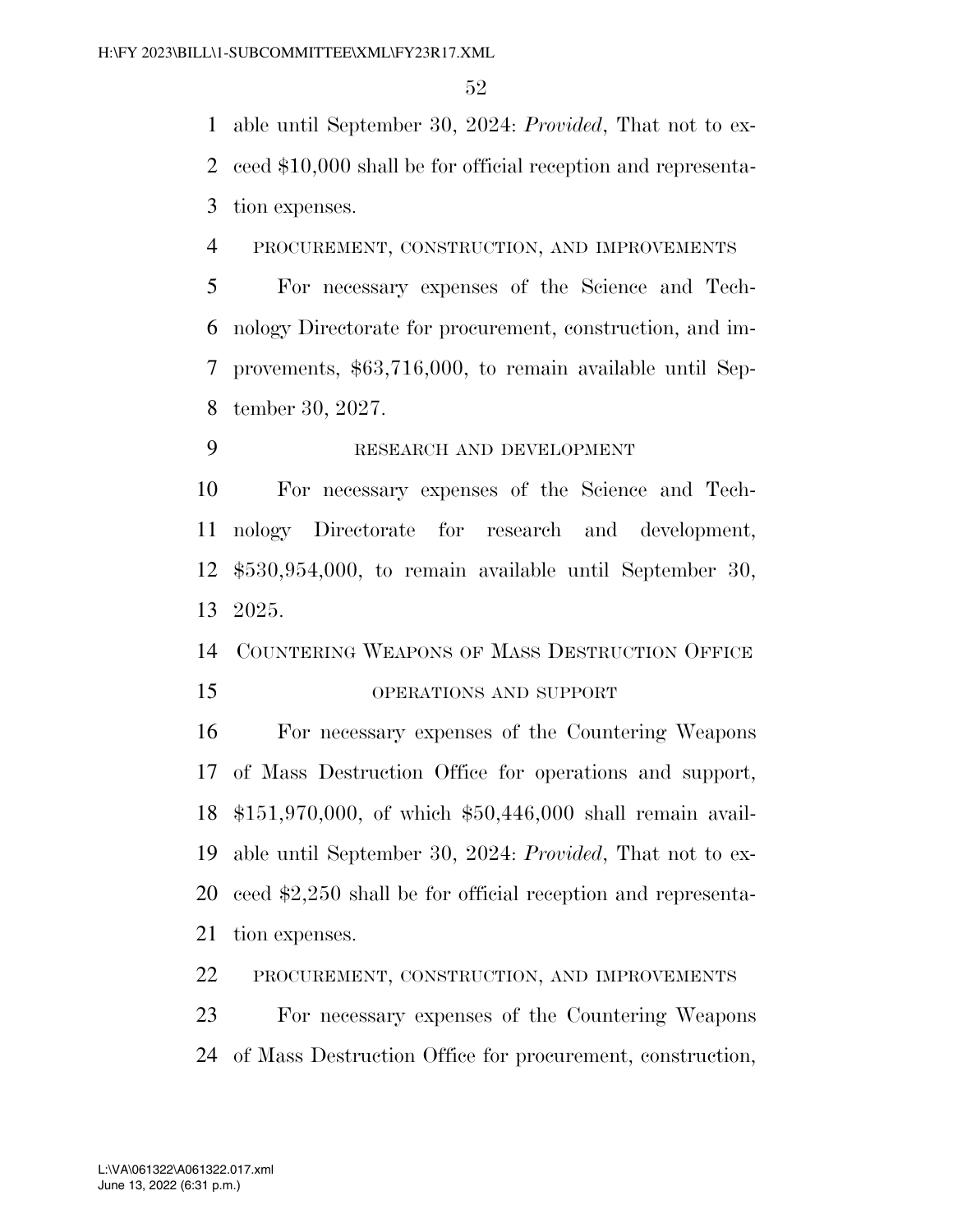and improvements, \$55,304,000, to remain available until September 30, 2025.

RESEARCH AND DEVELOPMENT

 For necessary expenses of the Countering Weapons of Mass Destruction Office for research and development, \$82,515,000, to remain available until September 30, 2025.

8 FEDERAL ASSISTANCE

 For necessary expenses of the Countering Weapons of Mass Destruction Office for Federal assistance through grants, contracts, cooperative agreements, and other ac- tivities, \$139,183,000, to remain available until Sep-tember 30, 2025.

ADMINISTRATIVE PROVISIONS

 SEC. 401. (a) Notwithstanding any other provision of law, funds otherwise made available to U.S. Citizenship and Immigration Services may be used to acquire, operate, equip, and dispose of up to 5 vehicles, for replacement only, for areas where the Administrator of General Serv-ices does not provide vehicles for lease.

 (b) The Director of U.S. Citizenship and Immigration Services may authorize employees who are assigned to those areas to use such vehicles to travel between the em-ployees' residences and places of employment.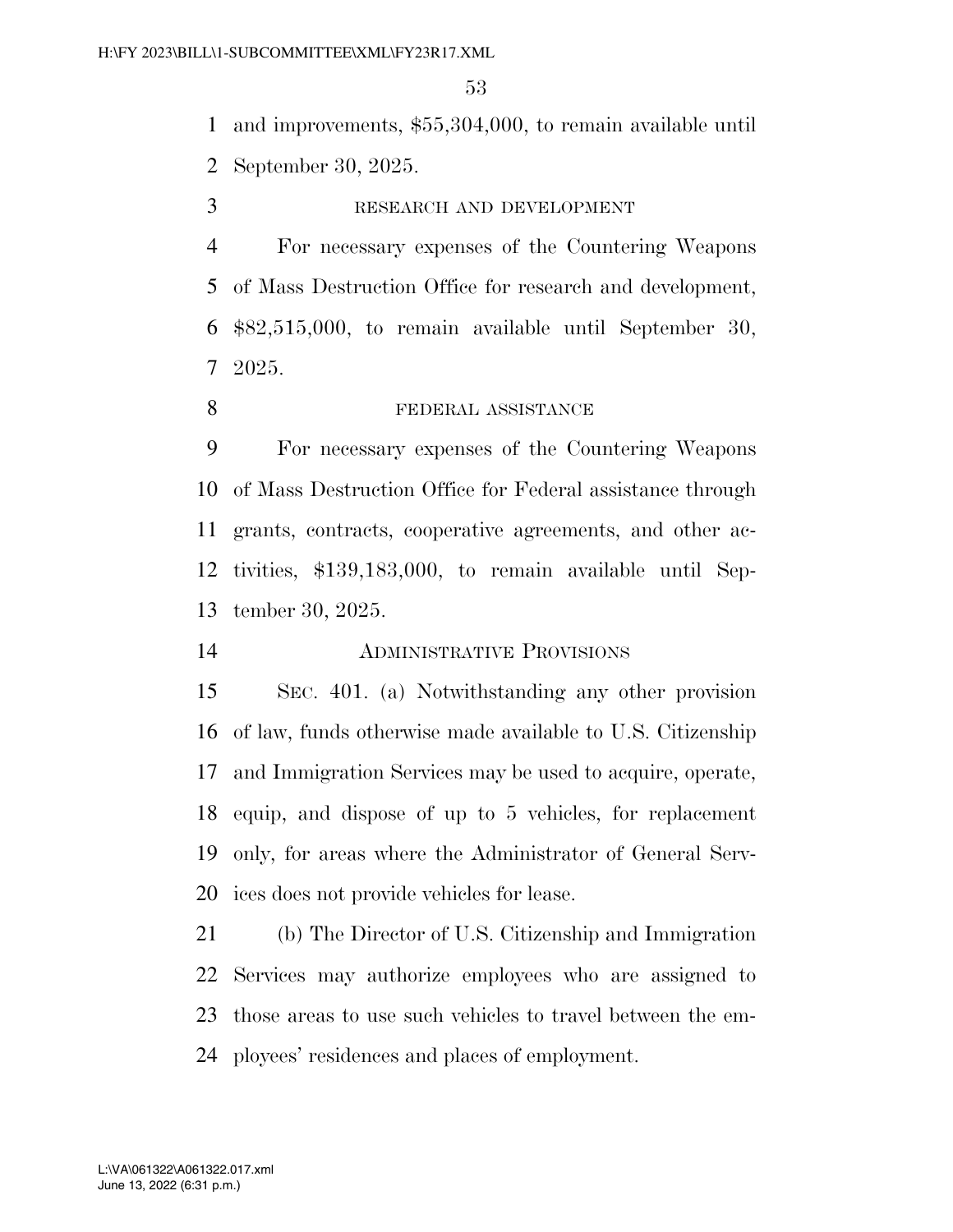SEC. 402. None of the funds appropriated by this Act may be used to process or approve a competition under Office of Management and Budget Circular A–76 for serv- ices provided by employees (including employees serving on a temporary or term basis) of U.S. Citizenship and Im- migration Services of the Department of Homeland Secu- rity who are known as Immigration Information Officers, Immigration Service Analysts, Contact Representatives, Investigative Assistants, or Immigration Services Officers. SEC. 403. Notwithstanding any other provision of law, any Federal funds made available to U.S. Citizenship and Immigration Services may be used for the collection and use of biometrics taken at a U.S. Citizenship and Im- migration Services Application Support Center that is overseen virtually by U.S. Citizenship and Immigration Services personnel using appropriate technology.

 SEC. 404. The Director of the Federal Law Enforce- ment Training Centers is authorized to distribute funds to Federal law enforcement agencies for expenses incurred participating in training accreditation.

 SEC. 405. The Federal Law Enforcement Training Accreditation Board, including representatives from the Federal law enforcement community and non-Federal ac- creditation experts involved in law enforcement training, shall lead the Federal law enforcement training accredita-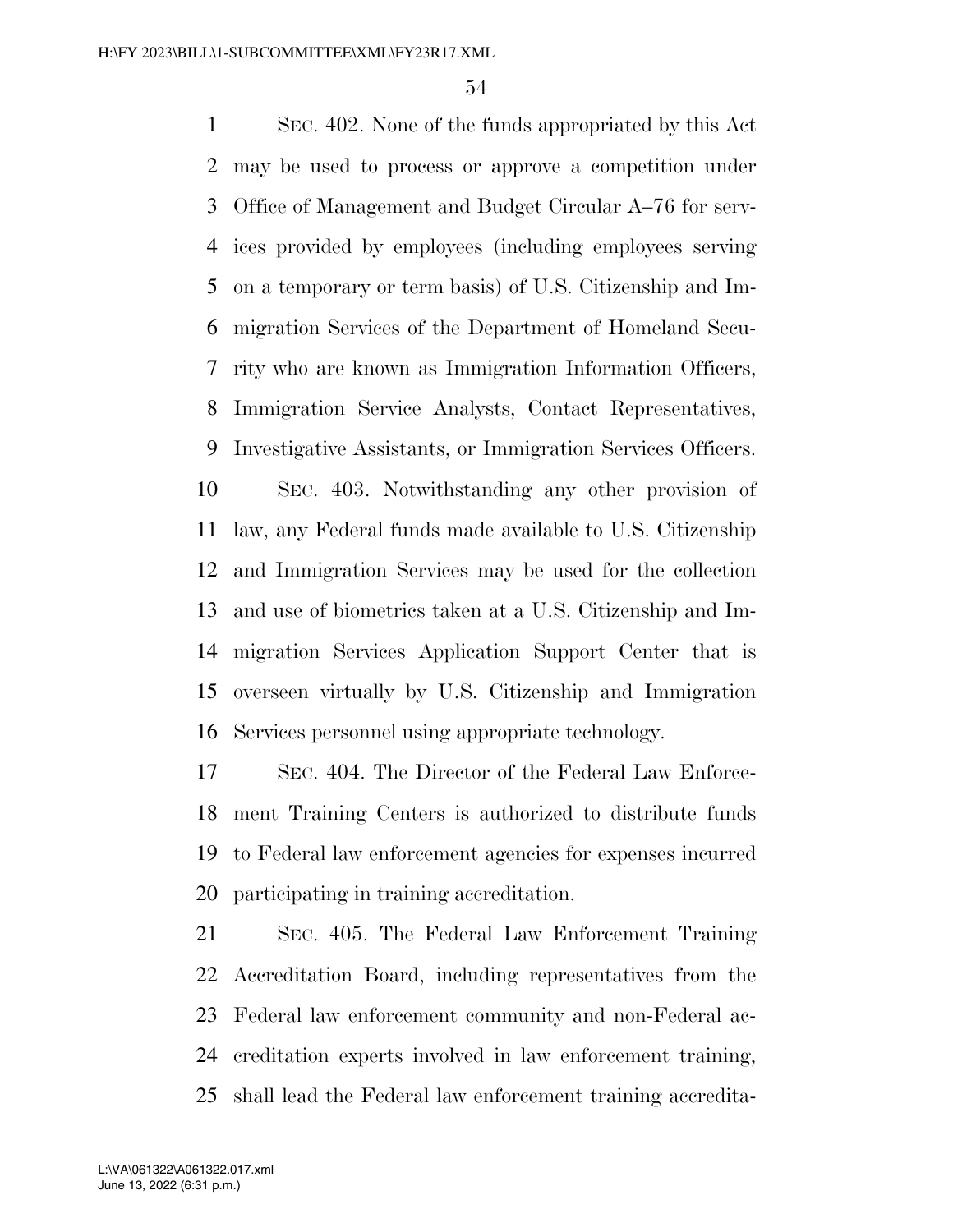tion process to continue the implementation of measuring and assessing the quality and effectiveness of Federal law enforcement training programs, facilities, and instructors. SEC. 406. (a) The Director of the Federal Law En- forcement Training Centers may accept transfers to its ''Procurement, Construction, and Improvements'' account from Government agencies requesting the construction of special use facilities, as authorized by the Economy Act (31 U.S.C. 1535(b)).

 (b) The Federal Law Enforcement Training Centers shall maintain administrative control and ownership upon completion of such facilities.

 SEC. 407. The functions of the Federal Law Enforce- ment Training Centers instructor staff shall be classified as inherently governmental for purposes of the Federal Activities Inventory Reform Act of 1998 (31 U.S.C. 501 note).

18 TITLE V GENERAL PROVISIONS (INCLUDING TRANSFERS AND RESCISSIONS OF FUNDS) SEC. 501. No part of any appropriation contained in this Act shall remain available for obligation beyond the current fiscal year unless expressly so provided herein. SEC. 502. Subject to the requirements of section 503

of this Act, the unexpended balances of prior appropria-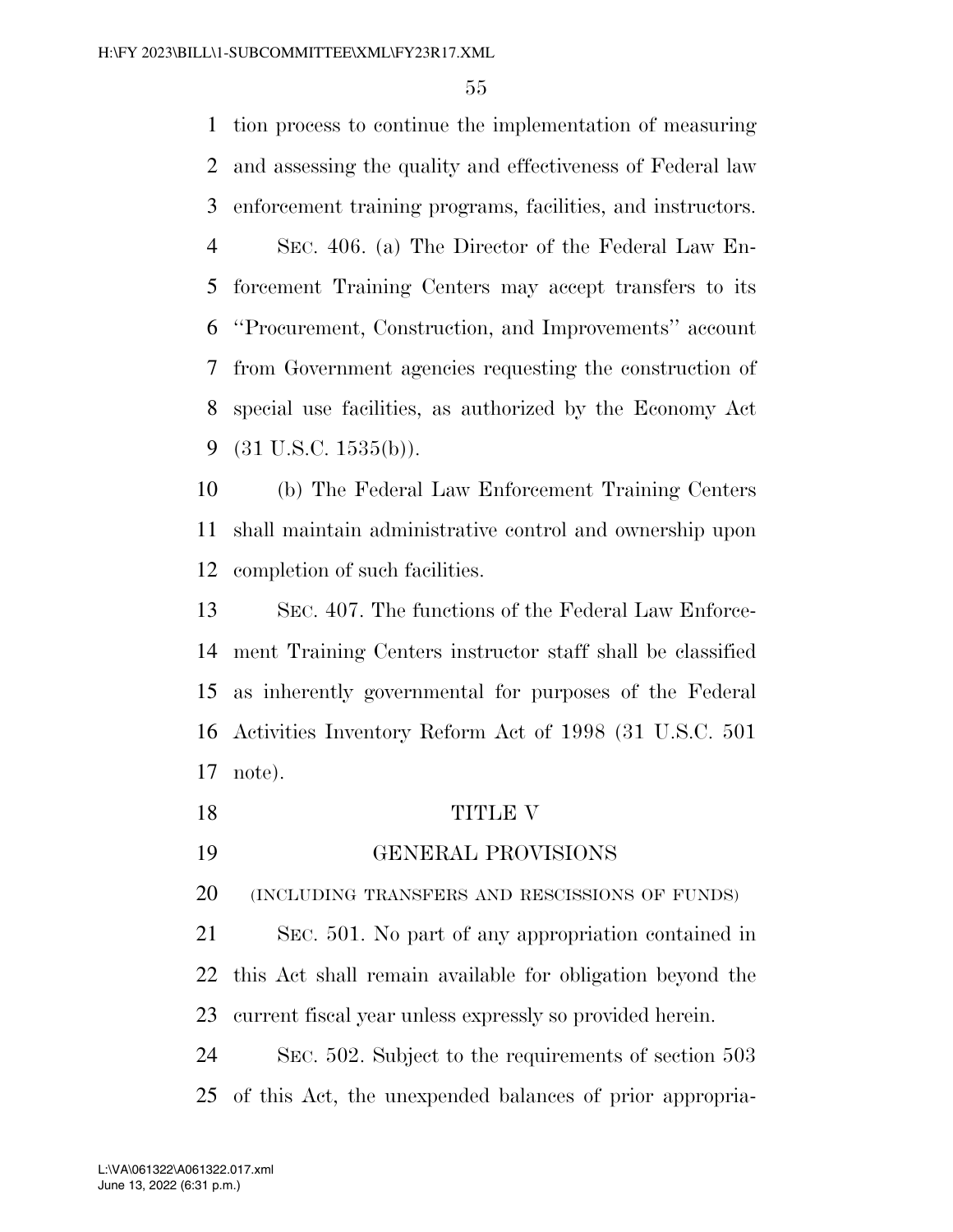tions provided for activities in this Act may be transferred to appropriation accounts for such activities established pursuant to this Act, may be merged with funds in the applicable established accounts, and thereafter may be ac- counted for as one fund for the same time period as origi-nally enacted.

 SEC. 503. (a) None of the funds provided to the De- partment of Homeland Security by this Act, by prior Acts, or from any accounts in the Treasury of the United States derived from the collection of fees available to the compo- nents funded by this Act, shall be available for obligation or expenditure through a reprogramming of funds that—

(1) creates a new program, project, or activity;

(2) eliminates a program, project, or activity;

 (3) augments funding for any program, project, or activity in excess of \$5,000,000 or 10 percent, whichever is less; or

 (4) reduces funding for any program, project, or ac-tivity, or numbers of personnel, by 10 percent or more.

 (b) Subsection (a) shall not apply if the Com- mittees on Appropriations of the Senate and the House of Representatives are notified at least 15 days in advance of such reprogramming by the Under Secretary for Management of the Department of Homeland Security.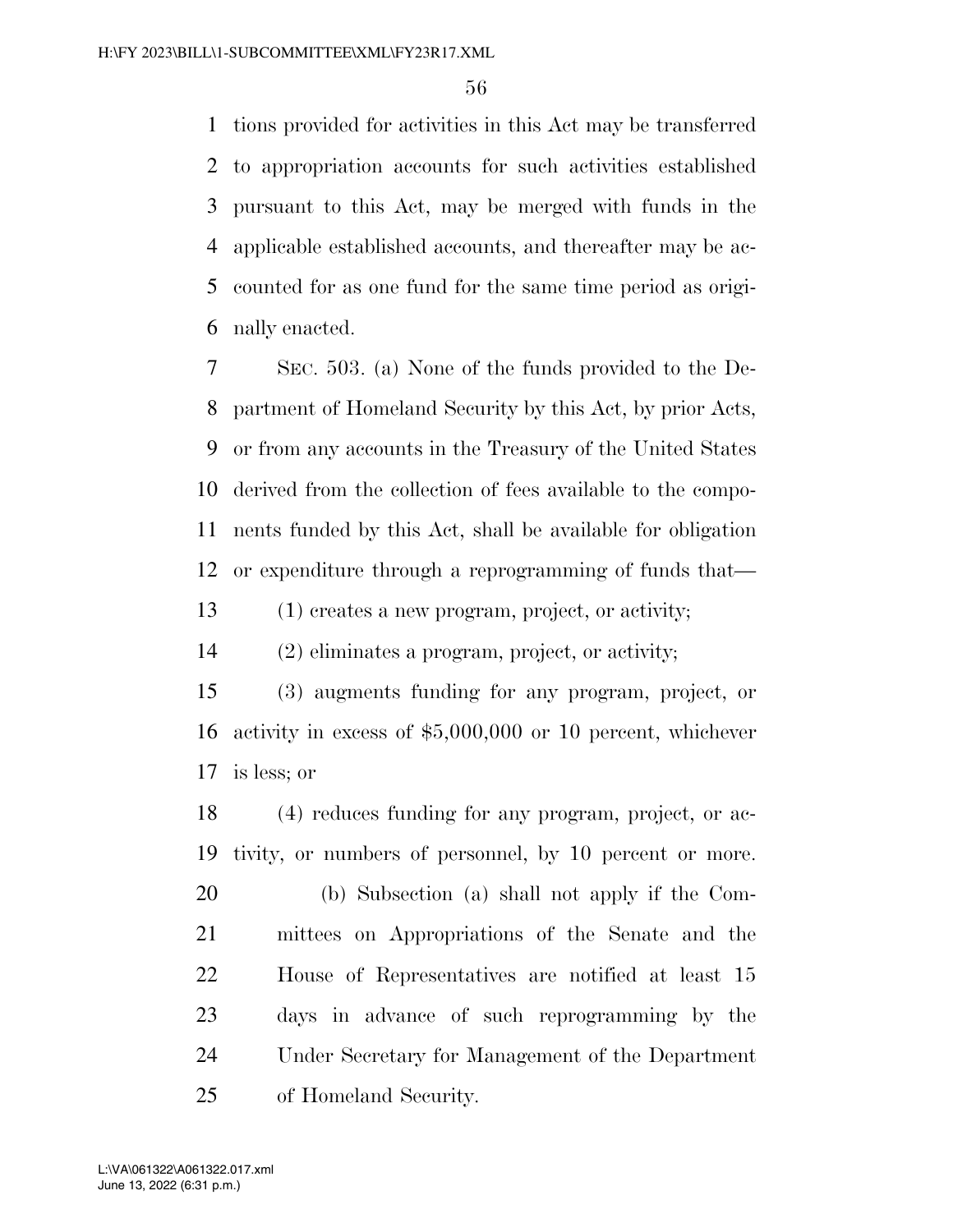| $\mathbf{1}$   | (c) Up to 5 percent of any appropriation made         |
|----------------|-------------------------------------------------------|
| $\overline{2}$ | available to the Department of Homeland Security      |
| 3              | by this Act or provided by previous appropriations    |
| $\overline{4}$ | Acts may be transferred between appropriations to     |
| 5              | address exigent requirements or circumstances if the  |
| 6              | Committees on Appropriations of the Senate and the    |
| 7              | House of Representatives are notified at least 30     |
| 8              | days in advance of such transfer, except that—        |
| 9              | (1) no such appropriation shall be aug-               |
| 10             | mented by more than 10 percent by such trans-         |
| 11             | fers unless otherwise specifically provided in        |
| 12             | this Act; and                                         |
| 13             | $(2)$ no funding may be transferred from an           |
| 14             | appropriation that is designated by the Con-          |
| 15             | gress as being for-                                   |
| 16             | (A) an emergency requirement pursu-                   |
| 17             | ant to a concurrent resolution on the budg-           |
| 18             | et; or                                                |
| 19             | (B) disaster relief pursuant to a con-                |
| 20             | current resolution on the budget.                     |
| 21             | (d) Notwithstanding subsections (b) and (c), no       |
| 22             | funds shall be obligated for any purpose described in |
| 23             | subsection (a) and no funds shall be transferred be-  |
| 24             | tween appropriations based upon an initial notifica-  |
| 25             | tion provided after June 30, except—                  |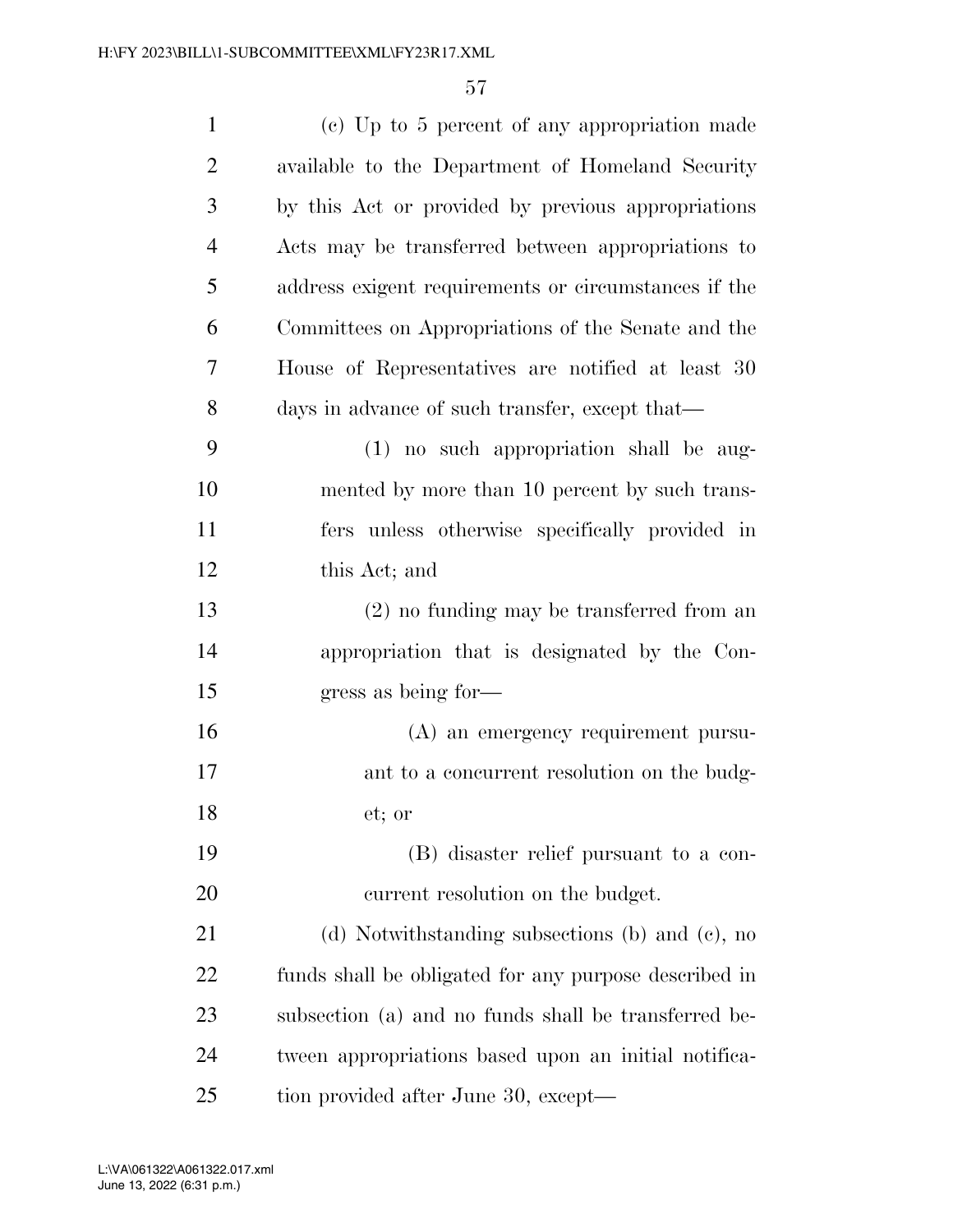(1) as otherwise provided in this Act; or 2 (2) when the Under Secretary for Manage- ment provides a written justification and cer- tifies in writing to the Committees on Appro- priations of the Senate and the House of Rep- resentatives that such action is necessary due to extraordinary circumstances that imminently threaten the safety of human life or the protec- tion of property. (e) Notwithstanding subsection (c), the Secretary of Homeland Security may transfer to the fund established by 8 U.S.C. 1101 note, up to \$20,000,000 from appro- priations available to the Department of Homeland Secu- rity if the Secretary notifies the Committees on Appropria- tions of the Senate and the House of Representatives at least 5 days in advance of such transfer. (f) For purposes of this section— (1) The term ''program, project, or activity'' means— (A) each item listed under an appropriation ac- count or fee funded program account for which an amount is specified in the detailed funding table lo- cated at the end of the explanatory statement ac-companying the applicable appropriations Act;

 (B) each item for which the explanatory state-ment accompanying the applicable appropriations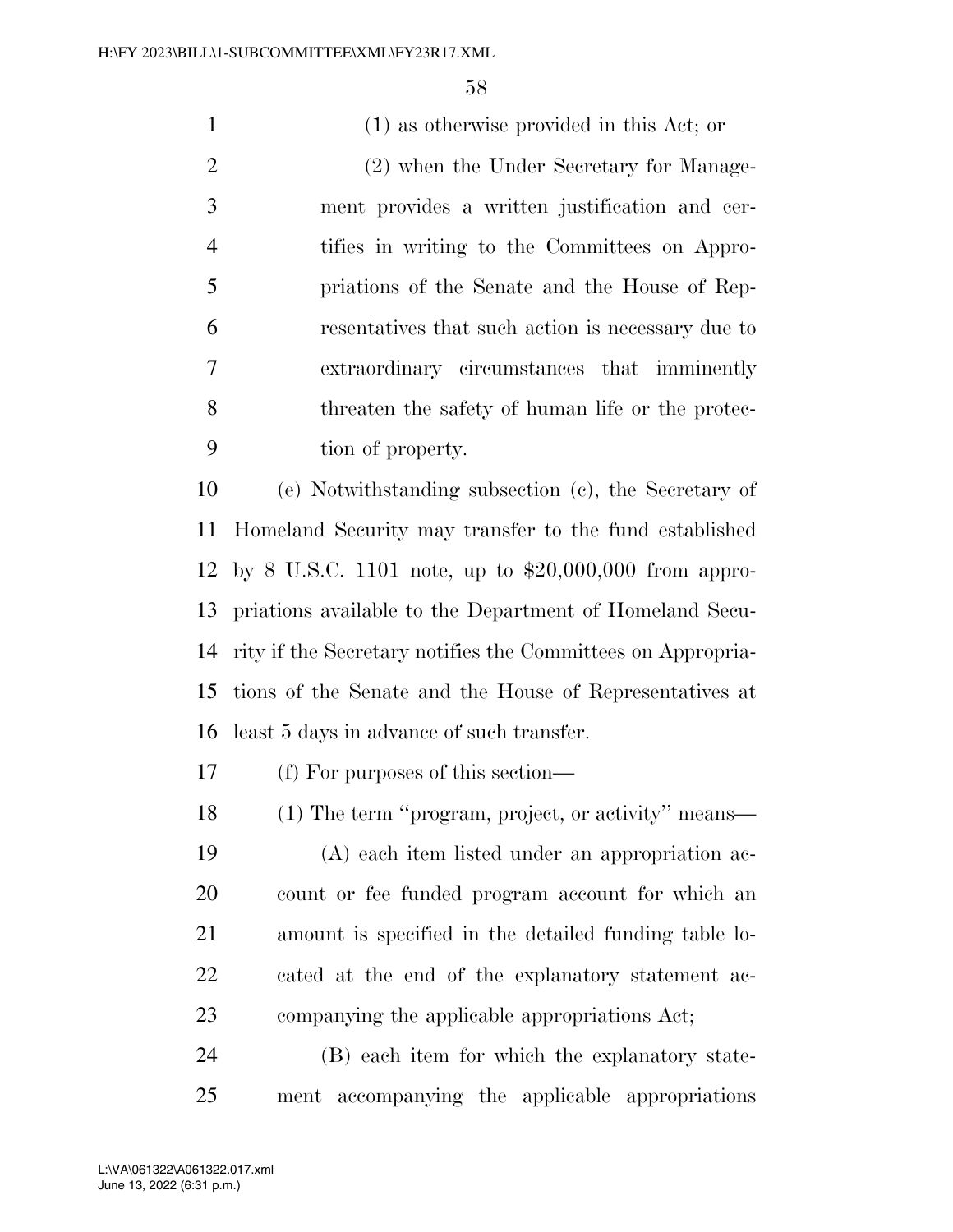Act specifies a funding amount, except for references to increases or reductions below the budget request; or

4 (C) in the case of subsection  $(a)(1)$ , any allow- able use of funds that is not within the scope of an item described in subparagraph (A) or (B) of this paragraph, except for such accounts or programs for which there are no such items;

 (2) The term ''reprogramming of funds'' means a reduction to or augmentation of a funding amount specified in the explanatory statement accompanying the applicable appro- priations Act for a program, project, or activity; and

 (3) The term ''exigent requirements or cir- cumstances'' means those requirements or cir- cumstances for which an inability to increase budgetary resources through a transfer of funds during the current fiscal year would result in a significant increase in costs to the Federal gov- ernment in the current or a subsequent fiscal year or would seriously compromise needed de-partmental capabilities.

 SEC. 504. (a) None of the funds provided by this Act, by prior Acts, or from any accounts in the Treasury of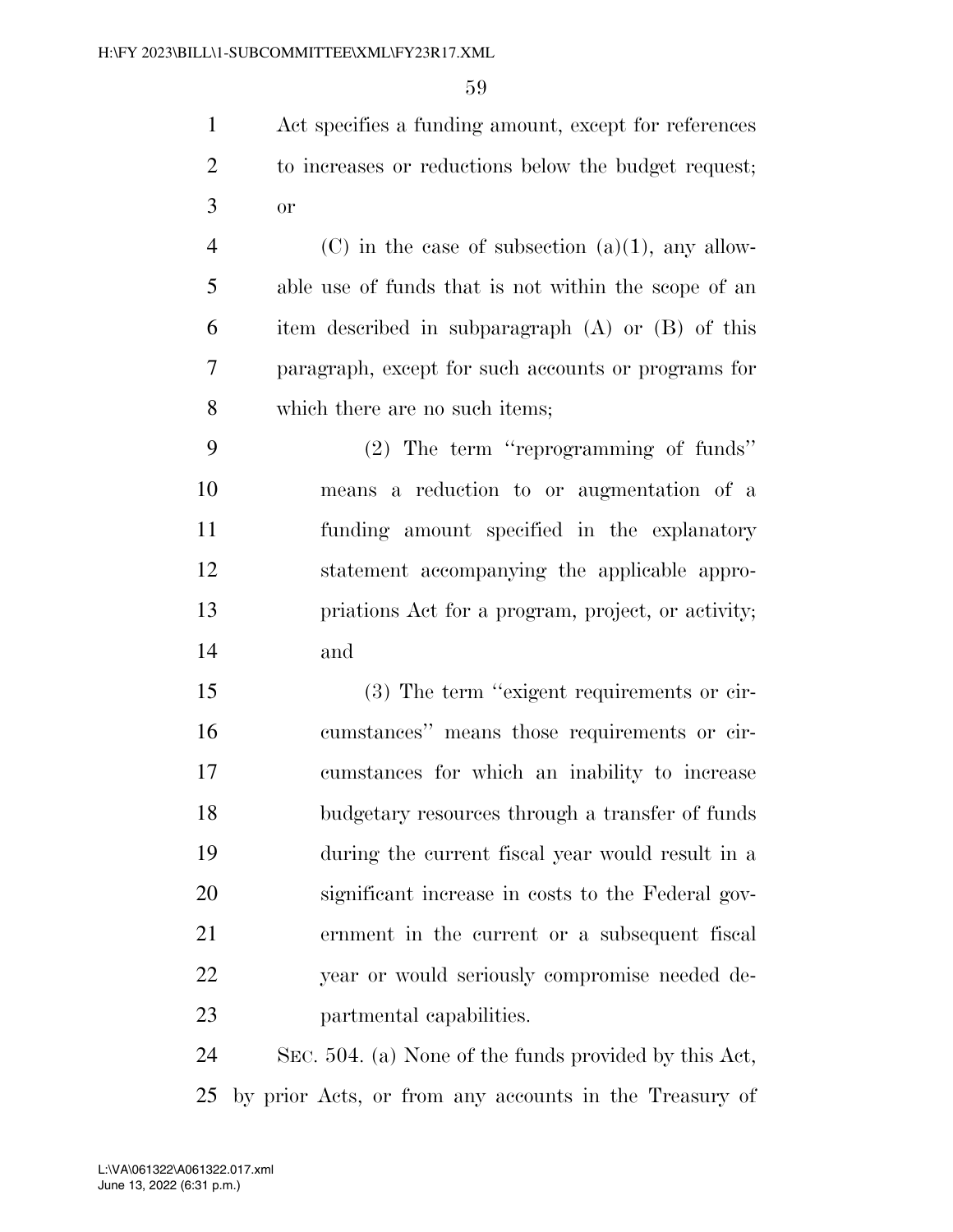the United States derived from the collection of fees avail- able to the components funded by this Act, shall be avail- able for an obligation that contracts out any function pres- ently performed by Federal personnel or any new function proposed to be performed by Federal personnel in the President's budget, submitted pursuant to section 1105(a) of title 31, United States Code, and accompanying jus- tification materials for the fiscal year funded by this Act or prior Department of Homeland Security appropriations Acts.

 (b) None of the funds provided by this Act or prior Department of Homeland Security Appropriations Acts for ''Procurement, Construction, and Improvements'' may be available for an obligation for any purpose that was not—

 (1) proposed in the President's budget, sub- mitted pursuant to section 1105(a) of title 31, United States Code, and accompanying justification materials, for the applicable fiscal year; or

 (2) explicitly described in the applicable appro- priations Act or the explanatory statement accom-panying such Act.

 (c) None of the funds provided by this Act or prior Department of Homeland Security Appropriations Acts for ''Operations and Support'' may be available for an ob-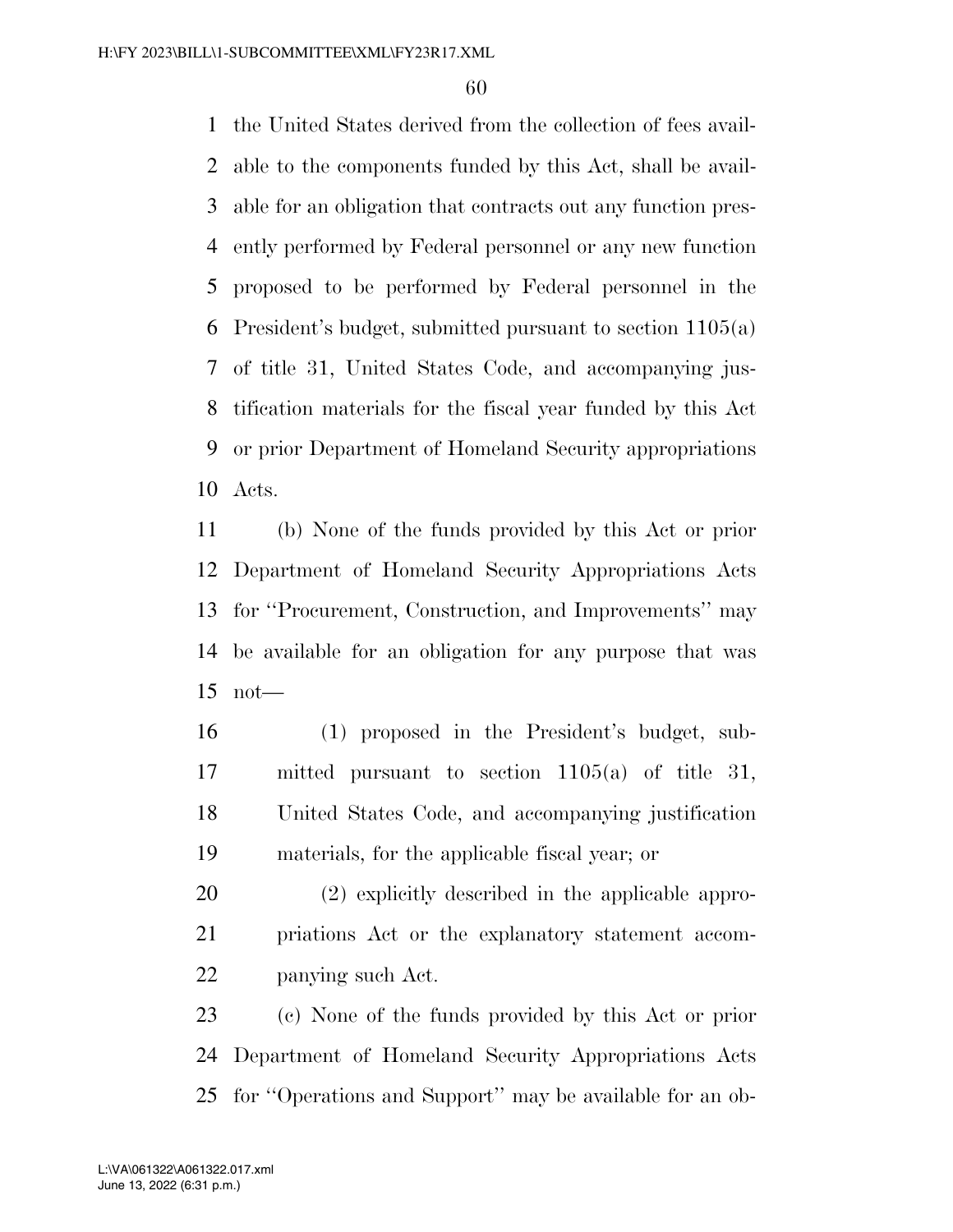ligation to establish or eliminate any office or other func- tional unit affecting more than 10 full-time personnel equivalents unless such establishment or elimination was—

 (1) proposed in the President's budget, sub- mitted pursuant to section 1105(a) of title 31, United States Code, and accompanying justification materials, for the applicable fiscal year; or

 (2) explicitly described in the applicable appro- priations Act or the explanatory statement accom-panying such Act.

 (d) Subsections (a), (b), and (c) shall not apply if the Committees on Appropriations of the Senate and the House of Representatives are notified at least 15 days in advance of such obligation by the Under Secretary for Management of the Department of Homeland Security.

 SEC. 505. (a) Except as otherwise specifically pro- vided by law, not to exceed 50 percent of unobligated bal- ances remaining available at the end of fiscal year 2023, as recorded in the financial records at the time of a re- programming notification, but not later than June 30, 2024, from appropriations for ''Operations and Support'' for fiscal year 2023 in this Act shall remain available through September 30, 2024, in the account and for the purposes for which the appropriations were provided.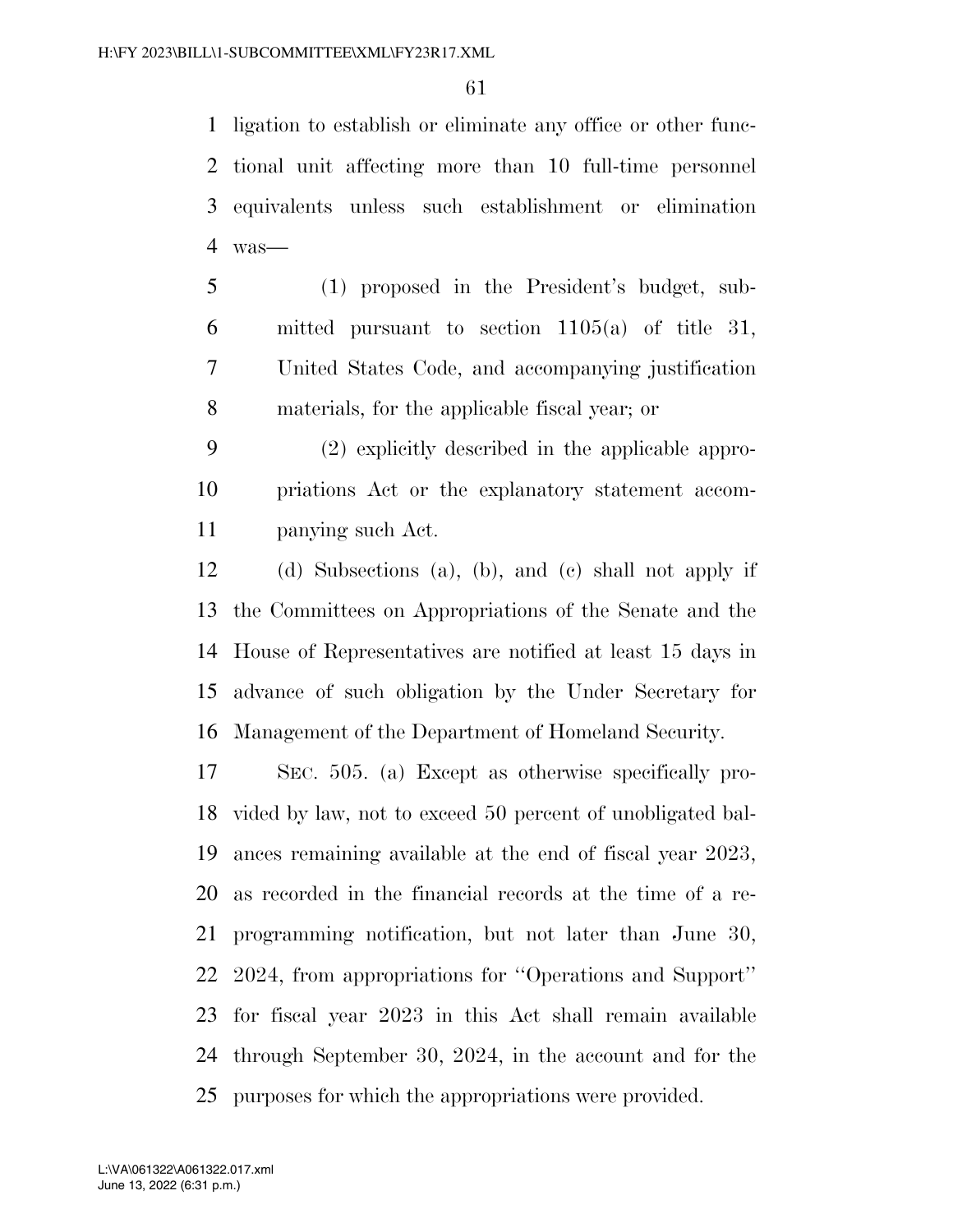(b) Prior to the obligation of such funds, a notifica- tion shall be submitted to the Committees on Appropria- tions of the Senate and the House of Representatives in accordance with section 503 of this Act.

 SEC. 506. (a) Section 504 of the Department of Homeland Security Appropriations Act, 2017 (division F of Public Law 115–31), related to the operations of a working capital fund, shall apply with respect to funds made available in this Act in the same manner as such section applied to funds made available in that Act.

 (b) Funds from such working capital fund may be obligated and expended in anticipation of reimbursements from components of the Department of Homeland Secu-rity.

 SEC. 507. (a) Funds made available by this Act for intelligence activities are deemed to be specifically author- ized by the Congress for purposes of section 504 of the National Security Act of 1947 (50 U.S.C. 414) during fis- cal year 2023 until the enactment of an Act authorizing intelligence activities for fiscal year 2023.

 (b) Amounts described in subsection (a) made avail- able for ''Intelligence, Analysis, and Situational Aware- ness—Operations and Support'' that exceed the amounts in such authorization for such account shall be transferred to and merged with amounts made available under the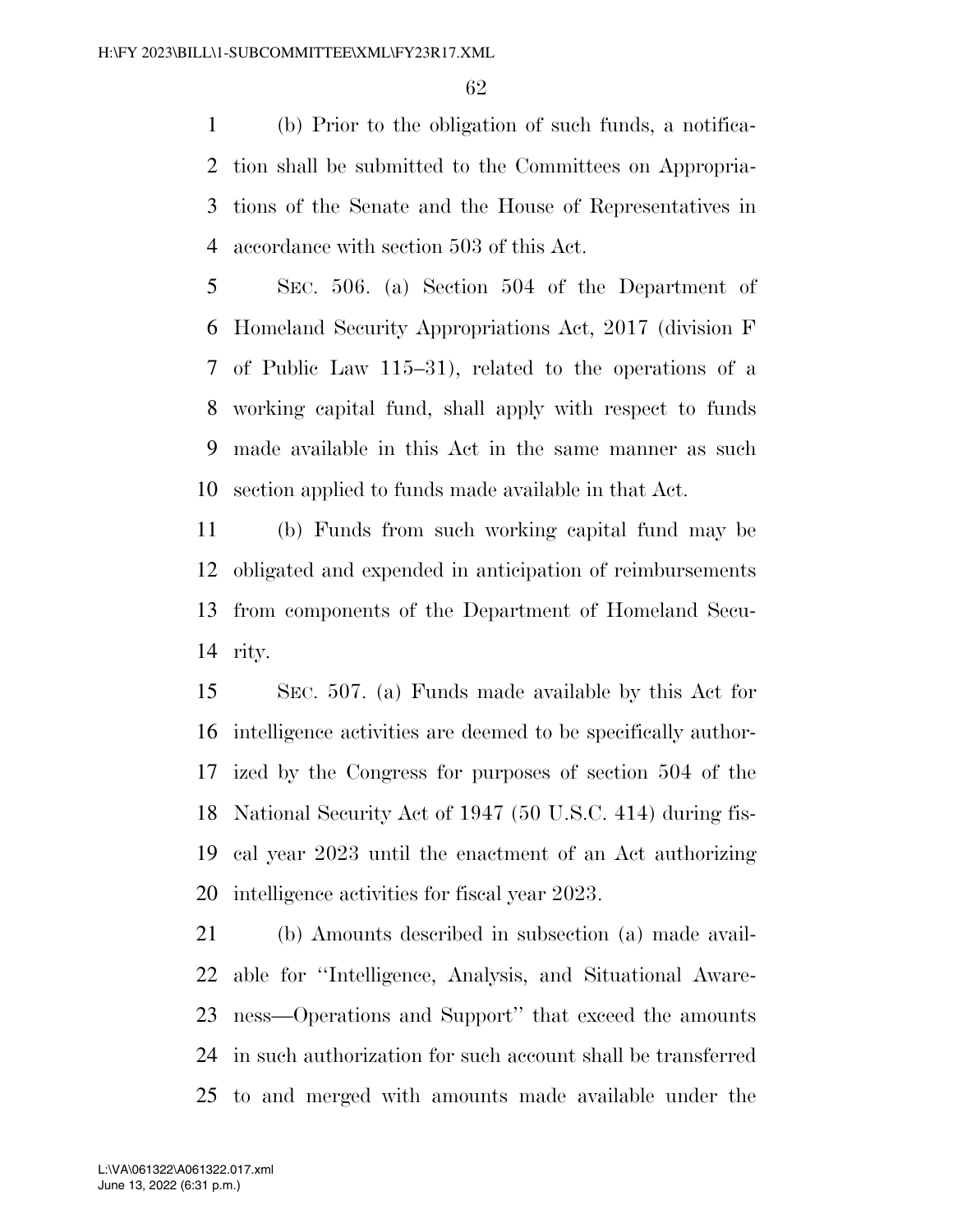heading ''Management Directorate—Operations and Sup-port''.

 (c) Prior to the obligation of any funds transferred under subsection (b), the Management Directorate shall brief the Committees on Appropriations of the Senate and the House of Representatives on a plan for the use of such funds.

 SEC. 508. (a) The Secretary of Homeland Security, or the designee of the Secretary, shall notify the Commit- tees on Appropriations of the Senate and the House of Representatives at least 3 full business days in advance of—

 (1) making or awarding a grant allocation or grant in excess of \$1,000,000;

 (2) making or awarding a contract, other trans- action agreement, or task or delivery order on a De- partment of Homeland Security multiple award con- tract, or to issue a letter of intent totaling in excess of \$4,000,000;

 (3) awarding a task or delivery order requiring an obligation of funds in an amount greater than \$10,000,000 from multi-year Department of Home-land Security funds;

(4) making a sole-source grant award; or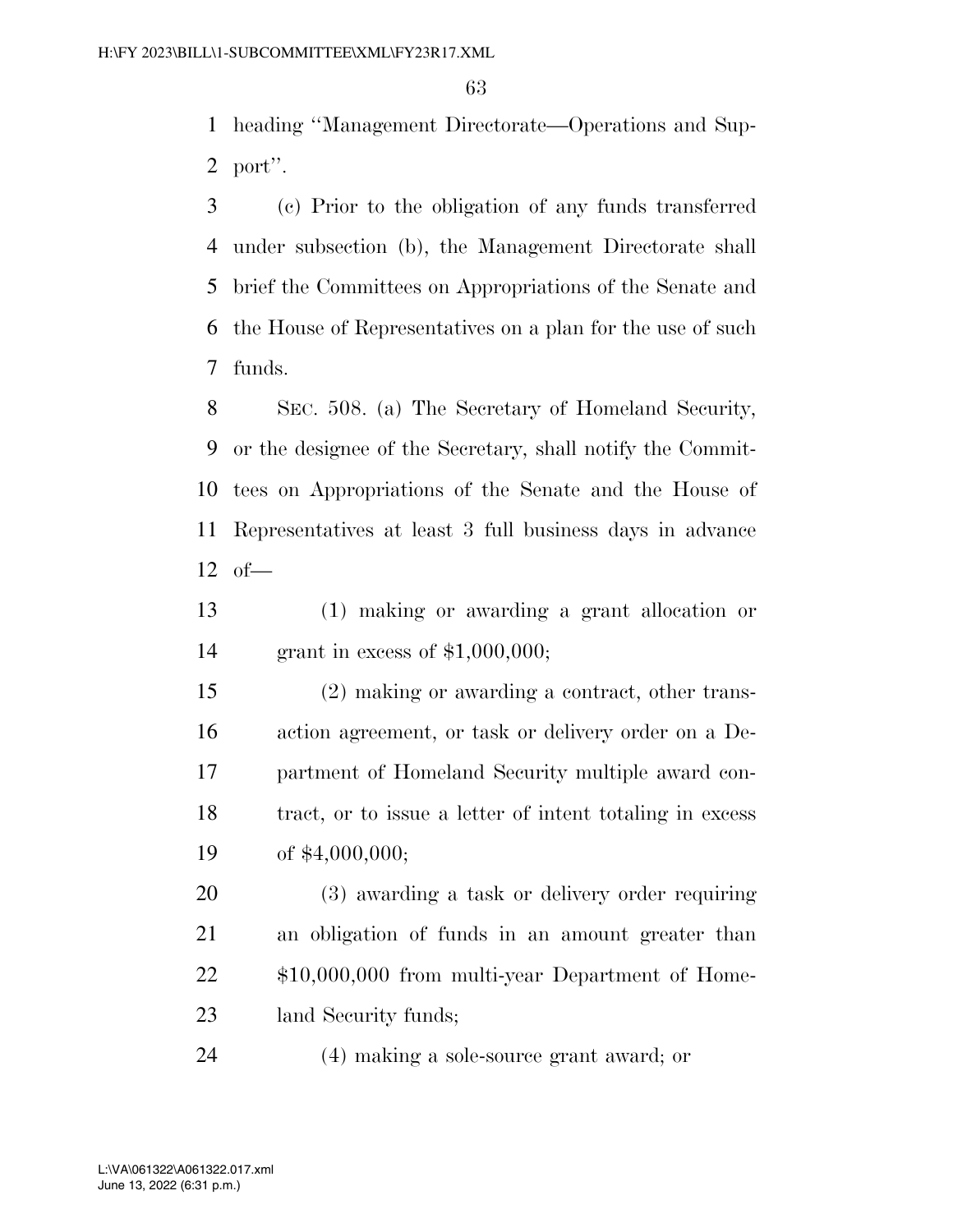(5) announcing publicly the intention to make 2 or award items under paragraph  $(1)$ ,  $(2)$ ,  $(3)$ , or  $(4)$ , including a contract covered by the Federal Acquisi-tion Regulation.

 (b) If the Secretary of Homeland Security determines that compliance with this section would pose a substantial risk to human life, health, or safety, an award may be made without notification, and the Secretary shall notify the Committees on Appropriations of the Senate and the House of Representatives not later than 5 full business days after such an award is made or letter issued.

(c) A notification under this section—

 (1) may not involve funds that are not available for obligation; and

 (2) shall include the amount of the award; the fiscal year for which the funds for the award were appropriated; the type of contract; and the account from which the funds are being drawn.

 SEC. 509. Notwithstanding any other provision of law, no agency shall purchase, construct, or lease any ad- ditional facilities, except within or contiguous to existing locations, to be used for the purpose of conducting Federal law enforcement training without advance notification to the Committees on Appropriations of the Senate and the House of Representatives, except that the Federal Law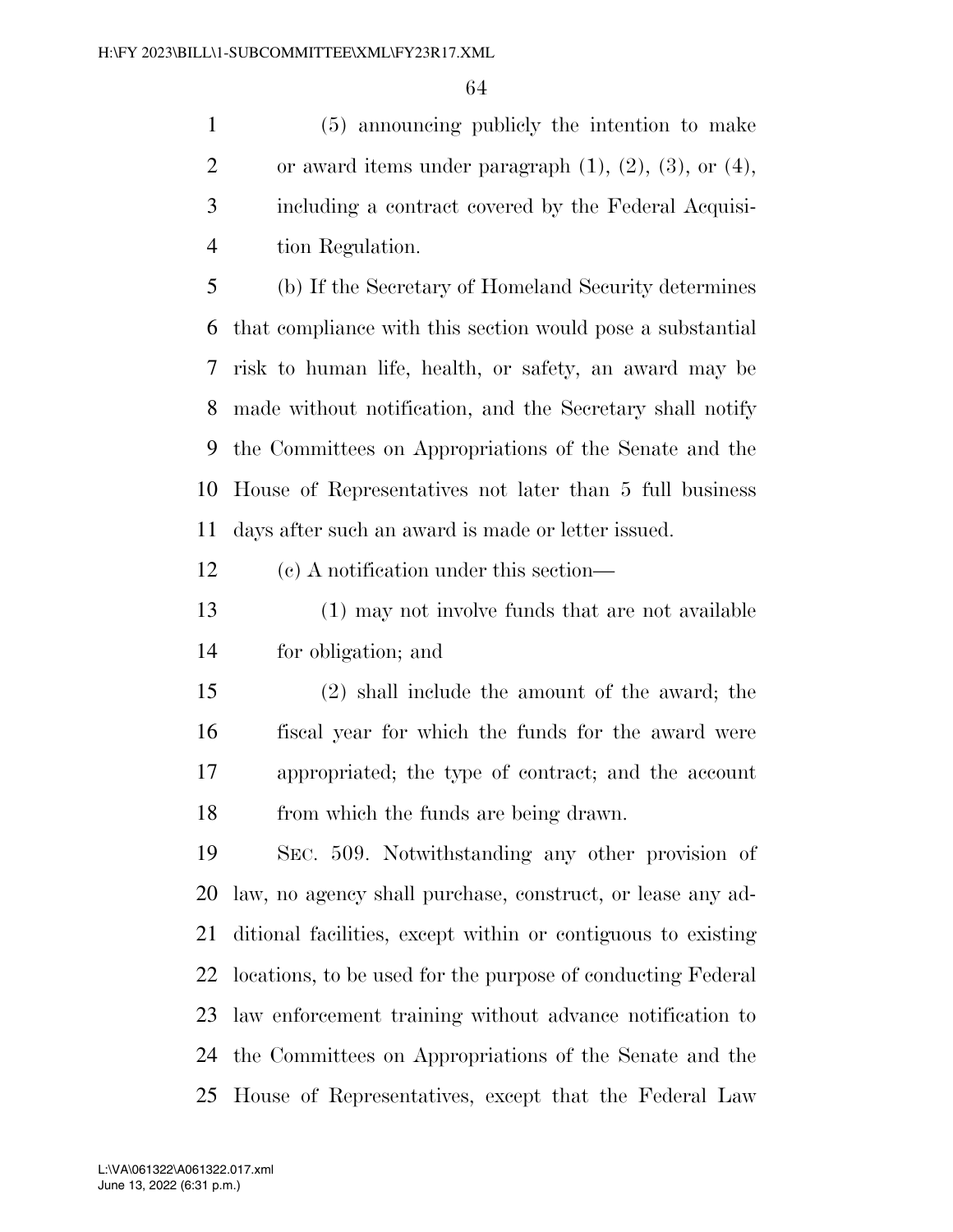Enforcement Training Centers is authorized to obtain the temporary use of additional facilities by lease, contract, or other agreement for training that cannot be accommo-dated in existing Centers' facilities.

 SEC. 510. None of the funds appropriated or other- wise made available by this Act may be used for expenses for any construction, repair, alteration, or acquisition project for which a prospectus otherwise required under chapter 33 of title 40, United States Code, has not been approved, except that necessary funds may be expended for each project for required expenses for the development of a proposed prospectus.

 SEC. 511. No Federal funds may be available to pay the salary of any employee serving as a contracting offi- cer's representative, or anyone acting in a similar capacity, who has not received contracting officer's representative training.

 SEC. 512. (a) None of the funds made available in this Act may be used in contravention of the applicable provisions of the Buy American Act.

 (b) For purposes of subsection (a), the term ''Buy American Act'' means chapter 83 of title 41, United States Code.

 SEC. 513. None of the funds made available in this Act may be used to amend the oath of allegiance required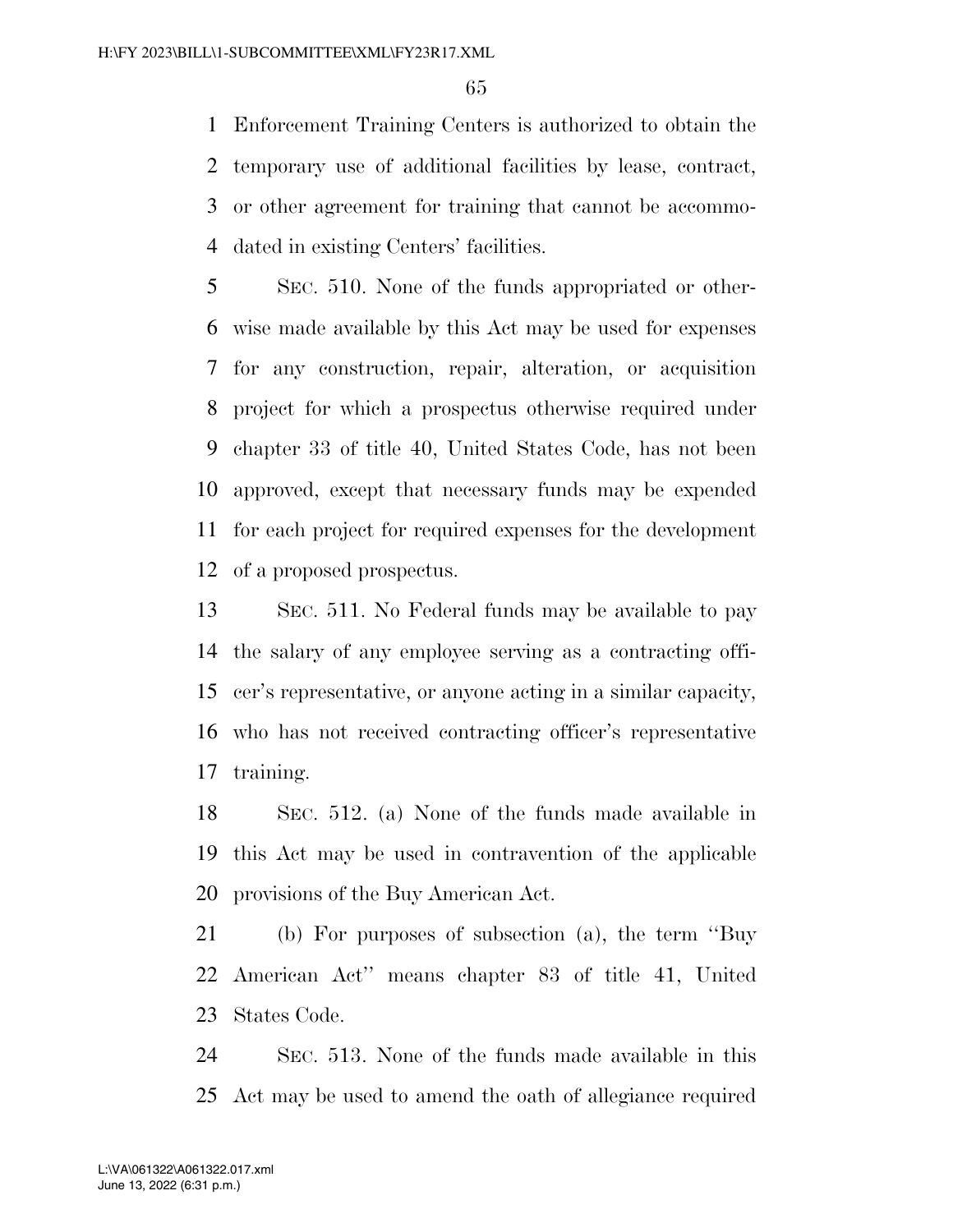by section 337 of the Immigration and Nationality Act (8 U.S.C. 1448).

 SEC. 514. None of the funds provided or otherwise made available in this Act shall be available to carry out section 872 of the Homeland Security Act of 2002 (6 U.S.C. 452) unless explicitly authorized by the Congress. SEC. 515. None of the funds made available in this Act may be used for planning, testing, piloting, or devel-oping a national identification card.

 SEC. 516. Any official that is required by this Act to report or to certify to the Committees on Appropria- tions of the Senate and the House of Representatives may not delegate such authority to perform that act unless spe-cifically authorized herein.

 SEC. 517. None of the funds made available in this Act may be used for first-class travel by the employees of agencies funded by this Act in contravention of sections 301–10.122 through 301–10.124 of title 41, Code of Fed-eral Regulations.

 SEC. 518. Notwithstanding any other provision of this Act, none of the funds appropriated or otherwise made available by this Act may be used to pay award or incentive fees for contractor performance that has been judged to be below satisfactory performance or perform-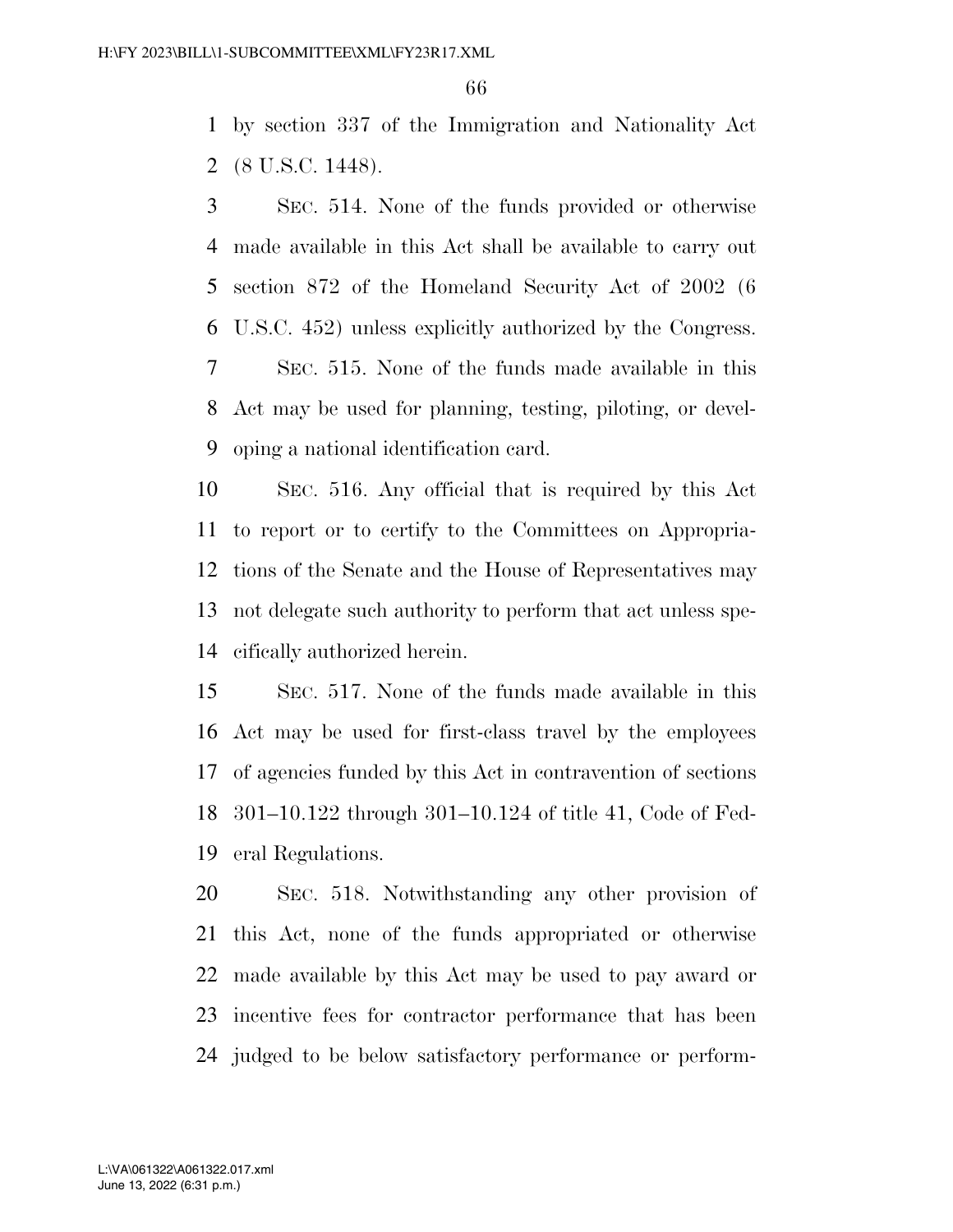ance that does not meet the basic requirements of a con-tract.

 SEC. 519. (a) None of the funds made available in this Act may be used to maintain or establish a computer network unless such network blocks the viewing, downloading, and exchanging of pornography.

 (b) Nothing in subsection (a) shall limit the use of funds necessary for any Federal, State, tribal, territorial, or local law enforcement agency or any other entity car- rying out criminal investigations, prosecution, or adjudica-tion activities.

 SEC. 520. None of the funds made available in this Act may be used by a Federal law enforcement officer to facilitate the transfer of an operable firearm to an indi- vidual if the Federal law enforcement officer knows or sus- pects that the individual is an agent of a drug cartel unless law enforcement personnel of the United States continu-ously monitor or control the firearm at all times.

 SEC. 521. (a) None of the funds made available in this Act may be used to pay for the travel to or attendance of more than 50 employees of a single component of the Department of Homeland Security, who are stationed in the United States, at a single international conference un- less the Secretary of Homeland Security, or a designee, determines that such attendance is in the national interest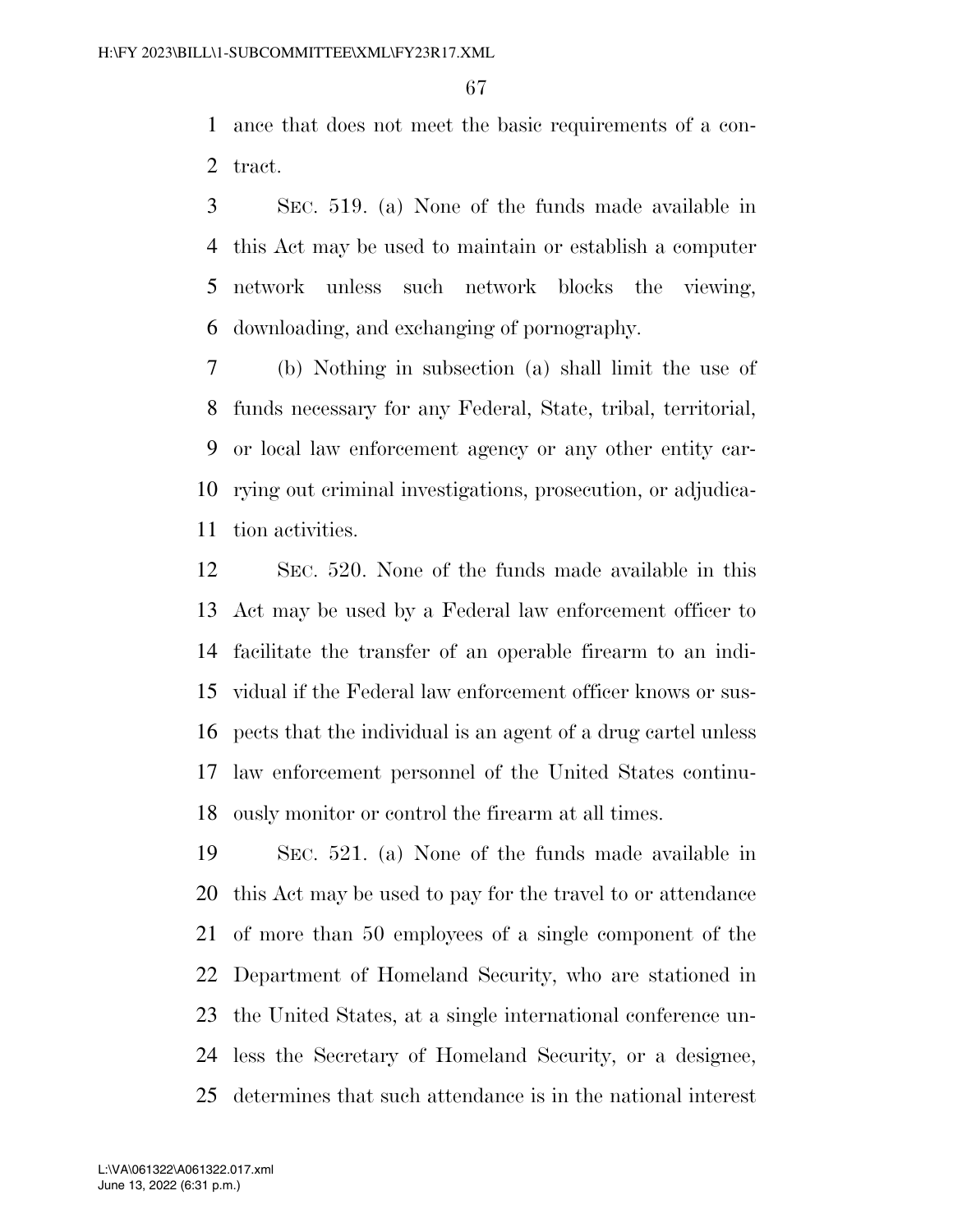and notifies the Committees on Appropriations of the Sen- ate and the House of Representatives within at least 10 days of that determination and the basis for that deter-mination.

 (b) For purposes of this section the term ''inter- national conference'' shall mean a conference occurring outside of the United States attended by representatives of the United States Government and of foreign govern- ments, international organizations, or nongovernmental organizations.

 (c) The total cost to the Department of Homeland Security of any such conference shall not exceed \$500,000.

 (d) Employees who attend a conference virtually without travel away from their permanent duty station within the United States shall not be counted for purposes of this section, and the prohibition contained in this sec- tion shall not apply to payments for the costs of attend-ance for such employees.

 SEC. 522. None of the funds made available in this Act may be used to reimburse any Federal department or agency for its participation in a National Special Secu-rity Event.

 SEC. 523. (a) None of the funds made available to the Department of Homeland Security by this or any other Act may be obligated for the implementation of any struc-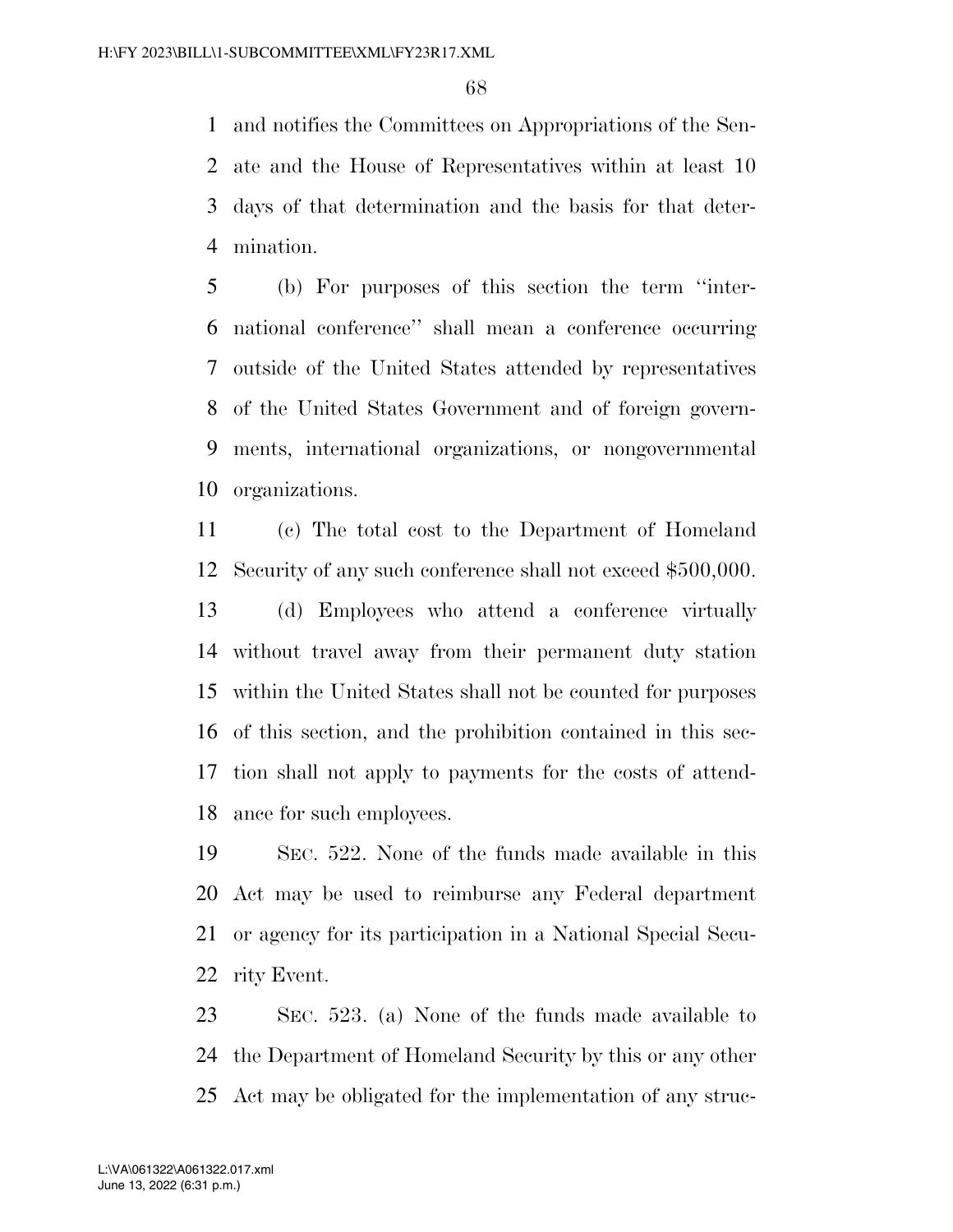| $\mathbf{1}$ | tural pay reform or the introduction of any new position      |
|--------------|---------------------------------------------------------------|
| 2            | classification that will affect more than 100 full-time posi- |
| 3            | tions or costs more than $$5,000,000$ in a single year be-    |
| 4            | fore the end of the 30-day period beginning on the date       |
| 5            | on which the Secretary of Homeland Security submits to        |
| 6            | Congress a notification that includes—                        |
| $\tau$       | $(1)$ the number of full-time positions affected by           |
| 8            | such change;                                                  |
| 9            | $(2)$ funding required for such change for the                |
| 10           | current fiscal year and through the Future Years              |
| 11           | Homeland Security Program;                                    |
| 12           | (3) justification for such change; and                        |
| 13           | $(4)$ for a structural pay reform, an analysis of             |
| 14           | compensation alternatives to such change that were            |
| 15           | considered by the Department.                                 |
| 16           | (b) Subsection (a) shall not apply to such change if—         |
| 17           | (1) it was proposed in the President's budget                 |
| 18           | proposal for the fiscal year funded by this Act; and          |
| 19           | (2) funds for such change have not been explic-               |
| 20           | itly denied or restricted in this Act.                        |
| 21           | SEC. 524. (a) Any agency receiving funds made avail-          |
| 22           | able in this Act shall, subject to subsections (b) and (c),   |
| 23           | post on the public website of that agency any report re-      |
| 24           | quired to be submitted by the Committees on Appropria-        |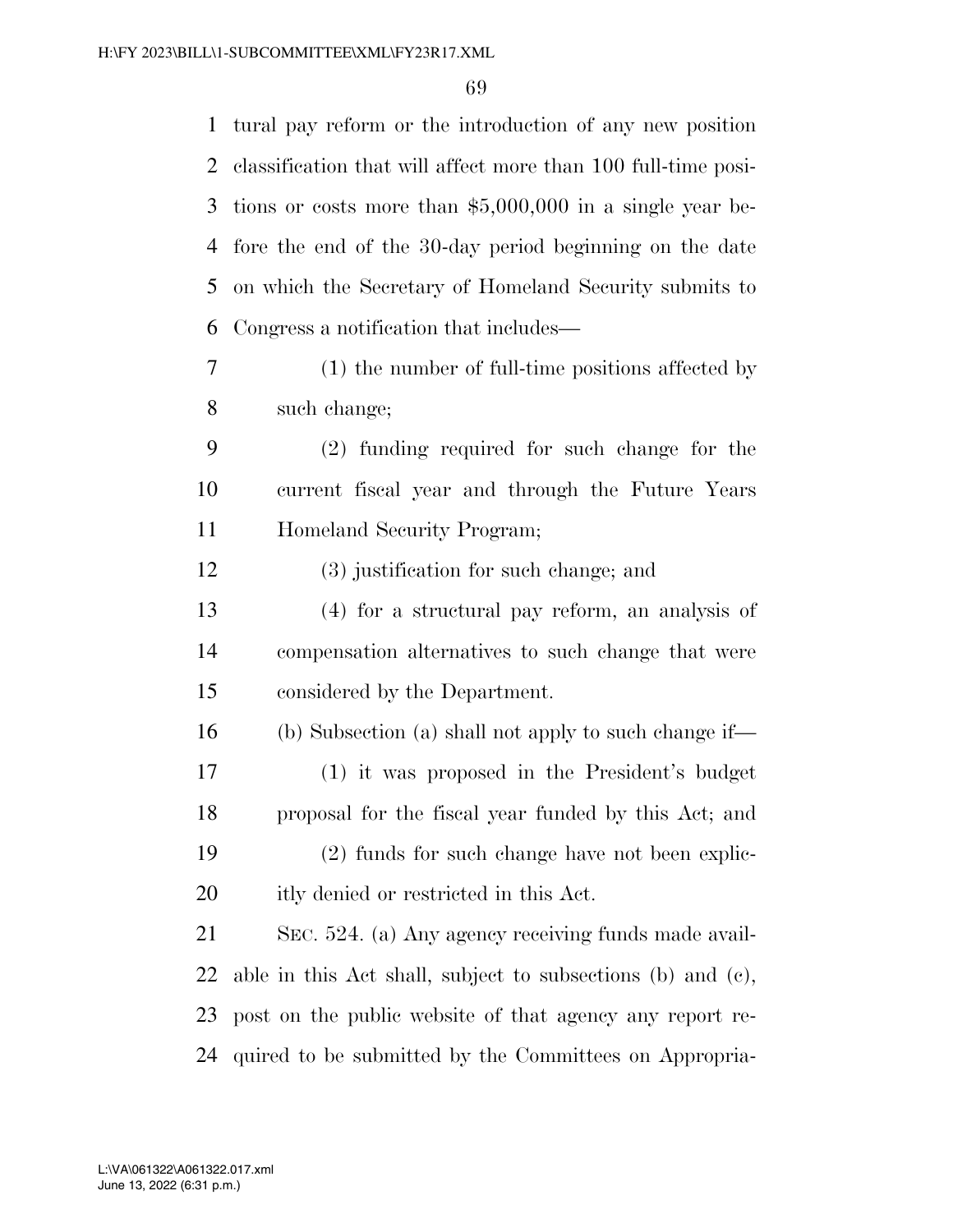tions of the Senate and the House of Representatives in this Act.

 (b) Subsection (a) shall not apply to a report if— (1) the public posting of the report com-promises homeland or national security; or

 (2) the report contains proprietary information. (c) The head of the agency posting such report shall do so only after such report has been made available to the Committees on Appropriations of the Senate and the House of Representatives for not less than 45 days except as otherwise specified in law.

 SEC. 525. (a) Funding provided in this Act for ''Op- erations and Support'' may be used for minor procure-ment, construction, and improvements.

 (b) For purposes of subsection (a), ''minor'' refers to end items with a unit cost of \$250,000 or less for per- sonal property, and \$2,000,000 or less for real property. SEC. 526. The authority provided by section 532 of the Department of Homeland Security Appropriations Act, 2018 (Public Law 115–141) regarding primary and secondary schooling of dependents shall continue in effect during fiscal year 2023.

 SEC. 527. (a) Section 831 of the Homeland Security Act of 2002 (6 U.S.C. 391) shall be applied—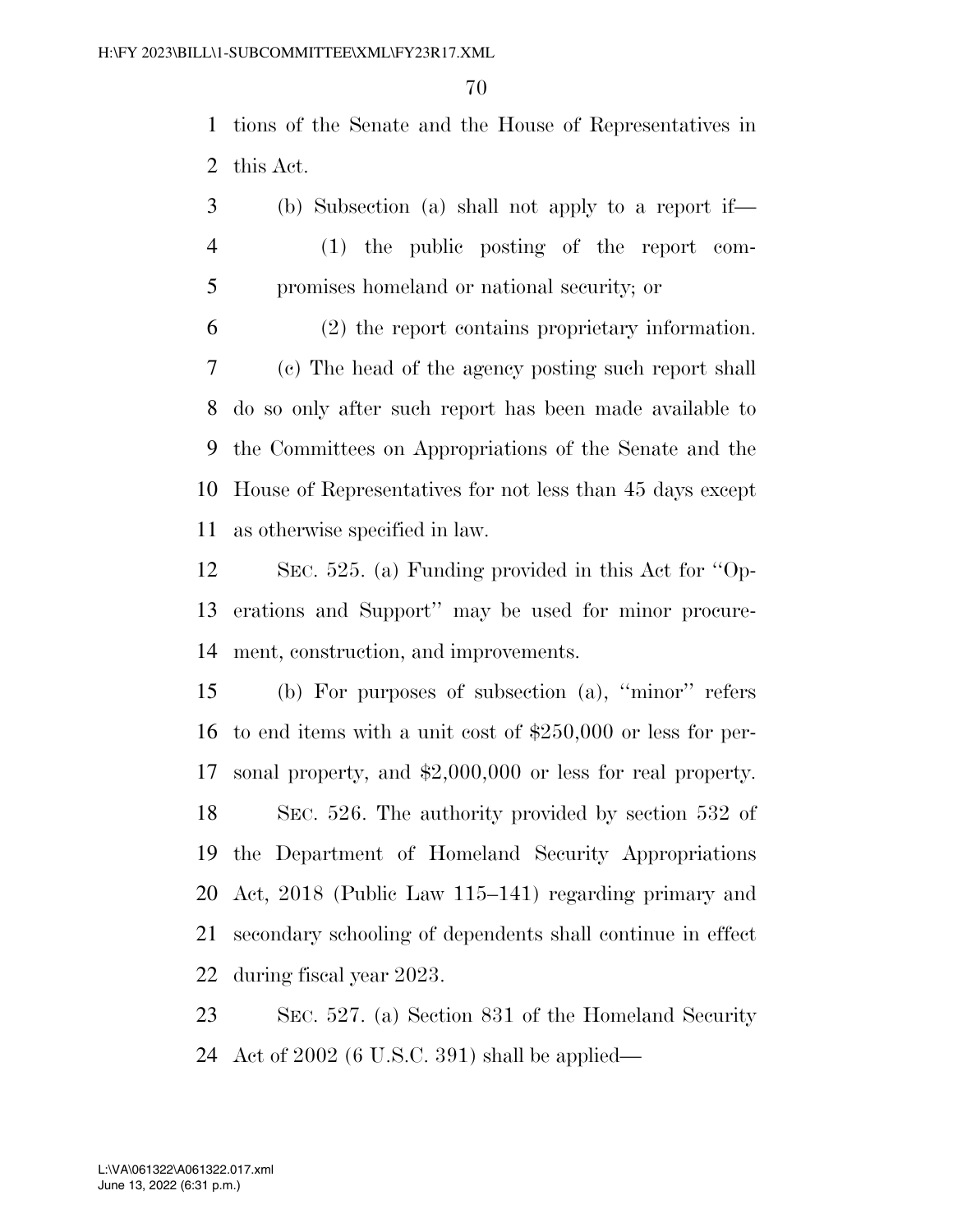(1) in subsection (a), by substituting ''Sep- tember 30, 2023,'' for ''September 30, 2017,''; and (2) in subsection (c)(1), by substituting "Sep-tember 30, 2023,'' for ''September 30, 2017''.

 (b) The Secretary of Homeland Security, under the authority of section 831 of the Homeland Security Act of 2002 (6 U.S.C. 391(a)), may carry out prototype projects under section 2371b of title 10, United States Code, and the Secretary shall perform the functions of the Secretary of Defense as prescribed.

 (c) The Secretary of Homeland Security under sec- tion 831 of the Homeland Security Act of 2002 (6 U.S.C. 391(d)) may use the definition of nontraditional govern- ment contractor as defined in section 2371b(e) of title 10, United States Code.

 SEC. 528. (a) None of the funds appropriated or oth- erwise made available to the Department of Homeland Se- curity by this Act may be used to prevent any of the fol- lowing persons from entering, for the purpose of con- ducting oversight, any facility operated by or for the De- partment of Homeland Security used to detain or other- wise house aliens, or to make any temporary modification at any such facility that in any way alters what is observed by a visiting Member of Congress or such designated em-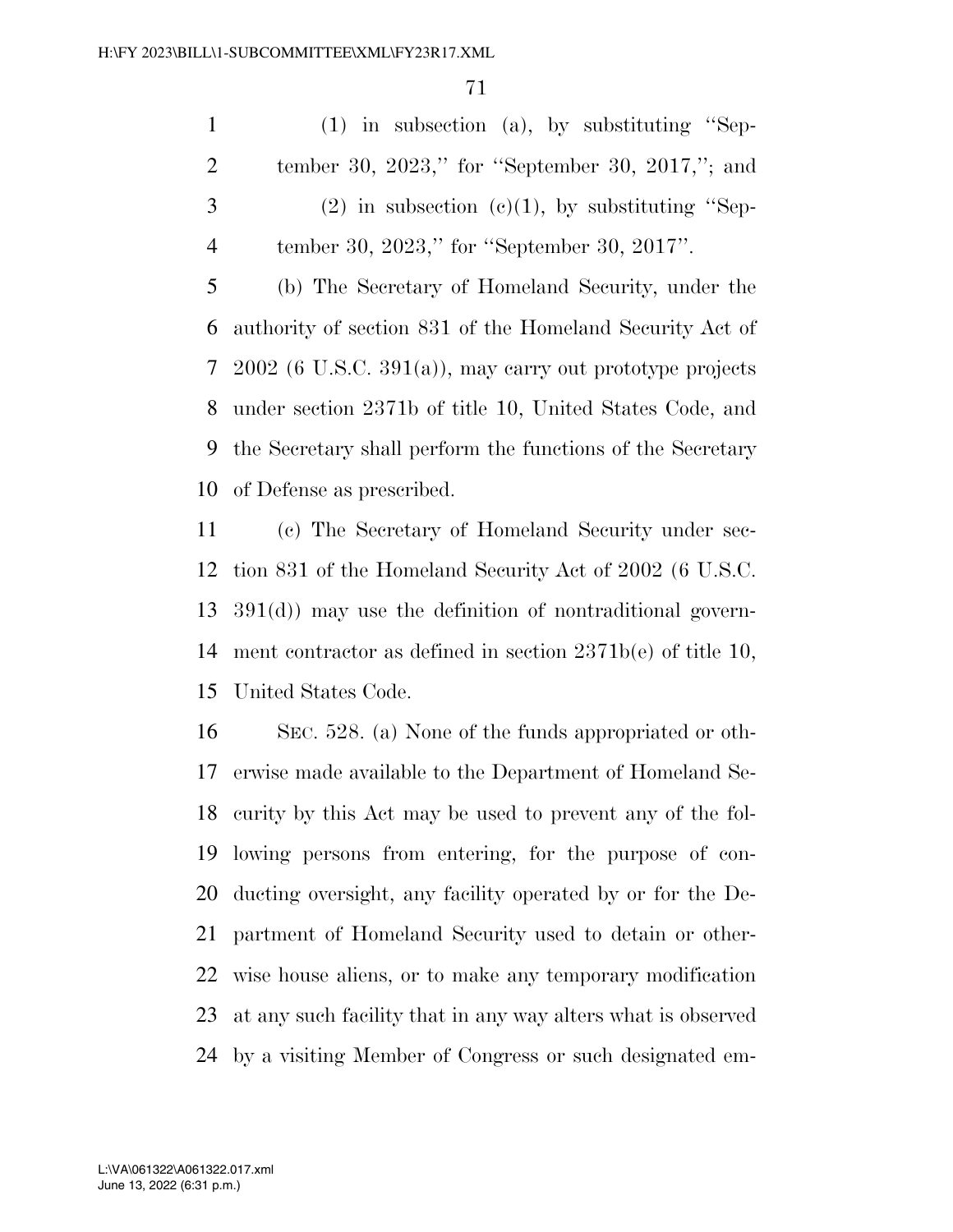ployee, compared to what would be observed in the absence of such modification:

- (1) A Member of Congress.
- (2) An employee of the United States House of Representatives or the United States Senate des- ignated by such a Member for the purposes of this section.

 (b) Nothing in this section may be construed to re- quire a Member of Congress to provide prior notice of the intent to enter a facility described in subsection (a) for the purpose of conducting oversight.

 (c) With respect to individuals described in subsection (a)(2), the Department of Homeland Security may require that a request be made at least 24 hours in advance of an intent to enter a facility described in subsection (a). SEC. 529. (a) Except as provided in subsection (b), none of the funds made available in this Act may be used to place restraints on a woman in the custody of the De- partment of Homeland Security (including during trans- port, in a detention facility, or at an outside medical facil-ity) who is pregnant or in post-delivery recuperation.

 (b) Subsection (a) shall not apply with respect to a pregnant woman if—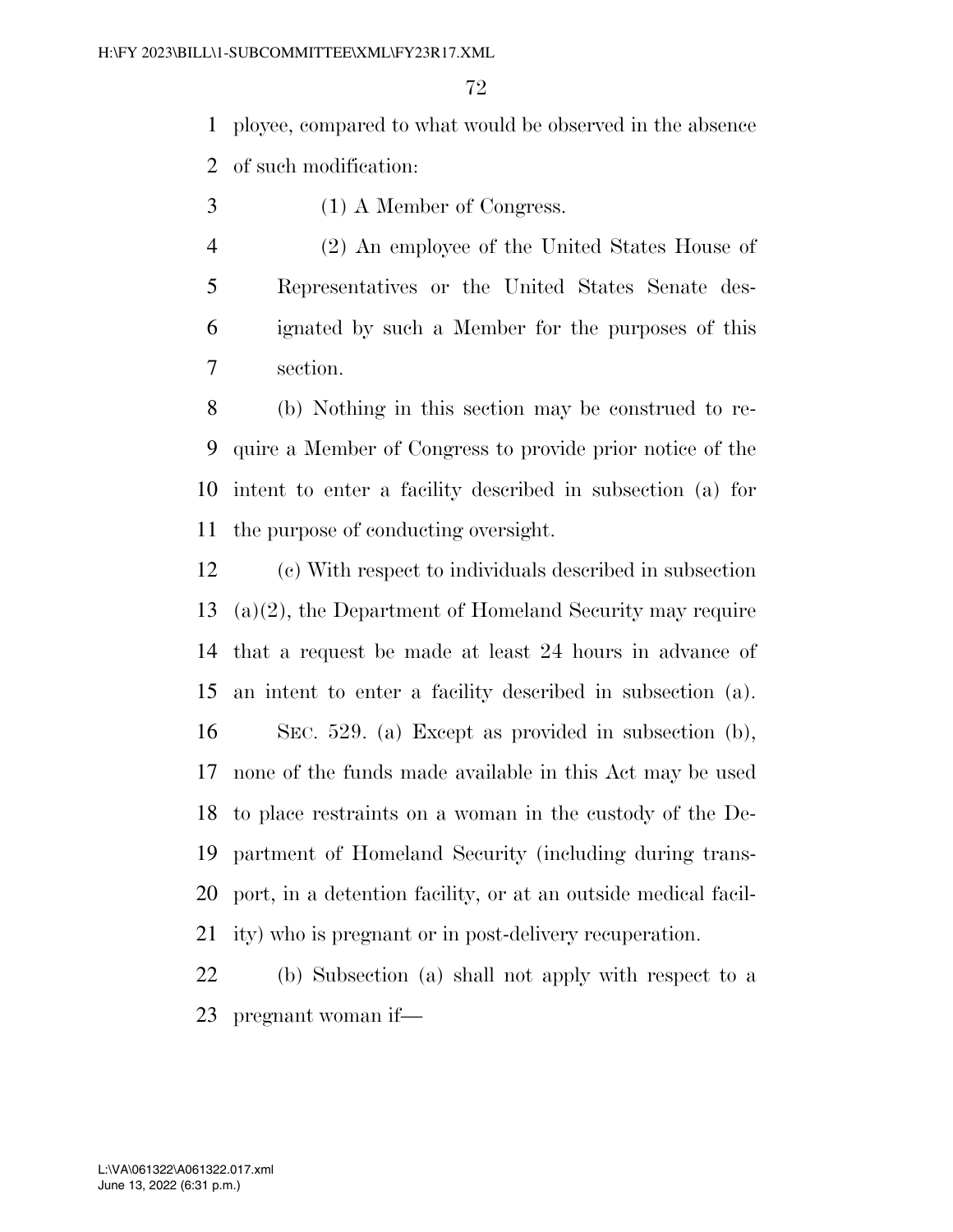(1) an appropriate official of the Department of Homeland Security makes an individualized deter- mination that the woman— (A) is a serious flight risk, and such risk cannot be prevented by other means; or (B) poses an immediate and serious threat to harm herself or others that cannot be pre- vented by other means; or (2) a medical professional responsible for the

 care of the pregnant woman determines that the use of therapeutic restraints is appropriate for the med-ical safety of the woman.

 (c) If a pregnant woman is restrained pursuant to subsection (b), only the safest and least restrictive re- straints, as determined by the appropriate medical profes- sional treating the woman, may be used. In no case may restraints be used on a woman who is in active labor or delivery, and in no case may a pregnant woman be re- strained in a face-down position with four-point restraints, on her back, or in a restraint belt that constricts the area of the pregnancy. A pregnant woman who is immobilized by restraints shall be positioned, to the maximum extent feasible, on her left side.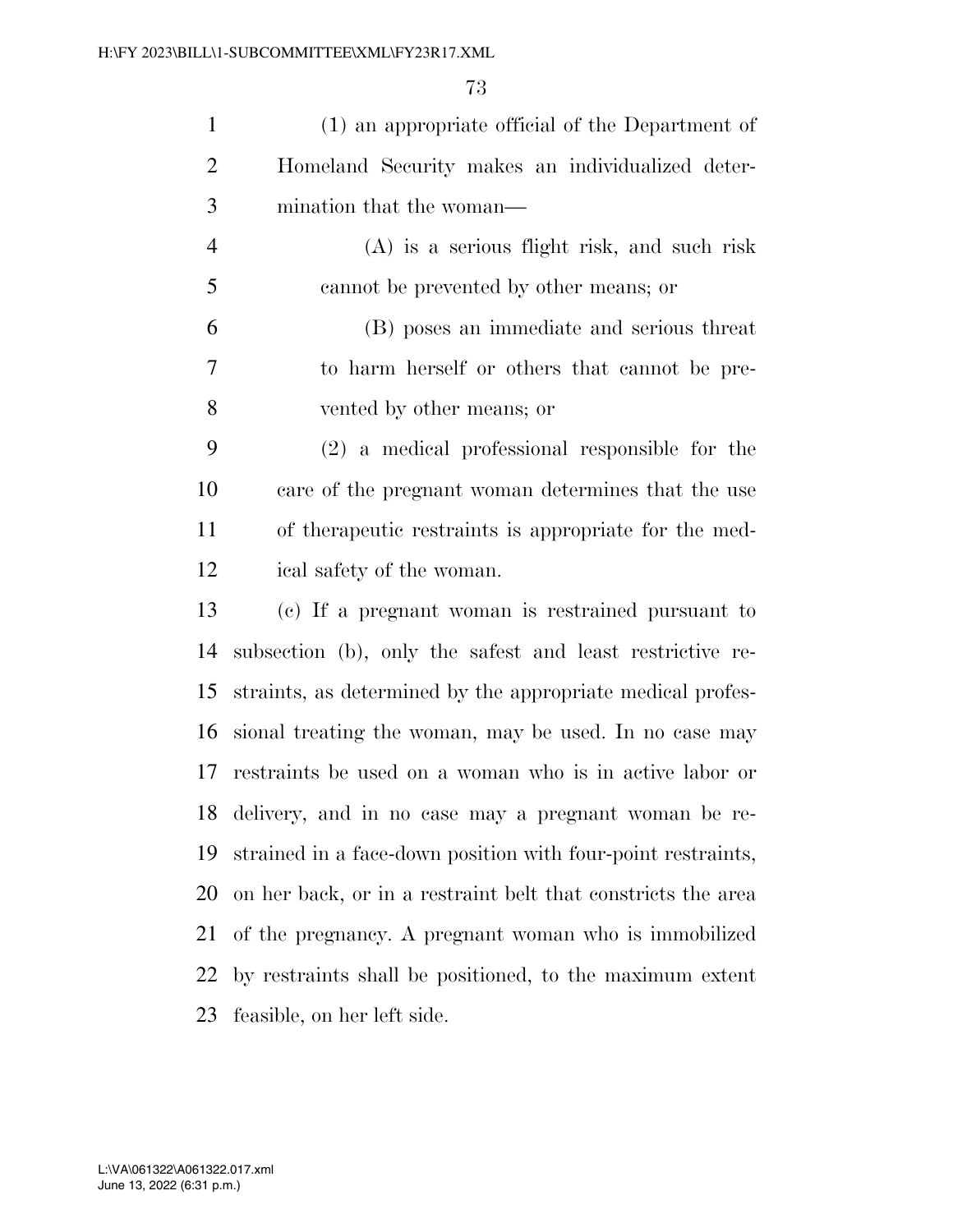SEC. 530. (a) None of the funds made available by this Act may be used to destroy any document, recording, or other record pertaining to any—

- (1) death of,
- (2) potential sexual assault or abuse per-petrated against, or

 (3) allegation of abuse, criminal activity, or dis-ruption committed by

 an individual held in the custody of the Department of Homeland Security.

 (b) The records referred to in subsection (a) shall be made available, in accordance with applicable laws and regulations, and Federal rules governing disclosure in liti- gation, to an individual who has been charged with a crime, been placed into segregation, or otherwise punished as a result of an allegation described in paragraph (3), upon the request of such individual.

 SEC. 531. Section 519 of division F of Public Law 114–113, regarding a prohibition on funding for any posi- tion designated as a Principal Federal Official, shall apply with respect to any Federal funds in the same manner as such section applied to funds made available in that Act.

 SEC. 532. (a) Not later than 10 days after the date on which the budget of the President for a fiscal year is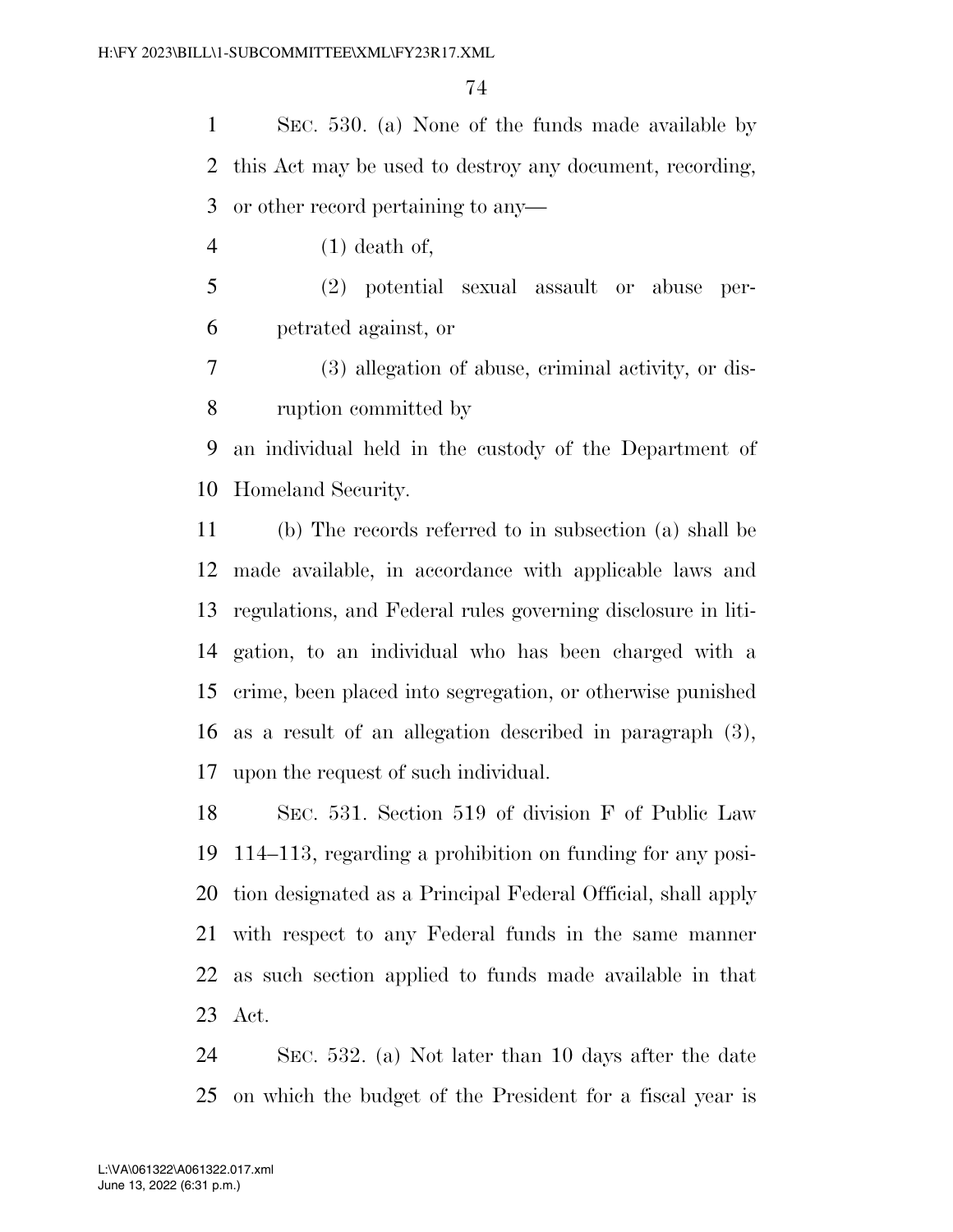| $\mathbf{1}$ | submitted to Congress pursuant to section $1105(a)$ of title |
|--------------|--------------------------------------------------------------|
| 2            | 31, United States Code, the Under Secretary for Manage-      |
| 3            | ment of Homeland Security shall submit to the Commit-        |
| 4            | tees on Appropriations of the Senate and the House of        |
| 5            | Representatives a report on the unfunded priorities, for     |
| 6            | the Department of Homeland Security and separately for       |
| 7            | each departmental component, for which discretionary         |
| 8            | funding would be classified as budget function 050.          |
| 9            | (b) Each report under this section shall specify, for        |
| 10           | each such unfunded priority—                                 |
| 11           | (1) a summary description, including the objec-              |
| 12           | tives to be achieved if such priority is funded              |
| 13           | (whether in whole or in part);                               |
| 14           | (2) the description, including the objectives to             |
| 15           | be achieved if such priority is funded (whether in           |
| 16           | whole or in part);                                           |
| 17           | (3) account information, including the following             |
| 18           | (as applicable):                                             |
| 19           | (A) appropriation account; and                               |
| 20           | (B) program, project, or activity name;                      |
| 21           | and                                                          |
| 22           | $(4)$ the additional number of full-time or part-            |
| 23           | time positions to be funded as part of such priority.        |
| 24           | (c) In this section, the term "unfunded priority", in        |
| 25           | the case of a fiscal year, means a requirement that—         |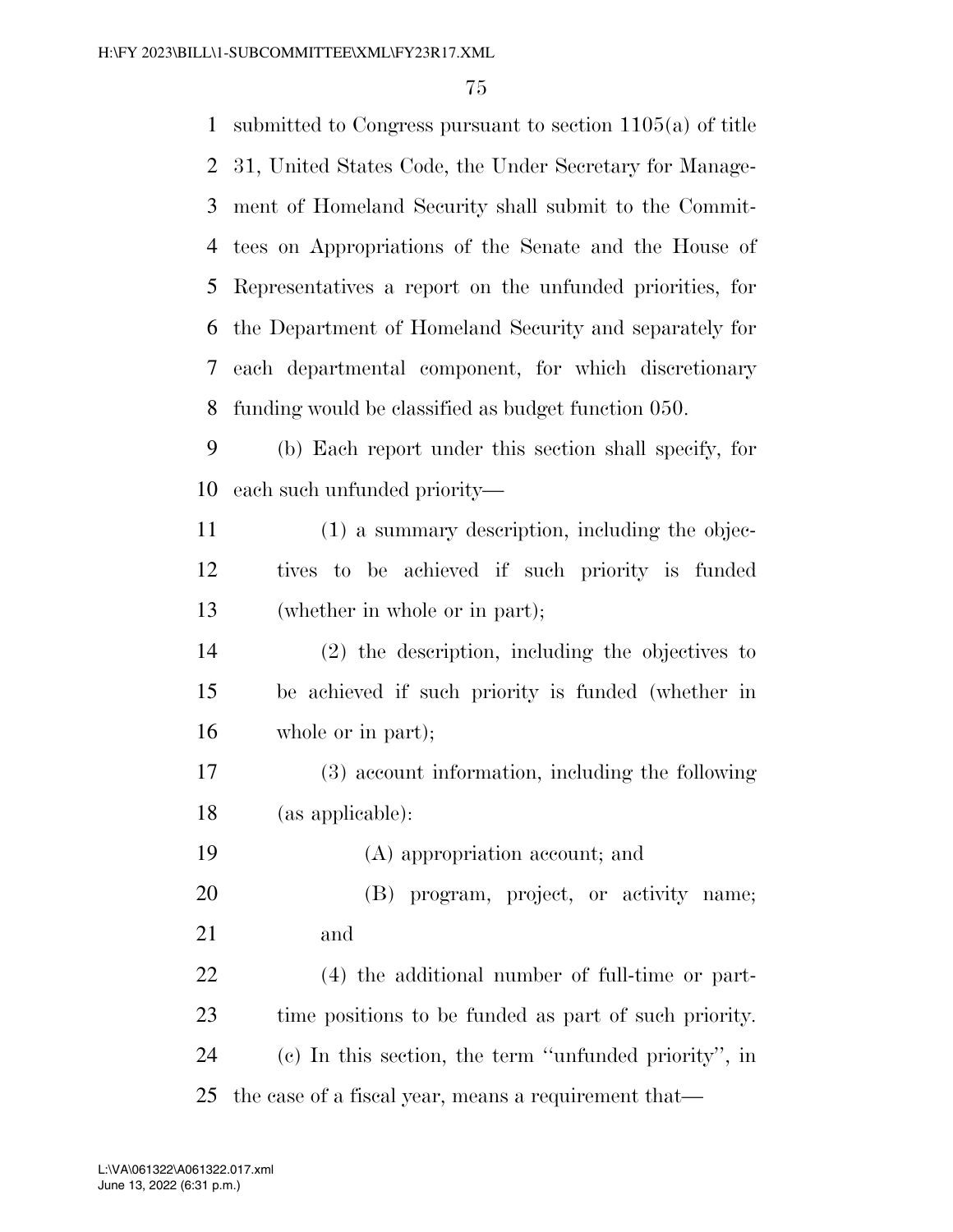| $\mathbf{1}$   | $(1)$ is not funded in the budget referred to in               |
|----------------|----------------------------------------------------------------|
| $\overline{c}$ | subsection (a);                                                |
| 3              | $(2)$ is necessary to fulfill a requirement associ-            |
| $\overline{4}$ | ated with an operational or contingency plan for the           |
| 5              | Department; and                                                |
| 6              | (3) would have been recommended for funding                    |
| 7              | through the budget referred to in subsection (a) if—           |
| 8              | (A) additional resources had been available                    |
| 9              | for the budget to fund the requirement;                        |
| 10             | (B) the requirement has emerged since the                      |
| 11             | budget was formulated; or                                      |
| 12             | (C) the requirement is necessary to sustain                    |
| 13             | prior-year investments.                                        |
| 14             | SEC. 533. (a) Not later than 10 days after a deter-            |
| 15             | mination is made by the President to evaluate and initiate     |
| 16             | protection under any authority for a former or retired         |
| 17             | Government official or employee, or for an individual who,     |
|                | 18 during the duration of the directed protection, will become |
| 19             | a former or retired Government official or employee (re-       |
| 20             | ferred to in this section as a "covered individual"), the      |
| 21             | Secretary of Homeland Security shall submit a notifica-        |
| 22             | tion to congressional leadership and the Committees on         |
| 23             | Appropriations of the Senate and the House of Represent-       |
| 24             | atives, the Committees on the Judiciary of the Senate and      |
| 25             | the House of Representatives, the Committee on Home-           |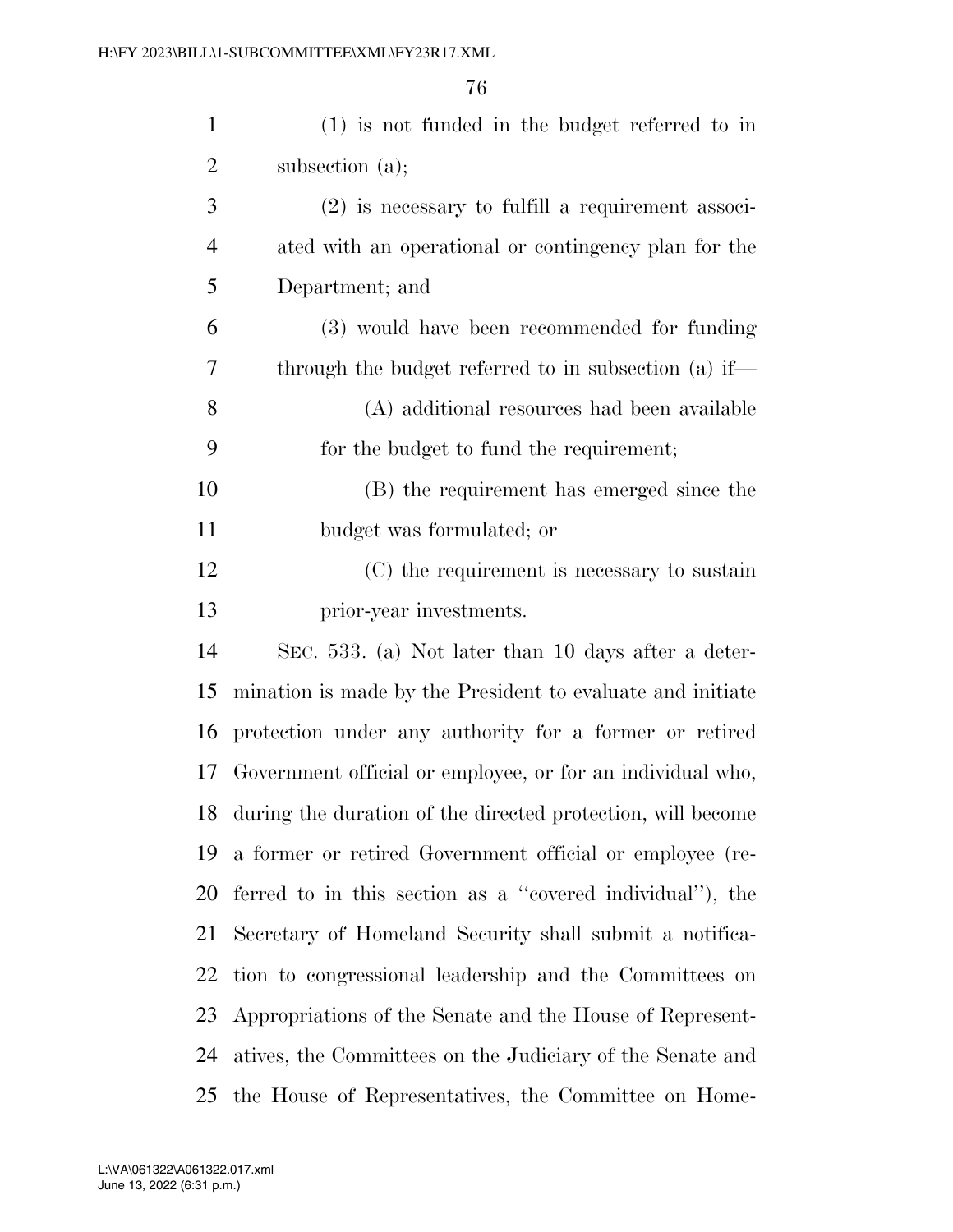land Security and Governmental Affairs of the Senate, the Committee on Homeland Security of the House of Rep- resentatives, and the Committee on Oversight and Reform of the House of Representatives (referred to in this section as the ''appropriate congressional committees'').

 (b) Such notification may be submitted in classified form, if necessary, and in consultation with the Director of National Intelligence or the Director of the Federal Bu- reau of Investigation, as appropriate, and shall include the threat assessment, scope of the protection, and the antici-pated cost and duration of such protection.

 (c) Not later than 15 days before extending, or 30 days before terminating, protection for a covered indi- vidual, the Secretary of Homeland Security shall submit a notification regarding the extension or termination and any change to the threat assessment to the congressional leadership and the appropriate congressional committees. (d) Not later than 45 days after the date of enact-ment of this Act, and quarterly thereafter, the Secretary

 shall submit a report to the congressional leadership and the appropriate congressional committees, which may be submitted in classified form, if necessary, detailing each covered individual, and the scope and associated cost of protection.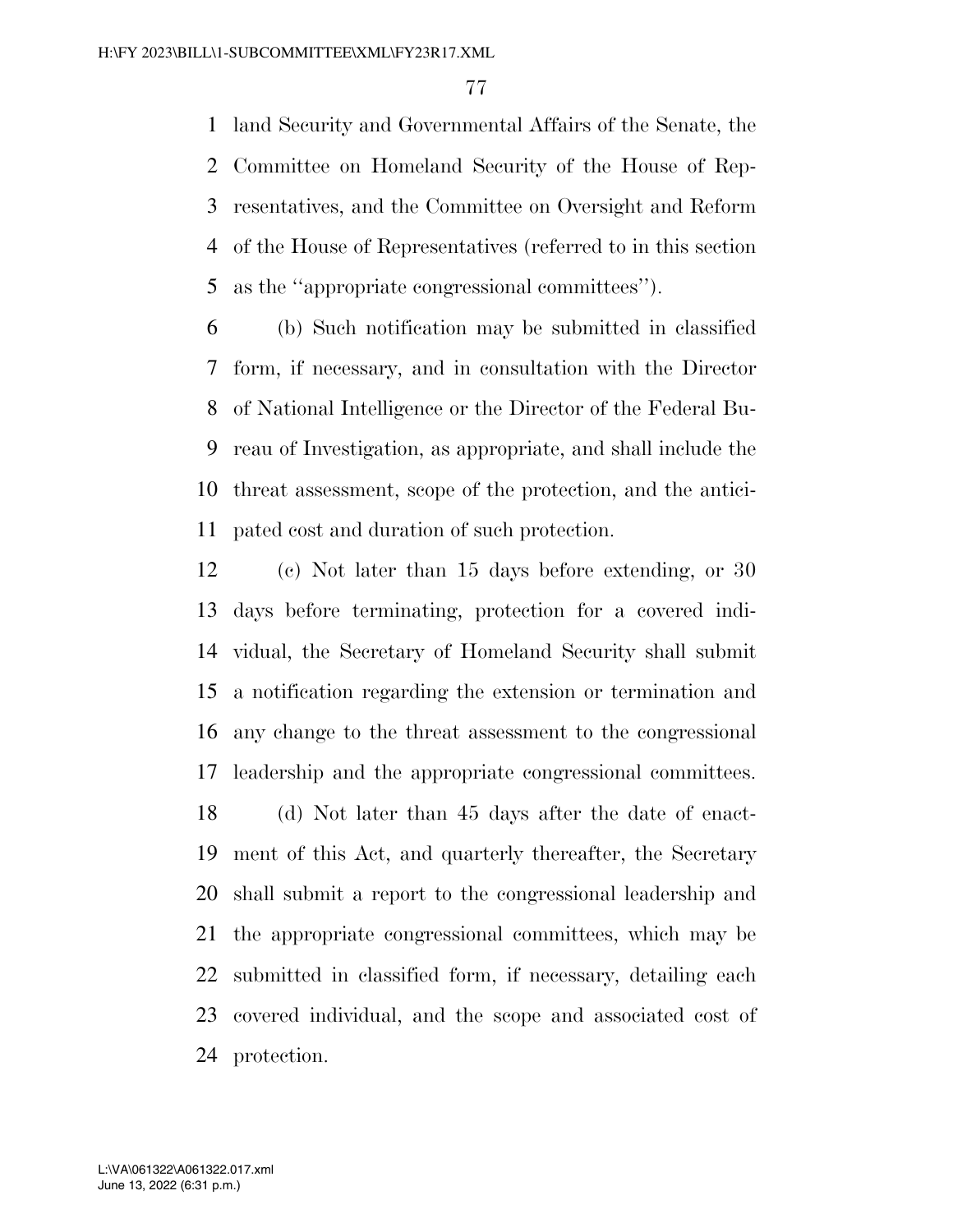SEC. 534. (a) None of the funds provided to the De- partment of Homeland Security in this or any prior Act may be used by an agency to submit an initial project pro- posal to the Technology Modernization Fund (as author- ized by section 1078 of subtitle G of Title X of the Na- tional Defense Authorization Act for Fiscal Year 2018 (Public Law 115–91)) unless, concurrent with the submis- sion of an initial project proposal to the Technology Mod-ernization Board, the head of the agency—

 (1) notifies the Committees on Appropriations of the Senate and the House of Representatives of the proposed submission of the project proposal;

 (2) submits to the Committees on Appropria-tions a copy of the project proposal; and

 (3) provides a detailed analysis of how the pro- posed project funding would supplement or supplant funding requested as part of the Department's most recent budget submission.

 (b) None of the funds provided to the Department of Homeland Security by the Technology Modernization Fund shall be available for obligation until 15 days after a report on such funds has been transmitted to the Com- mittees on Appropriations of the Senate and the House of Representatives.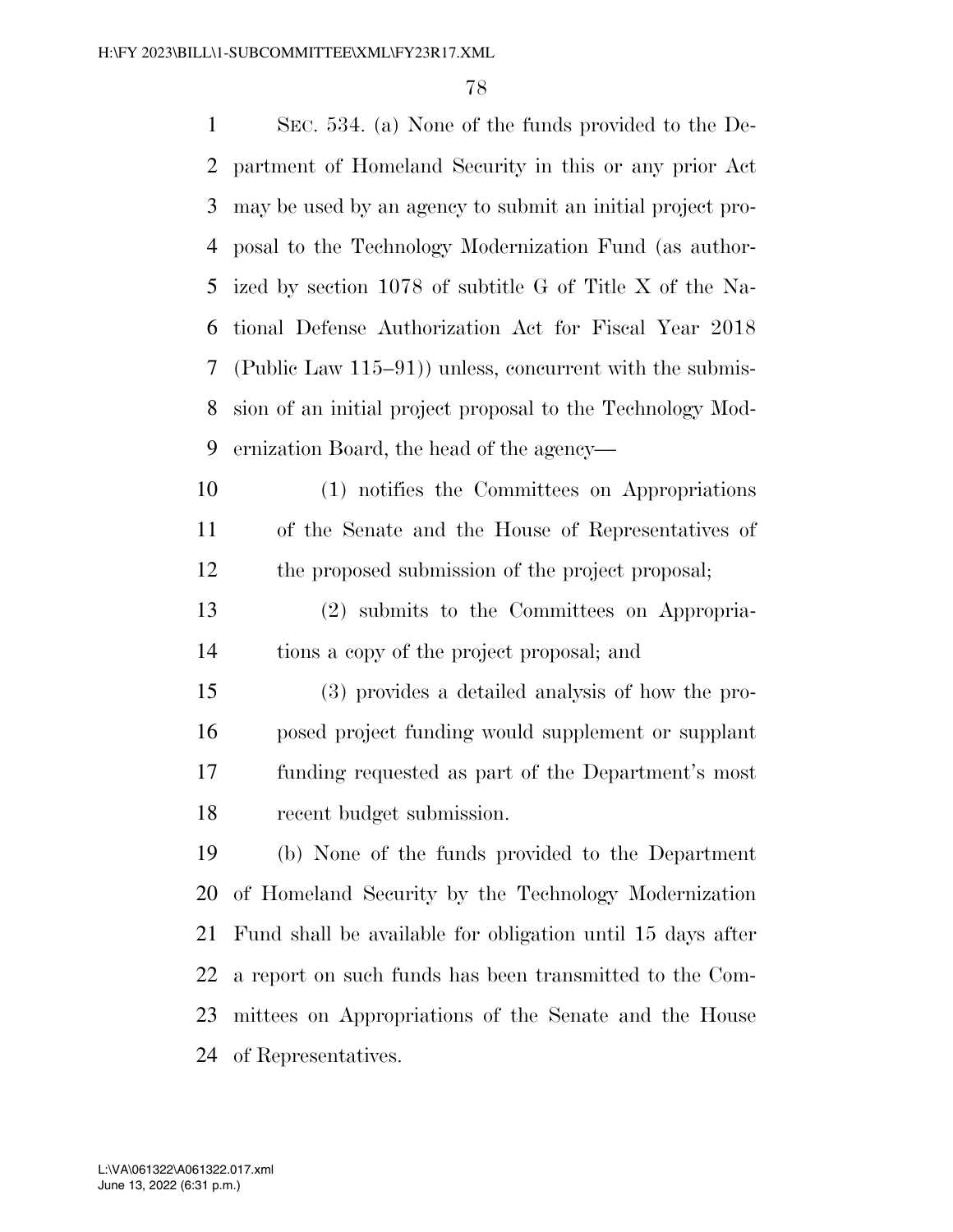(c) The report described in subsection (b) shall in-clude—

 (1) the full project proposal submitted to and approved by the Fund's Technology Modernization Board;

 (2) the finalized interagency agreement between the Department and the Fund including the project's deliverables and repayment terms, as appli-cable;

 (3) a detailed analysis of how the project will supplement or supplant existing funding available to the Department for similar activities;

 (4) a plan for how the Department will repay the Fund, including specific planned funding sources, as applicable; and

 (5) other information as determined by the Sec-retary.

 SEC. 535. (a) For an additional amount for border management requirements of the U.S. Border Patrol, non- detention border management requirements of U.S. Cus- toms and Immigration Enforcement, and the emergency food and shelter program for the purposes of providing shelter and other services to families and individuals en-countered by the Department of Homeland Security, in

June 13, 2022 (6:31 p.m.) L:\VA\061322\A061322.017.xml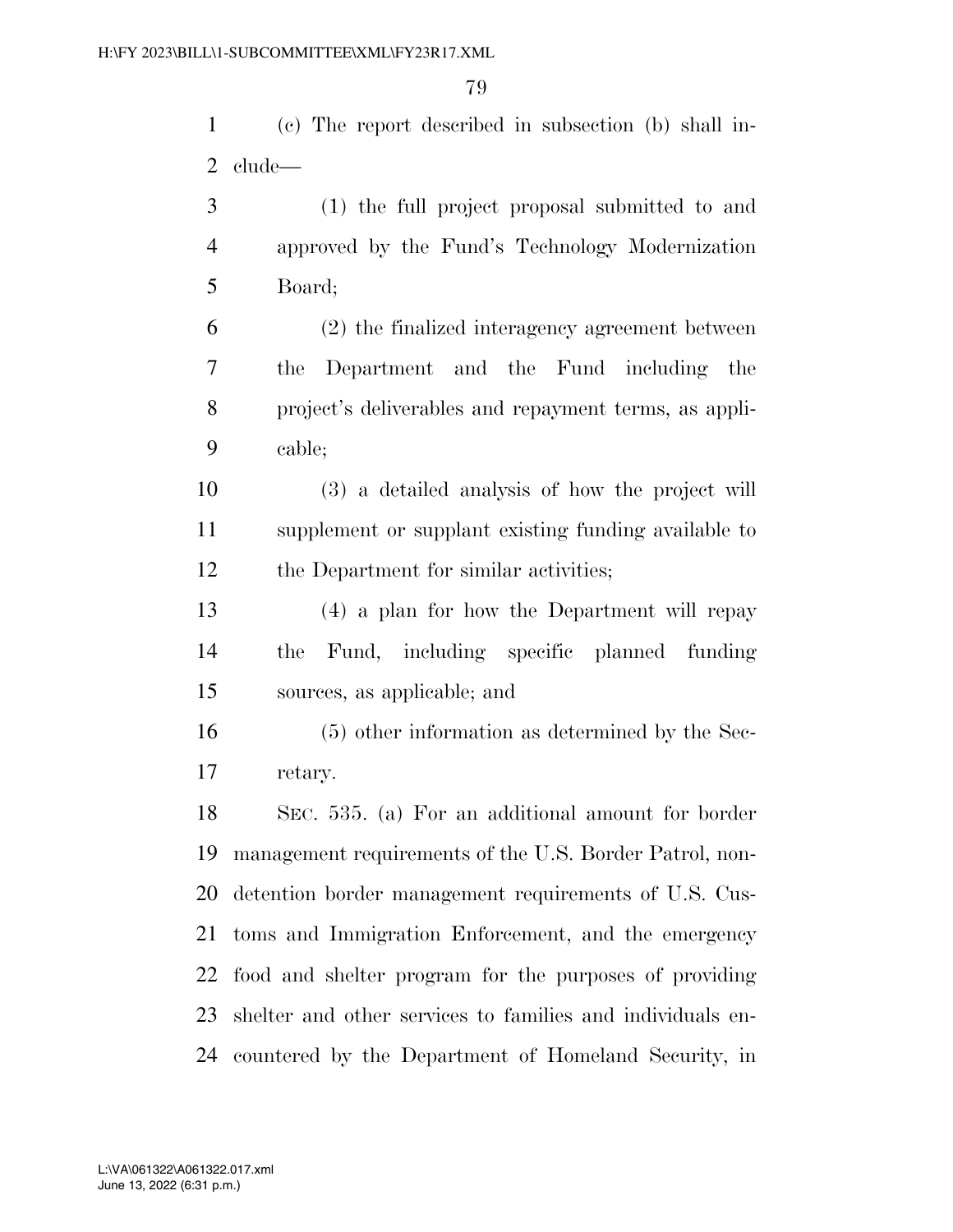addition to amounts otherwise made available for such purposes, \$200,000,000.

 (b) The amount made available by subsection (a) may be transferred by the Secretary of Homeland Security be- tween appropriations for the same purposes, notwith-standing section 503(c) of this Act.

 (c) Not later than 90 days after the date of enact- ment of this Act, the Under Secretary for Management shall provide an expenditure plan for the use of the funds made available in subsection (a).

 SEC. 536. No Federal funds may be used by the De- partment of Homeland Security to deny any benefit appli- cation for admission, or protection available to an indi- vidual under the Immigration and Nationality Act (8 U.S.C. 1101 et. seq.) on the sole basis of any event, con- duct, finding, admission, history of substance use disorder, arrest, or juvenile adjudication related to cannabis posses- sion, consumption, or use, or to a conviction solely based on such possession, consumption, or use.

 SEC. 537. (a) The remaining unobligated balances of funds from amounts provided under the heading ''Federal Emergency Management Agency—Federal Assistance'' in division F of Public Law 117–103 for the project identi- fied as the ''Vermilion Safe Room'' in the table entitled ''Homeland Incorporation of Community Project Funding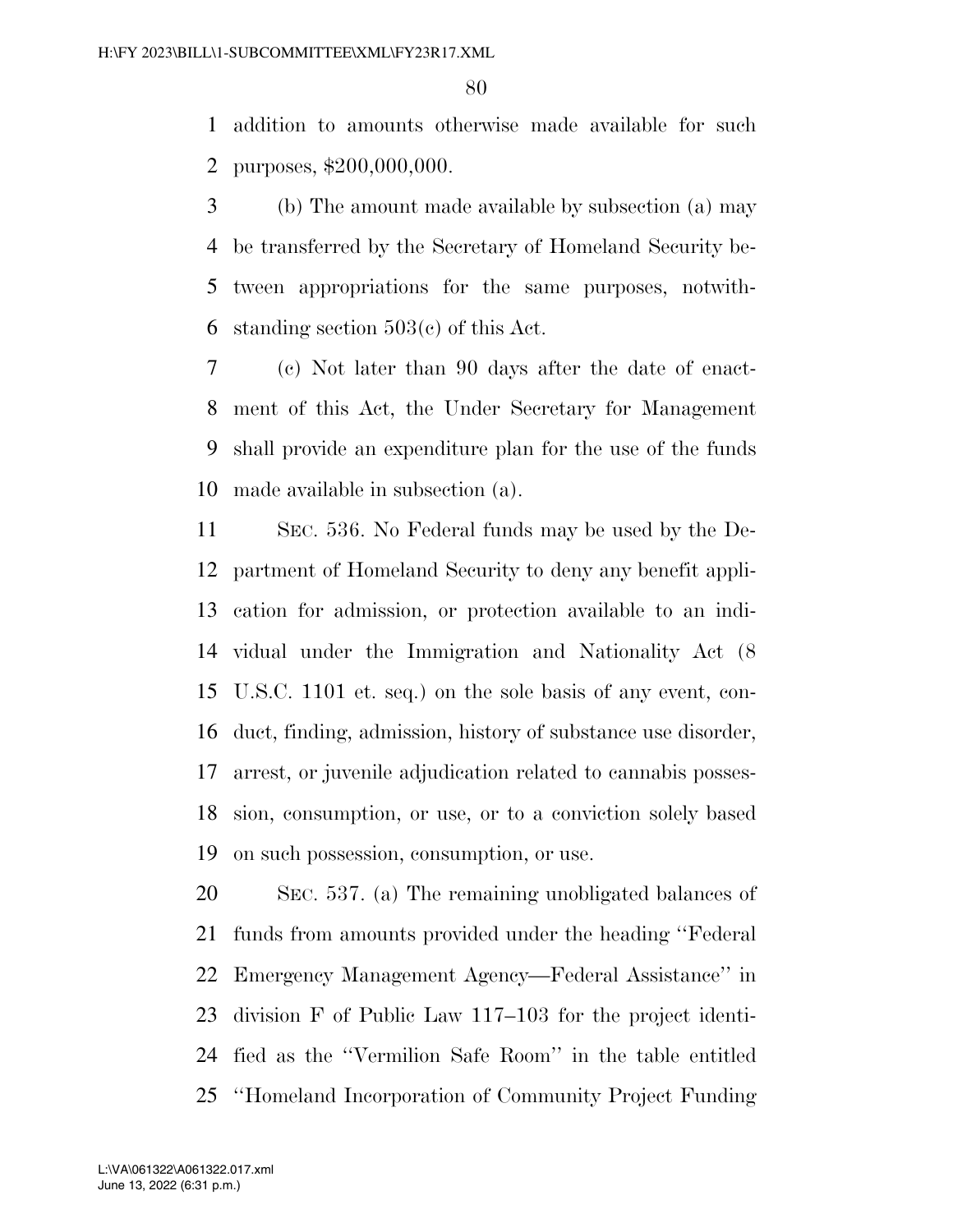Items/Congressionally Directed Spending Items'' under the heading ''Federal Emergency Management Agency— Federal Assistance'' in the explanatory statement de- scribed in section 4 in the matter preceding division A of Public Law 117–103 are hereby rescinded.

 (b) In addition to amounts otherwise available, there is appropriated for an additional amount for fiscal year 2022 for ″Federal Emergency Management Agency—Fed- eral Assistance″, \$3,000,000, to remain available until September 30, 2024, for an Emergency Operations Center grant under section 614 of the Robert T. Stafford Dis- aster Relief and Emergency Assistance Act (42 U.S.C. 5196c) for the project identified as the ''Vermilion Safe Room'' in the table entitled ''Homeland Incorporation of Community Project Funding Items/Congressionally Di- rected Spending Items'' under the heading ''Federal Emergency Management Agency—Federal Assistance'' in the explanatory statement described in section 4 in the matter preceding division A of Public Law 117–103.

 $20 \t(e)$  —

 (1) Subject to paragraph (2), this section shall become effective immediately upon enactment of this Act.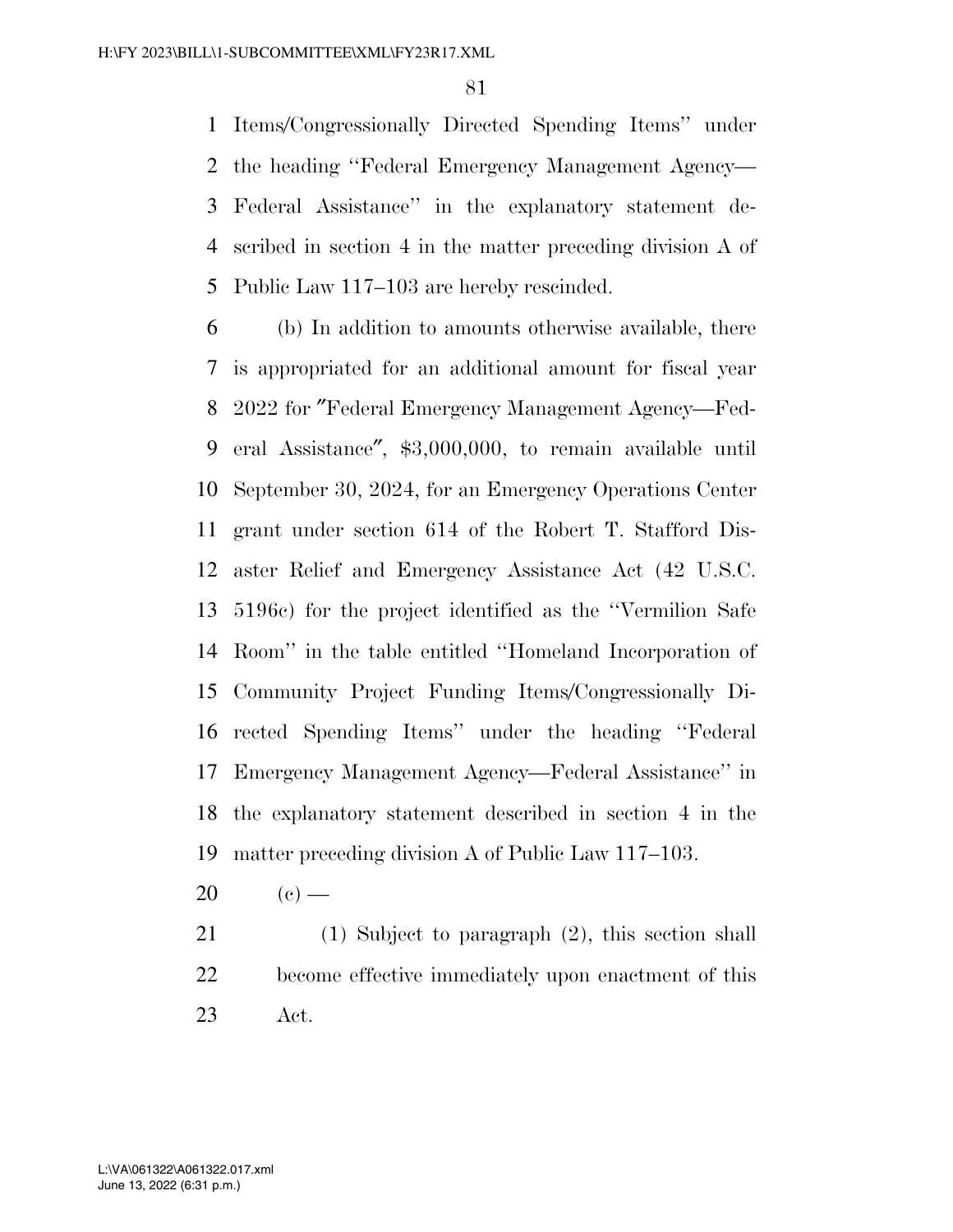(2) If this Act is enacted after September 30, 2022, this section shall be applied as if it were in effect on September 30, 2022. (RESCISSIONS OF FUNDS)

 SEC. 538. Of the funds appropriated to the Depart- ment of Homeland Security, the following funds are here- by rescinded from the following accounts and programs in the specified amounts: Provided, That no amounts may be rescinded from amounts that were designated by the Congress as an emergency requirement pursuant to a con- current resolution on the budget or the Balanced Budget and Emergency Deficit Control Act of 1985:

 (1) \$30,000,000 from Public Law 117–103 under the heading ''U.S. Customs and Border Pro- tection—Procurement, Construction, and Improve-ments''.

 (2) \$83,597,000 from Public Law 117–103 under the heading ''Transportation Security Admin-istration—Operations and Support''.

 (3) \$87,619,000 from Public Law 117–103 under the heading ''U.S. Citizenship and Immigra-tion Services—Operations Support''.

 This Act may be cited as the ''Department of Home-land Security Appropriations Act, 2023''.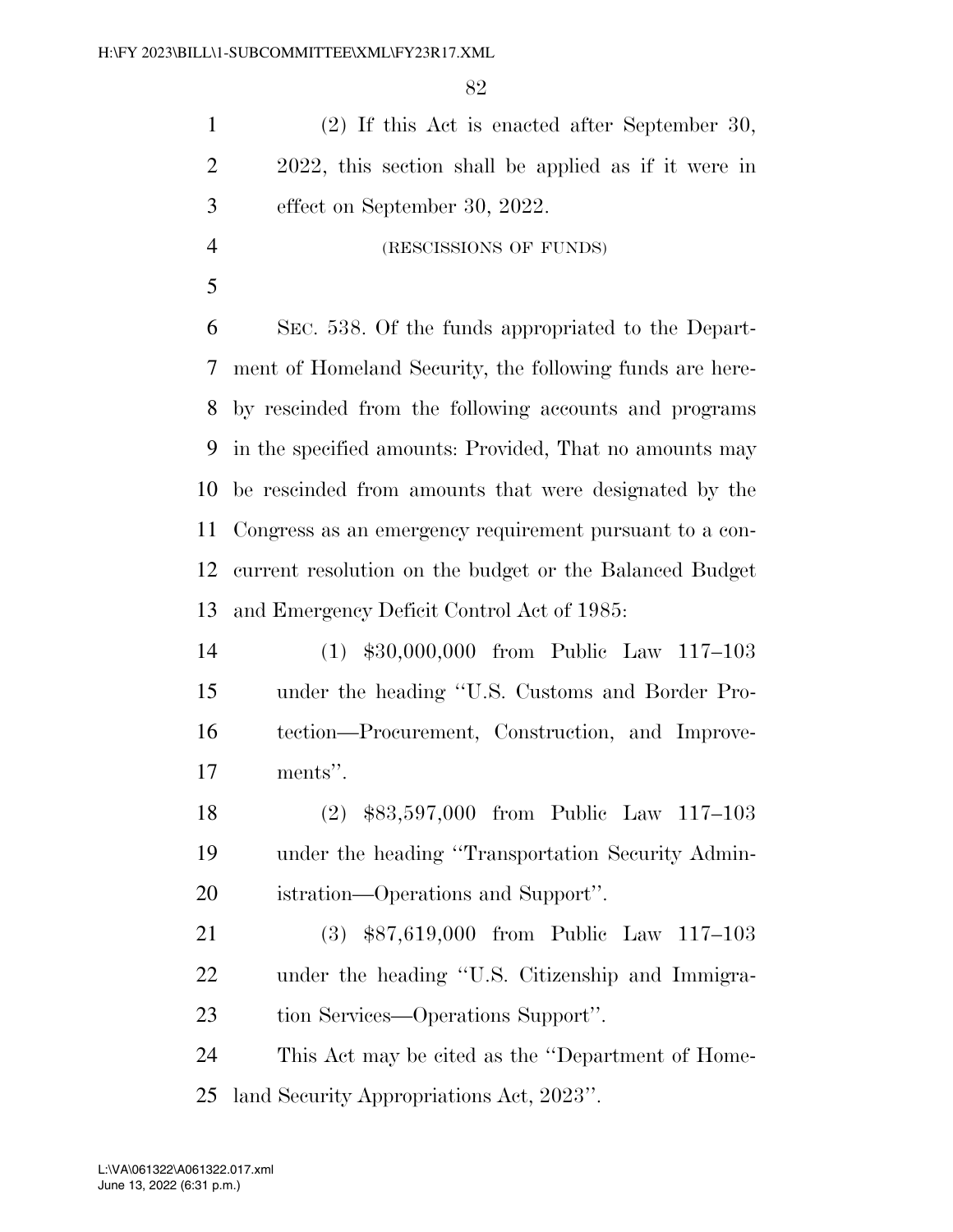## H:\FY 2023\BILL\1-SUBCOMMITTEE\XML\FY23R17.XML

June 13, 2022 (6:31 p.m.) L:\VA\061322\A061322.017.xml